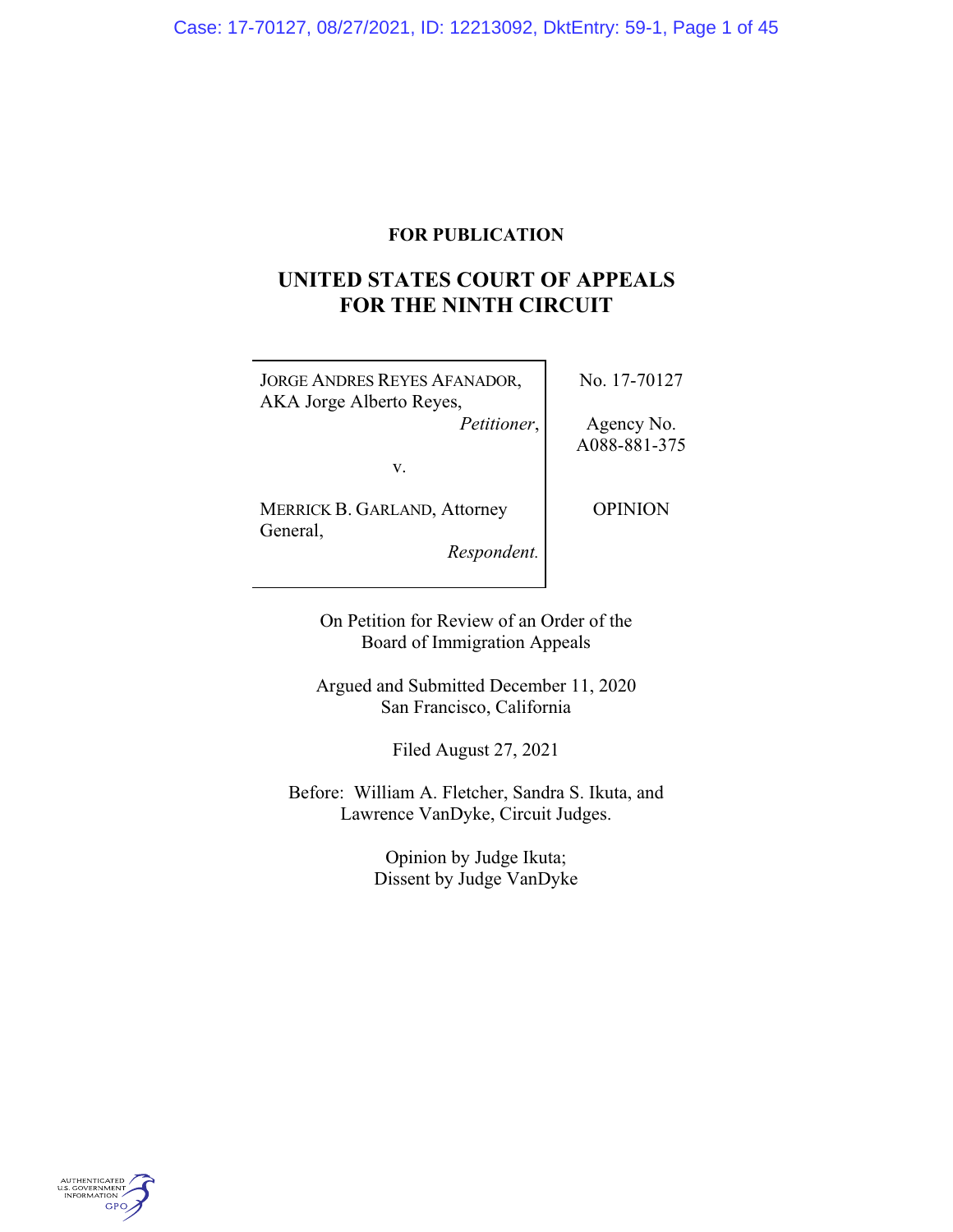# **SUMMARY\***

# **Immigration**

Granting Jose Andres Reyes Afanador's petition for review of a decision of the Board of Immigration Appeals, and remanding, the panel held the BIA erred in applying *Matter of Cortes Medina*, 26 I. & N. Dec. 79 (BIA 2013), retroactively to classify Reyes's 2011 conviction for indecent exposure under California Penal Code section 314.1 as a crime involving moral turpitude.

After becoming a lawful permanent resident, Reyes was convicted in 2011 and 2014 for violations of section 314.1. Based on these convictions, an immigration judge and the BIA found him removable under 8 U.S.C. § 1227(a)(2)(A)(ii) as an alien convicted of two crimes involving moral turpitude not arising out of a single scheme of criminal misconduct. Reyes argued that *Cortes Medina*, in which the BIA held that a violation of section 314.1 was a crime involving moral turpitude, could not be applied retroactively to his 2011 conviction.

The panel explained that, before 2010, the BIA held in nonprecedential decisions that section 314.1 convictionswere crimes involving moral turpitude. In *Nunez v. Holder*, 594 F.3d 1124 (9th Cir. 2010), however, this court held that a section 314.1 conviction was not a crime involving moral turpitude because the full range of prohibited conduct was not morally turpitudinous. The BIA issued *Cortes Medina* in

**<sup>\*</sup>** This summary constitutes no part of the opinion of the court. It has been prepared by court staff for the convenience of the reader.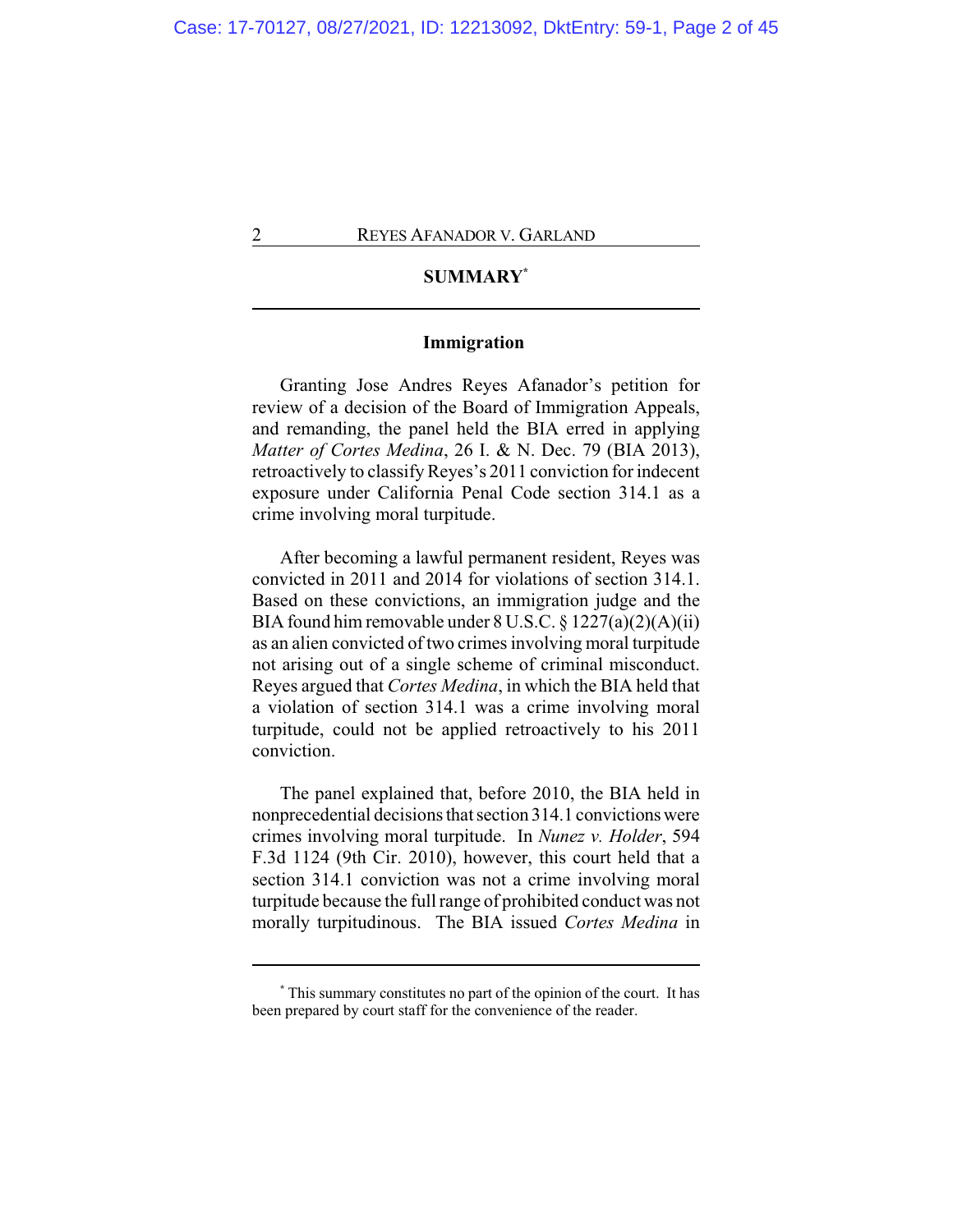2013, holding that section 314.1 was a crime involving moral turpitude, and that an indecent exposure offense is morally turpitudinous when it involves an element of lewd intent. In *Betansos v. Barr*, 928 F.3d 1133 (9th Cir. 2019), this court held that the BIA's interpretation of section 314.1 in *Cortes Medina* was reasonable, and therefore superseded *Nunez*. *Betansos* applied the five-factor balancing test from *Montgomery Ward & Co. v. FTC*, 691 F.2d 1322 (9th Cir. 1982), to conclude that it was permissible to apply *Cortes Medina* retroactively to the petitioner.

The panel concluded that applying *Cortes Medina* to Reyes would have a retroactive effect, explaining that *Cortes Medina* changed the legal consequences of Reyes's 2011 conviction in two ways. First, Reyes became removable under 8 U.S.C. § 1227(a)(2)(A)(i) after *Cortes Medina* classified his section 314.1 offense as a crime involving moral turpitude because his offense was punishable by a term of at least 16 months and, under 8 U.S.C.  $\S 1227(a)(2)(A)(i)$ , an alien convicted of a crime involving moral turpitude for which a sentence of one year or longer may be imposed is removable. Second, after *Cortes Medina* was decided, Reyes's 2011 conviction became a potential ground for removal under  $\S 1227(a)(2)(A)(ii)$  (an alien convicted of two crimes involving moral turpitude).

Applying the *Montgomery Ward* factors, the panel concluded that the retroactive effect here was impermissible. The panel observed that the first factor (whether the case is one of first impression) does not apply in immigration cases. As to the second factor (whether the new rule represents an abrupt departure from well established practice) the panel explained that *Betansos* had already decided that *Cortes Medina* abruptly departed from *Nunez*, and thus concluded that factor favored Reyes. The panel also concluded that the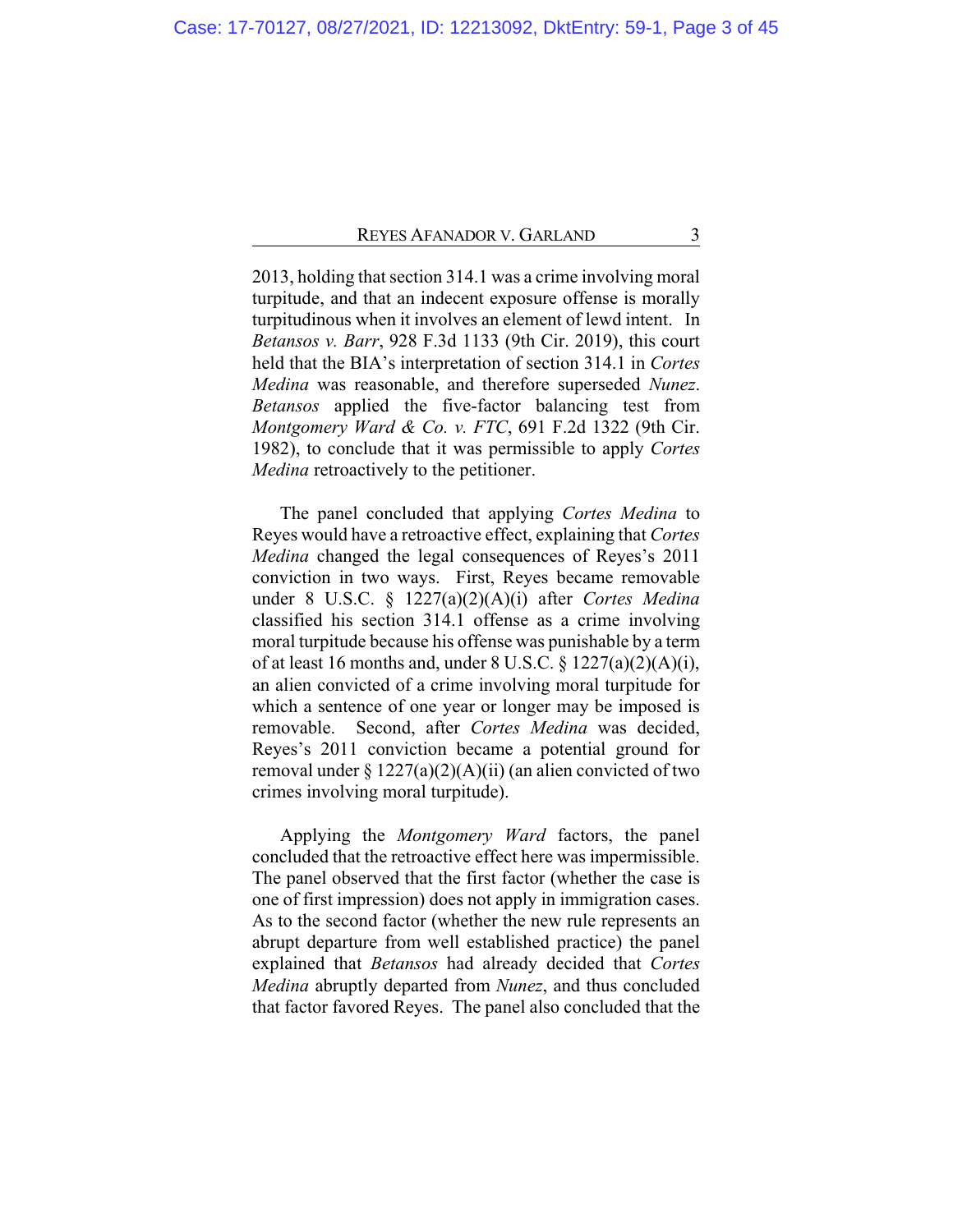third factor (the extent of reliance) favored Reyes. Observing that Reyes had not shown that he in fact relied on *Nunez*, the panel explained there was a rebuttable presumption that he relied on *Nunez* when he pleaded guilty in 2011, and the government had not rebutted this presumption. As to the fourth factor (the degree of burden) the panel concluded that *Cortes Medina* significantly burdened Reyes by making his 2011 conviction a crime involving moral turpitude, which carries unfavorable immigration consequences. The panel concluded that the fifth factor (the statutory interest in applying a new rule) tipped toward the government because non-retroactivity impairs the uniformity of a statutory scheme. Taking these factors together, the panel concluded the retroactive effect here would be impermissible.

Accordingly, the panel concluded that Reyes's 2011 conviction could not be deemed a crime involving moral turpitude and therefore he was not removable under  $§$  1227(a)(2)(A)(ii). The panel stated that, on remand, the agency may consider additional evidence from the parties, including evidence rebutting the presumption that Reyes relied on *Nunez* in 2011.

Dissenting, Judge VanDyke wrote that the court was presented yet again with a case study in how this court's abysmal and indefensible immigration precedents are the gifts that keep on taking. Judge VanDyke wrote that his colleagues in the majority felt cabined by a chain of errors from the past, initiated when Judge Reinhardt pronounced in *Nunez* that "lewdly … [e]xpos[ing] … private parts … in any public place" is neither "base, vile, and depraved," nor does it "shock the conscience." *Nunez*, 594 F.3d at 1130, 1138 (citation omitted). Judge VanDyke wrote that, after the BIA rushed to correct this court's grossly wrong precedent, the *Betansos* decision somehow concluded that *Cortes Medina*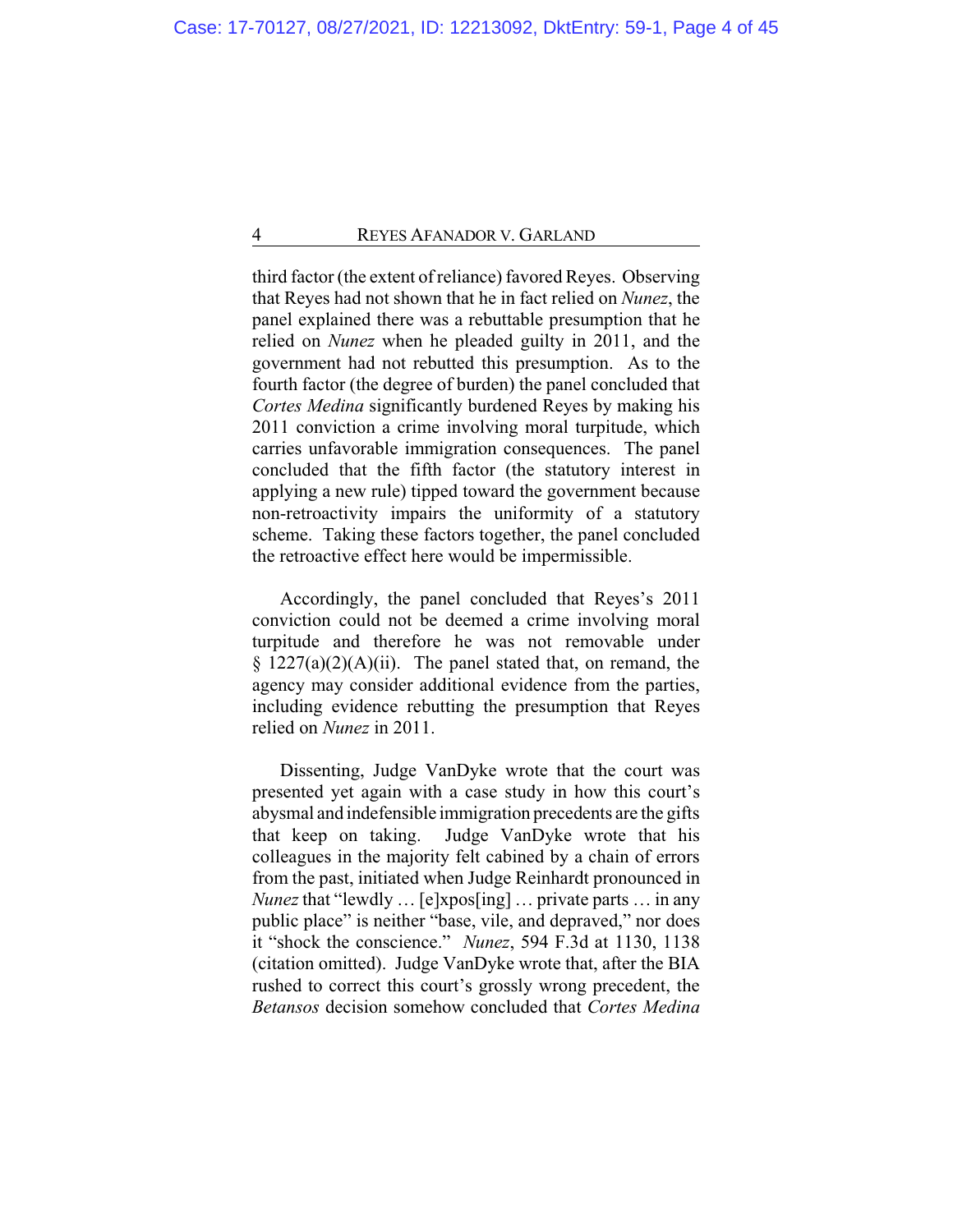was a "complete surprise," even though the BIA had reached exactly that conclusion in case after case for well over a decade. Due to the multiple crimes Reyes committed—the key conviction occurring after *Cortes Medina*—Judge VanDyke wrote he did not believe the court is forced to extend the court's past distortion of the "fluid boundaries" of "vile" conduct.

Judge VanDyke concluded that the statement in *Betansos*—that it would have been reasonable to rely on *Nunez* between its issuance and that of *Cortes Medina*—was dictum, and was obviously wrong because *Cortes Medina* was not a "complete surprise." Observing that *Cortes Medina* was obviously an abrupt departure from *Nunez*, Judge VanDyke wrote that that is not the test under *Montgomery Ward*'s second factor; rather, that factor asks whether the BIA departed from well established *practice*. But even assuming the entire *Betansos* analysis is binding, Judge VanDyke concluded the petitioner in this case could not have justifiably relied on *Nunez* when it mattered—when he committed his second offense triggering his removal. Thus, the second and third *Montgomery Ward* factors weighed against Reyes, and he would deny the petition.

# **COUNSEL**

Saad Ahmad (argued), Fremont, California; Raul Ray, Law Offices of Raul Ray, San Jose, California; for Petitioner.

Jonathan K. Ross (argued), Trial Attorney; Erica B. Miles, Senior Litigation Counsel; Office of Immigration Litigation, Civil Division, United States Department of Justice, Washington, D.C.; for Respondent.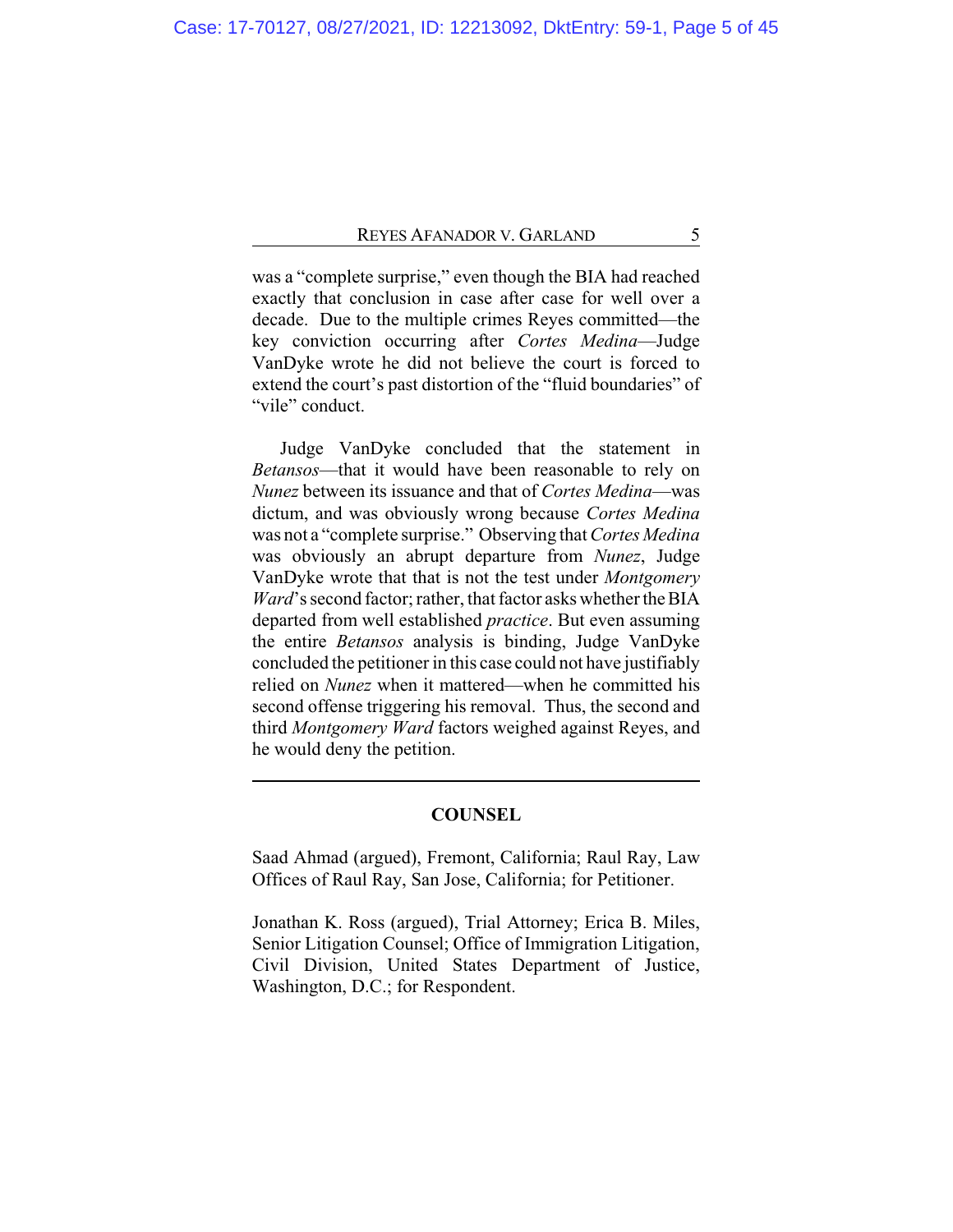# **OPINION**

# IKUTA, Circuit Judge:

Jorge Andres Reyes Afanador, a native of Colombia, petitions for review of a ruling by the Board of Immigration Appeals (BIA) that he was removable as an alien convicted of two crimes involving moral turpitude under 8 U.S.C.  $\S 1227(a)(2)(A)(ii)$ . We hold that the BIA erred in applying its decision in *Matter of Cortes Medina*, 26 I. & N. Dec. 79, 81 (BIA 2013), retroactively to classify Reyes's 2011 conviction for indecent exposure as a crime involving moral turpitude. Therefore, we grant the petition for review.

# I

Reyes is a native of Colombia who entered the United States on a visitor's visa in 1989. Before adjusting his status to lawful permanent resident, Reyes had numerous criminal arrests and convictions, including two indecent exposure convictions, one in 2007 under California Penal Code section 314.1 and the other in 2008 under California Penal Code section 647(a).<sup>1</sup> In 2009, Reyes married a United States citizen and successfully adjusted his status through an application that his wife filed on his behalf.

In 2011, Reyes was again charged with indecent exposure under section 314.1 and pleaded no contest to a felony. He

**<sup>1</sup>** California Penal Code section 314.1 provides, in pertinent part, that "[e]very person who willfully and lewdly . . . [e]xposes his person, or the private parts thereof, in any public place, or in any place where there are present other persons to be offended or annoyed thereby" is guilty of a crime.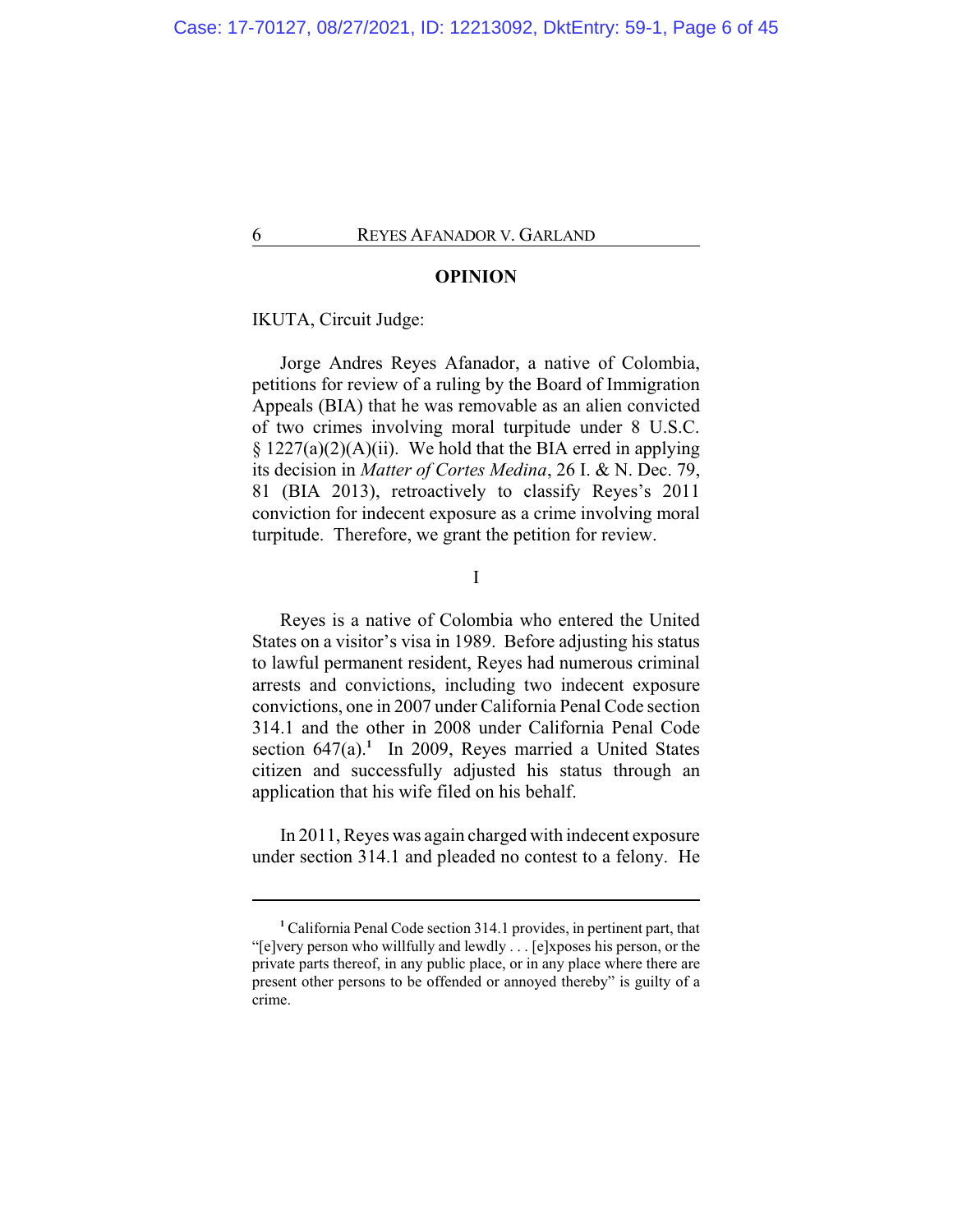was sentenced to eight months in jail and three years probation for this offense. In 2014, he pleaded no contest to an additional felony for violation of section 314.1, for which he was sentenced to 16 months in prison and three years of parole upon release. In 2015, the government initiated removal proceedings. Relying on the 2011 and 2014 convictions, the government issued a notice to appear (NTA) charging Reyes with being subject to removal from the United States under 8 U.S.C. § 1227(a)(2)(A)(ii) as an alien convicted of two crimes involving moral turpitude not arising out of a single scheme of criminal misconduct.**<sup>2</sup>**

At his July 2016 hearing before the immigration judge (IJ), Reyes admitted the factual allegations in the NTA, but challenged his removability on the ground that his convictions under section 314.1 were not categorically crimes involving moral turpitude. He also submitted applications for relief from removal.**<sup>3</sup>** Relying on a precedential BIA opinion holding that a violation of section 314.1 was a crime involving moral turpitude, *see Cortes Medina*, 26 I. & N. Dec. at 81, the IJ concluded that Reyes was removable as charged. The IJ also denied Reyes's cancellation of removal

**2** 8 U.S.C. 1227(a)(2)(A)(ii) provides:

Any alien who at any time after admission is convicted of two or more crimes involving moral turpitude, not arising out of a single scheme of criminal misconduct, regardless of whether confined therefor and regardless of whether the convictions were in a single trial, is deportable.

**<sup>3</sup>** Reyes submitted applications for cancellation of removal, asylum, withholding of removal, and protection under the Convention Against Torture (CAT). He based these applications on his fear of returning to Colombia because a drug cartel harassed his father in the 1980s.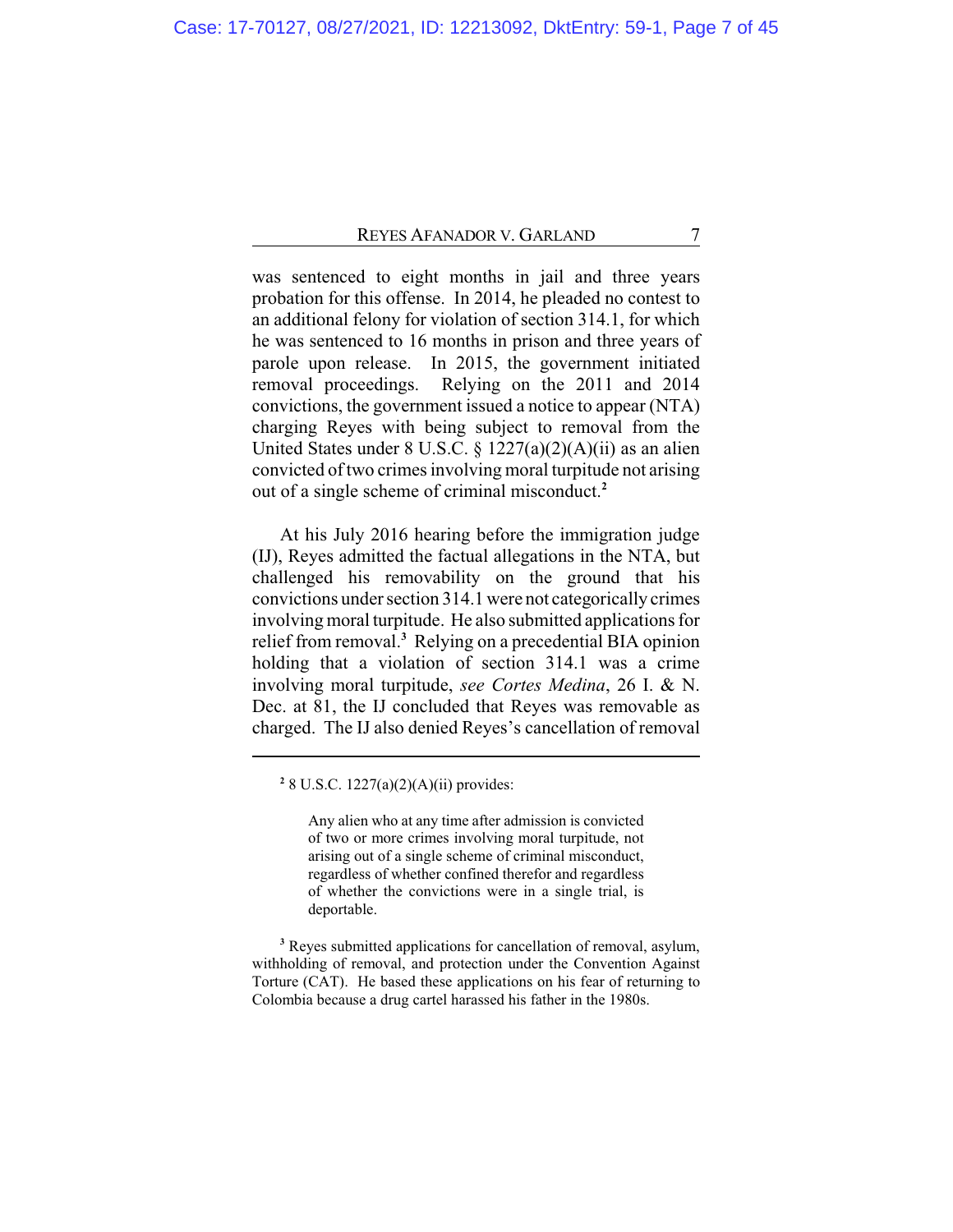application as a matter of discretion and denied his applications for asylum, withholding of removal, and relief under the Convention Against Torture (CAT).

On appeal to the BIA, Reyes argued that the IJ erred by ignoring a Ninth Circuit decision holding that an offense under section 314.1 was not categorically a crime involving moral turpitude, *see Nunez v. Holder*, 594 F.3d 1124, 1133 (9th Cir. 2010). The BIA rejected this argument on the ground that its precedential opinion in *Cortes Medina* superseded our decision in *Nunez*. *See Nat'l Cable & Telecomms. Ass'n v. Brand X Internet Servs.*, 545 U.S. 967, 982 (2005) (holding that federal courts must defer to certain agency decisions even when they overrule prior judicial opinions). The BIA rejected Reyes's other claims. This petition for review followed.

# II

Reyes argues that *Cortes Medina* cannot be applied retroactively to his 2011 conviction, and therefore the BIA erred in treating that conviction as a crime involving moral turpitude. If Reyes is correct, then only his 2014 conviction is a crime involving moral turpitude; this means that Reyes was not removable under section  $1227(a)(2)(A)(ii)$ , which applies to an alien convicted of two or more crimes involving moral turpitude.

We begin with the background principles for applying new legal requirements retroactively. It has long been established that legislation does not apply retroactively absent a clear indication that Congress intended to make the statute retroactive. *Reynolds v. McArthur*, 27 U.S. 417, 434 (1829). This general rule is based on "deeply rooted" principles of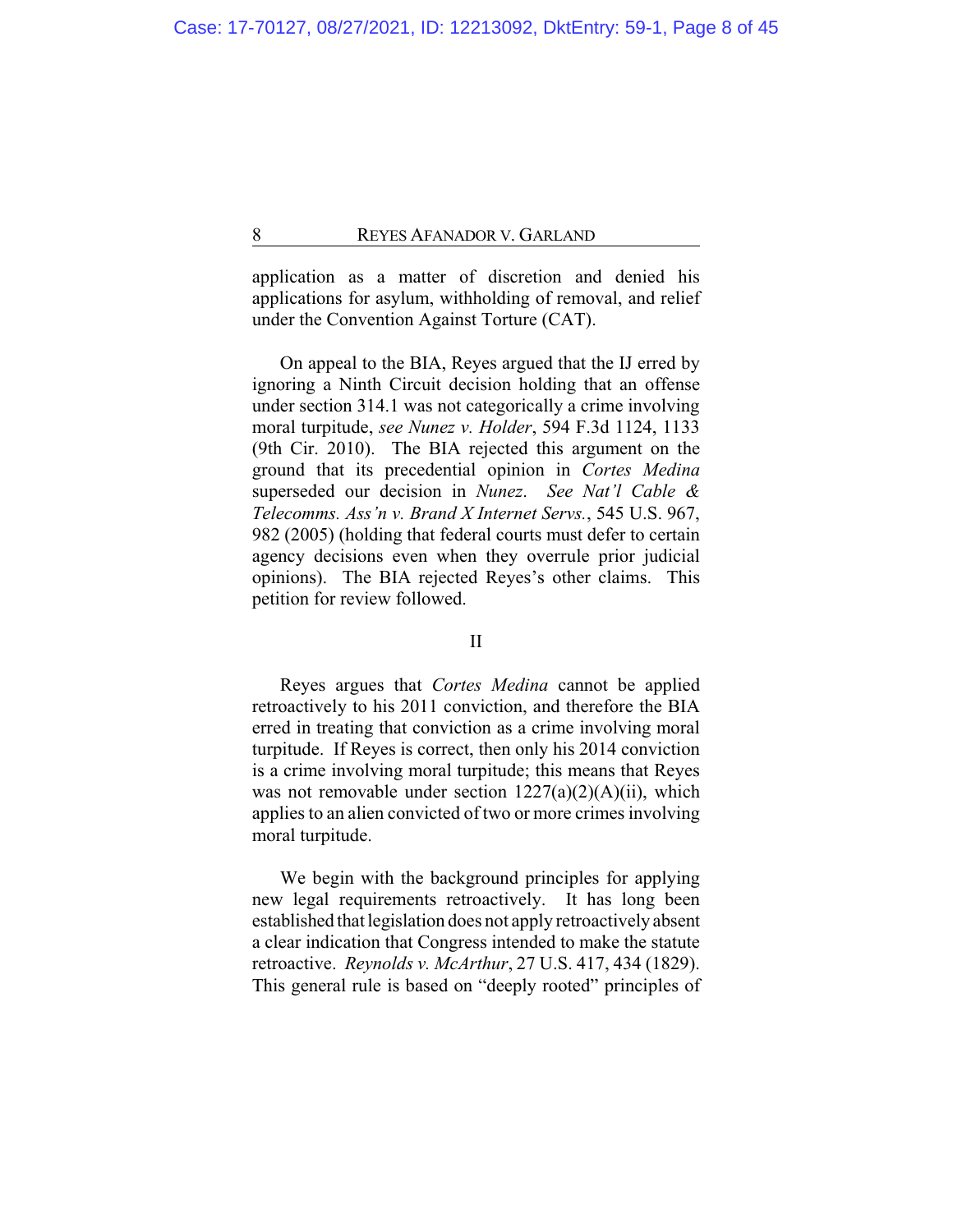equity and due process. *Landgraf v. USI Film Prods.*, 511 U.S. 244, 265 (1994). "Elementary considerations of fairness dictate that individuals should have an opportunity to know what the law is and to conform their conduct accordingly; settled expectations should not be lightly disrupted." *Id.*

It is not always clear whether new legislation has a retroactive effect, however, and the Supreme Court has acknowledged that "[a]ny test of retroactivity will leave room for disagreement in hard cases."**<sup>4</sup>** *Id.* at 270. As a general rule, legislation is deemed retroactive (and therefore impermissible unless expressly sanctioned by Congress) if "it changes the legal consequences of acts completed before its effective date," or if it "takes away or impairs vested rights acquired under existing laws, or creates a new obligation, imposes a new duty, or attaches a new disability." *Id.* at 269 n.23 (cleaned up). In determining whether a statute attaches new legal consequences to events completed before its enactment, courts "should be informed and guided by familiar considerations of fair notice, reasonable reliance, and settled expectations." *INS v. St. Cyr*, 533 U.S. 289, 321 (2001) (cleaned up).

**<sup>4</sup>** For instance, the Supreme Court has explained that a rule does not have an impermissible retroactive effect "merely because it is applied in a case arising from conduct antedating the statute's enactment," or "merely because it draws upon antecedent facts for its operation." *Landgraf*, 511 U.S. at 269 & n.24. And "[e]ven uncontroversially prospective statutes may unsettle expectations and impose burdens on past conduct: a new property tax or zoning regulation may upset the reasonable expectations that prompted those affected to acquire property; a new law banning gambling harms the person who had begun to construct a casino before the law's enactment or spent his life learning to count cards." *Id.* at 269 n.24.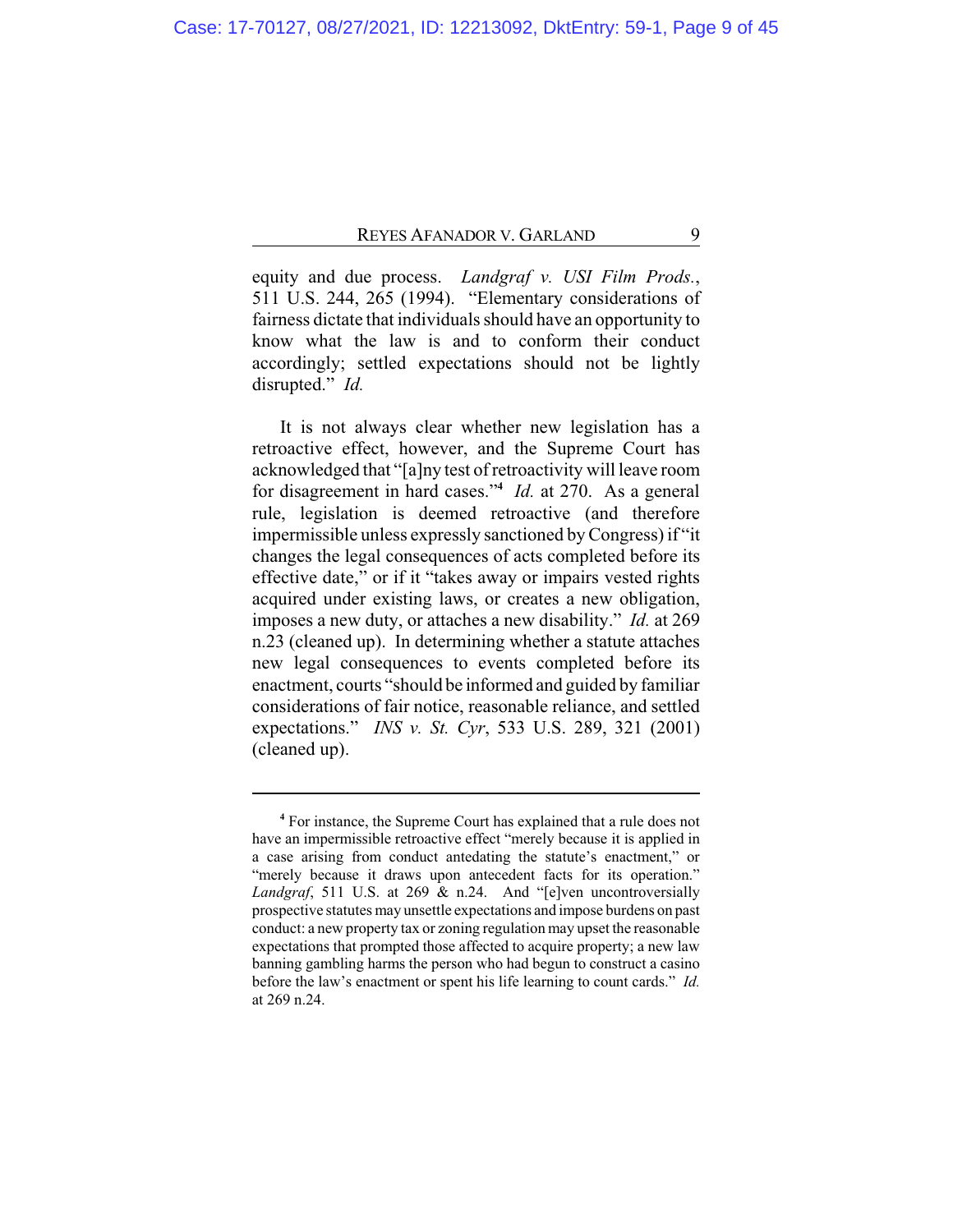The Supreme Court has applied these principles in several immigration cases. In *St. Cyr*, the Supreme Court considered the retroactivity of new legislation which stripped the government of discretion to waive deportation for aliens who had committed certain crimes. *Id.* at 321–22. The Court held this legislation was retroactive to the extent it applied to aliens who had entered guilty pleas before the legislation was enacted. *Id.* at 326. The Court reached a similar conclusion in *Vartelas v. Holder* when it considered new legislation that rendered lawful permanent residents convicted of certain crimes inadmissible if they left the United States for a brief period. 566 U.S. 257, 262–63 (2012). The Court held this legislation had a congressionally unauthorized retroactive effect to the extent it applied to lawful permanent residents who had previously pleaded guilty to such crimes. *Id.* at 263, 275. In both cases, the new statutory provision changed the legal consequences of plea agreements entered into before the statute's effective date.

By contrast to legislation, judicial decisions have been governed by a "fundamental rule of retrospective operation" for "near a thousand years." *Harper v. Va. Dep't of Tax'n*, 509 U.S. 86, 94 (1993) (cleaned up). Courts must apply judicial decisions announcing new interpretations of criminal procedural rules "retroactively to all cases, state or federal, pending on direct review or not yet final." *Griffith v. Kentucky*, 479 U.S. 314, 328 (1987). Federal courts must also retroactively apply new rules announced in civil cases, except in narrow circumstances. *Harper*, 509 U.S. at 97–98.

Agency determinations may be legislative or judicial, because agencies engage in both rulemaking and adjudication. Agency determinations are judicial in nature when an agency's adjudicatory decisions apply preexisting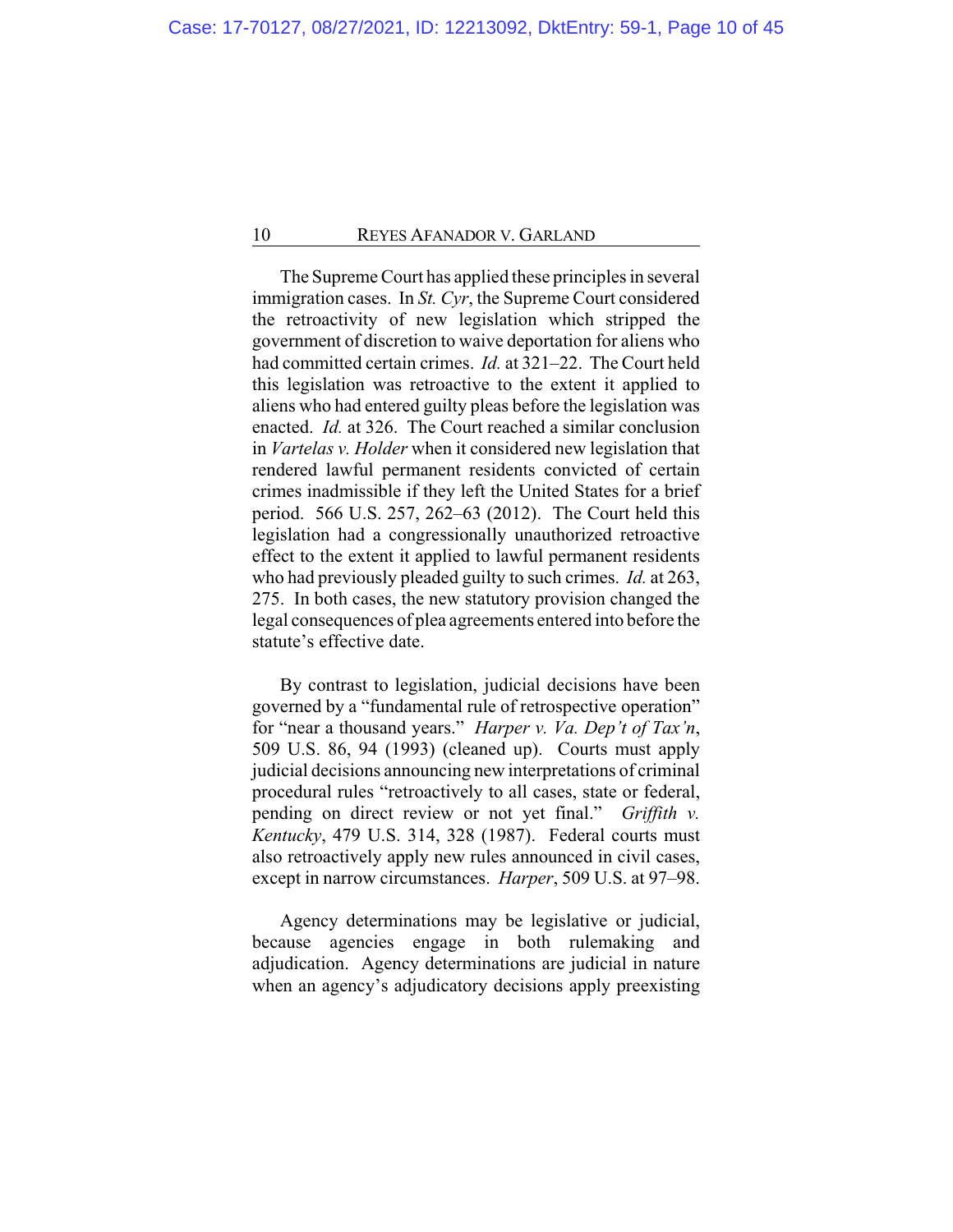rules to new factual circumstances. *De Niz Robles v. Lynch*, 803 F.3d 1165, 1172 (10th Cir. 2015) (Gorsuch, J.). In these circumstances, an agency's determinations apply retroactively, like other judicial decisions. *See id.*; *see also SEC v. Chenery Corp*., 332 U.S. 194, 203 (1947) (*Chenery II*) ("Every case of first impression has a retroactive effect, whether the new principle is announced by a court or by an administrative agency.").

An agency's determinations may also be legislative in nature if Congress has delegated legislative authority to the agency. An agency may exercise its legislative authority in two different ways: it may proceed either through formal notice-and-comment rulemaking, or it may proceed through agency adjudication. *Chenery II*, 332 U.S. at 202; *see also Montgomery Ward & Co. v. FTC*, 691 F.2d 1322, 1328 (9th Cir. 1982) ("It is well settled that the decision whether to proceed by adjudication or rule-making lies in the first instance within the [agency's] discretion." (cleaned up)).

When an agency engages in formal rulemaking, the rules it promulgates are analogous to legislation and are construed to apply only prospectively (unless Congress has expressly authorized it to promulgate a retroactively applicable rule). *See Bowen v. Georgetown Univ. Hosp.*, 488 U.S. 204, 208 (1988); *De Niz Robles*, 803 F.3d at 1172 ("[A]bsent express congressional approval, newly promulgated agency rules should apply only prospectively because of their affinity to legislation.") (citing *Bowen*, 488 U.S. at 208)*.*

An agency may also exercise its congressionally delegated legislative authority through adjudicatory proceedings, where "new administrative policy [is] announced and implemented through adjudication."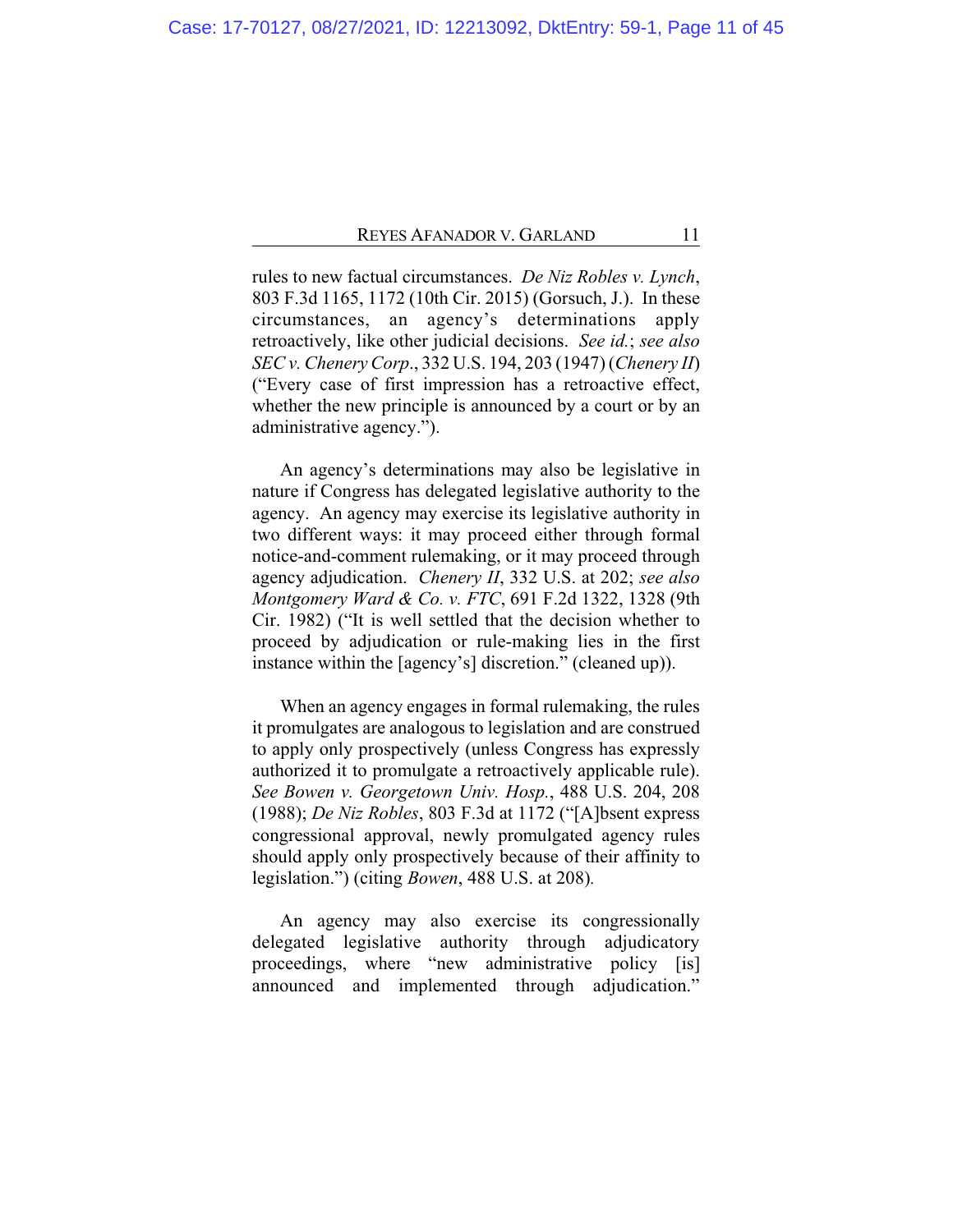*Montgomery Ward*, 691 F.2d at 1328. When an agency issues new rules of general applicability through adjudication, such rules are analogous to legislation, because the agency's interpretation of a statute "is not a once-and-for-always definition of what the statute means, but an act of interpretation in light of its policymaking responsibilities that may be reconsidered on a continuing basis." *Garfias-Rodriguez v. Holder*, 702 F.3d 504, 515–16 (9th Cir. 2012) (en banc) (cleaned up). But while rules promulgated through legislation or formal rulemaking generally apply prospectively (unless Congress has sanctioned retroactive application), adjudicatory rules may have a permissible retroactive effect, even without authorization from Congress, in some circumstances.**<sup>5</sup>** *See Chenery II*, 332 U.S. at 203. We determine whether a rule's retroactive effect is permissible by engaging in a case-by-case analysis to balance "a regulated party's interest in being able to rely on the terms of a rule as it is written, against an agency's interest in retroactive application of an adjudicatory decision." *Montgomery Ward*, 691 F.2d at 1333.**<sup>6</sup>** We have adopted the following five-factor balancing test, which we apply on a case-by-case basis:

**<sup>5</sup>** *Chenery II* explains that rules made through agency adjudication must be allowed to have a retroactive effect in certain situations because administrative agencies face problems they "could notreasonably foresee" or "problem[s] [that are] so specialized and varying in nature as to be impossible of capture within the boundaries of a general rule." 332 U.S. at 202–03. "In those situations, the agency must retain power to deal with the problems on a case-to-case basis if the administrative process is to be effective." *Id.* at 203.

**<sup>6</sup>** "[A] change in law must have occurred before *Montgomery Ward* is implicated." *Olivas-Motta v. Whitaker*, 910 F.3d 1271, 1276 (9th Cir. 2018).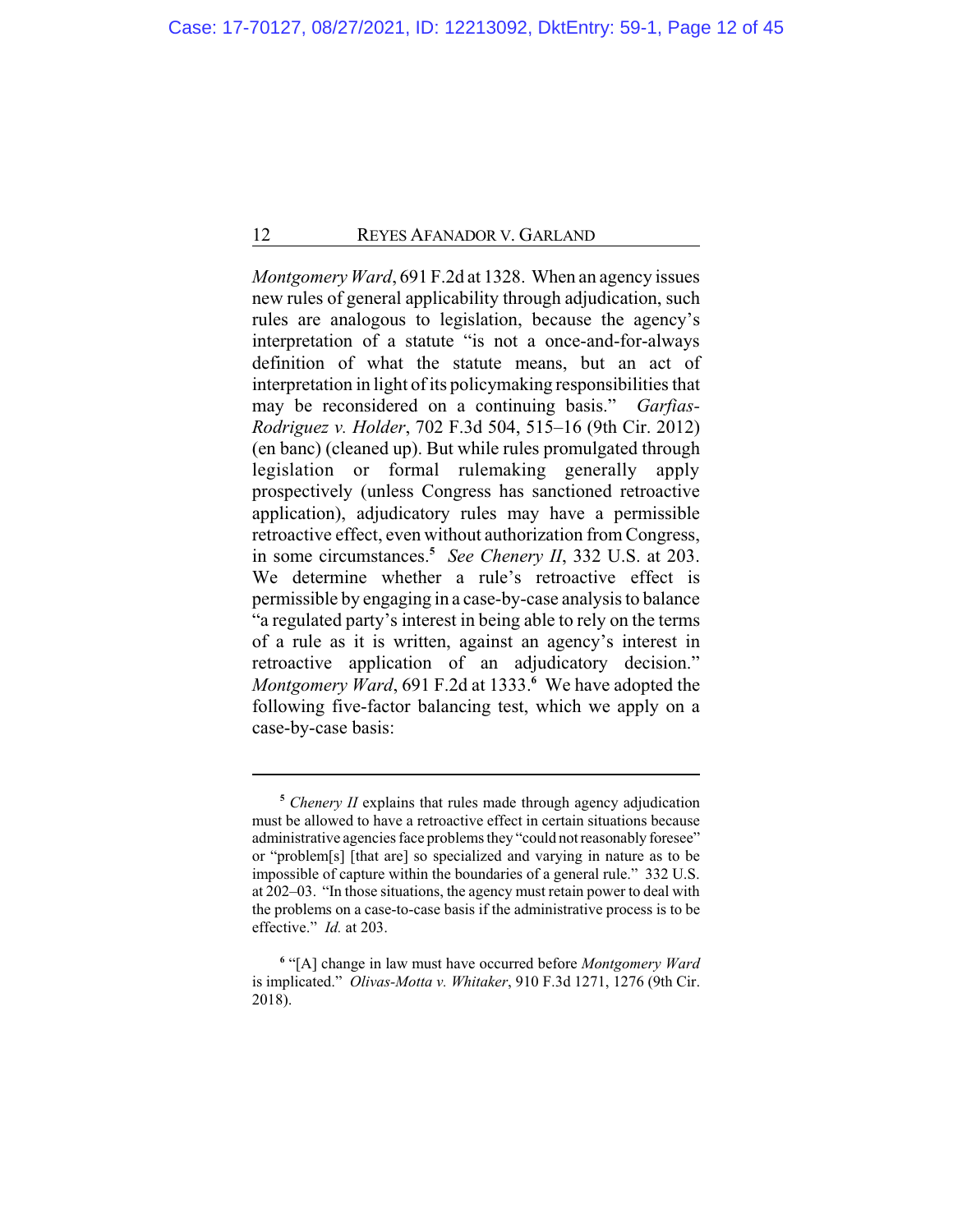Among the considerations that enter into a resolution of the problem are (1) whether the particular case is one of first impression, (2) whether the new rule represents an abrupt departure from well established practice or merely attempts to fill a void in an unsettled area of law, (3) the extent to which the party against whomthe new rule is applied relied on the former rule, (4) the degree of the burden which a retroactive order imposes on a party, and (5) the statutory interest in applying a new rule despite the reliance of a party on the old standard.

# *Id.* (quoting *Retail, Wholesale & Dep't Store Union v. NLRB*, 466 F.2d 380, 390 (D.C. Cir. 1972)).**<sup>7</sup>**

The first factor (whether a case is one of first impression) does not apply in the immigration context. *See Garfias-Rodriguez*, 702 F.3d at 520–21. In that context, the government is the plaintiff and there is no concern "that a party seeking to overturn an administrative rule" would not get the benefit of its efforts. *De Niz Robles*, 803 F.3d at 1177 n.9.

The second factor considers whether the adjudicatory rule "represents an abrupt departure from well established practice," *Garfias-Rodrguez*, 702 F.3d at 518 (quoting *Montgomery Ward*, 691 F.2d at 1333), or is "an abrupt break with well-settled policy," *id.* (quoting *ARA Servs., Inc. v.*

<sup>&</sup>lt;sup>7</sup> If the agency's adjudicatory rule does not have a retroactive effect, the court need not apply the *Montgomery Ward* factors. *See Singh v. Napolitano*, 649 F.3d 899, 901 n.1 (9th Cir. 2011) (per curiam).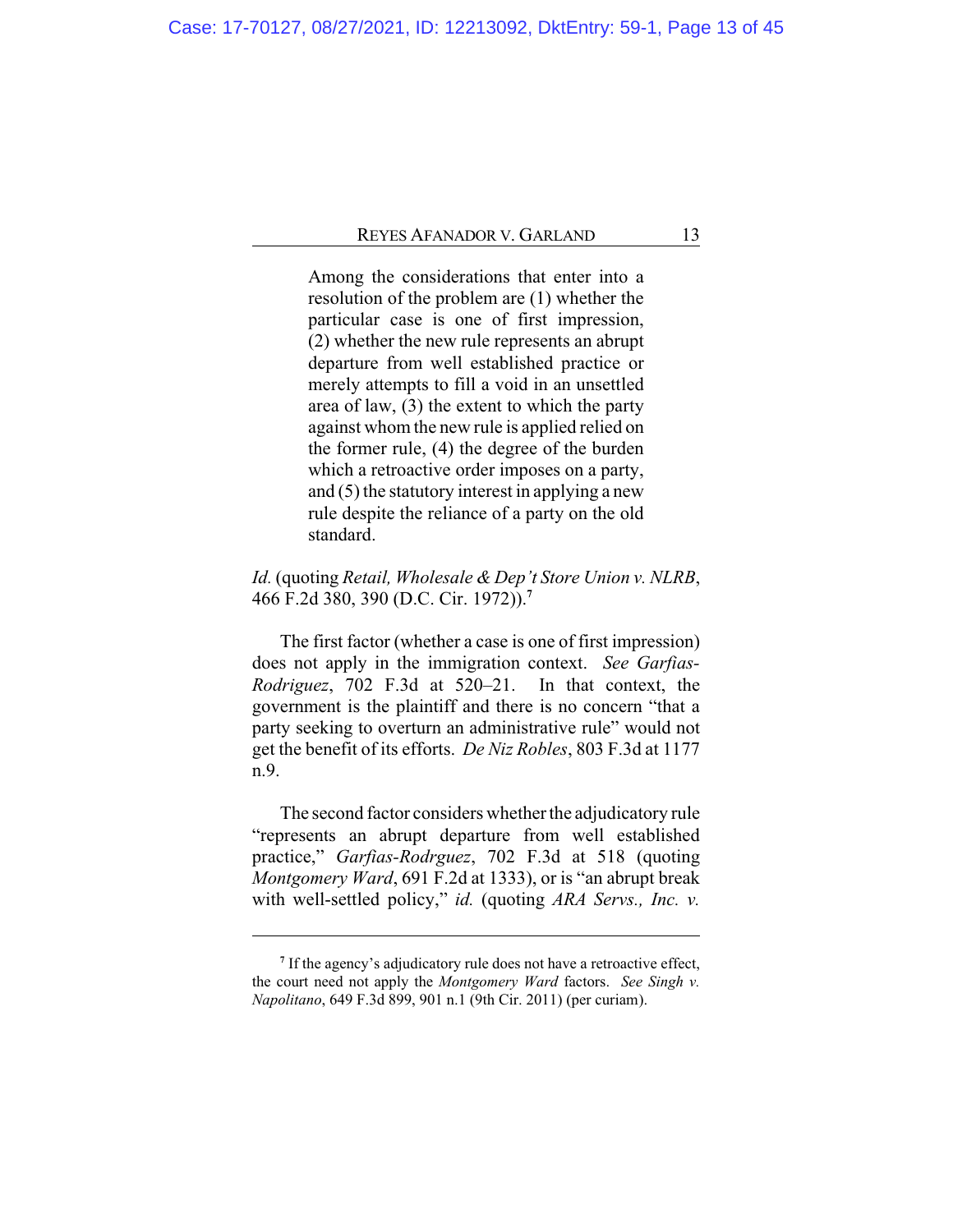*NLRB*, 71 F.3d 129, 135 (4th Cir. 1995)). Because the BIA functions as a court of appellate review within a larger agency framework, *see* 8 C.F.R. § 1003.1, it establishes policy only through its precedential decisions, which are binding on third parties. *Marmolejo-Campos v. Holder*, 558 F.3d 903, 909 n.9 (9th Cir. 2009) (en banc). The BIA's unpublished decisions, which do not bind the BIA or future parties, *see id.*, do not establish the practice or policy of the agency, *see* 8 C.F.R. § 1003.1(d)(1) (stating that the BIA, "*through precedent decisions*, shall provide clear and uniform guidance to the [agency], the immigration judges, and the general public on the proper interpretation and administration of the Act and its implementing regulations" (emphasis added)); *cf. Indep. Ins. Agents of Am., Inc. v. Ludwig*, 997 F.2d 958, 962 (D.C. Cir. 1993) (holding that "in the real world of agency practice, informal unpublished letters should not engender reliance" (cleaned up)).

Next, the third factor (a party's reliance interests) directs "our attention to the question whether the petitioner can claim reasonable reliance on some past rule or decision, a due process concern always at the heart of retroactivity analysis." *De Niz Robles*, 803 F.3d at 1177 (assessing the Tenth Circuit's version of the *Montgomery Ward* factors, known as the *Stewart Capital* factors). "The second and the third factors are closely intertwined," *Garfias-Rodriguez*, 702 F.3d at 521, and therefore are analyzed together. "If a new rule 'represents an abrupt departure from well established practice,' a party's reliance on the prior rule is likely to be reasonable, whereas if the rule 'merely attempts to fill a void in an unsettled area of law,' reliance is less likely to be reasonable." *Id.* (quoting *Retail, Wholesale & Dep't Store Union*, 466 F.2d at 390–91).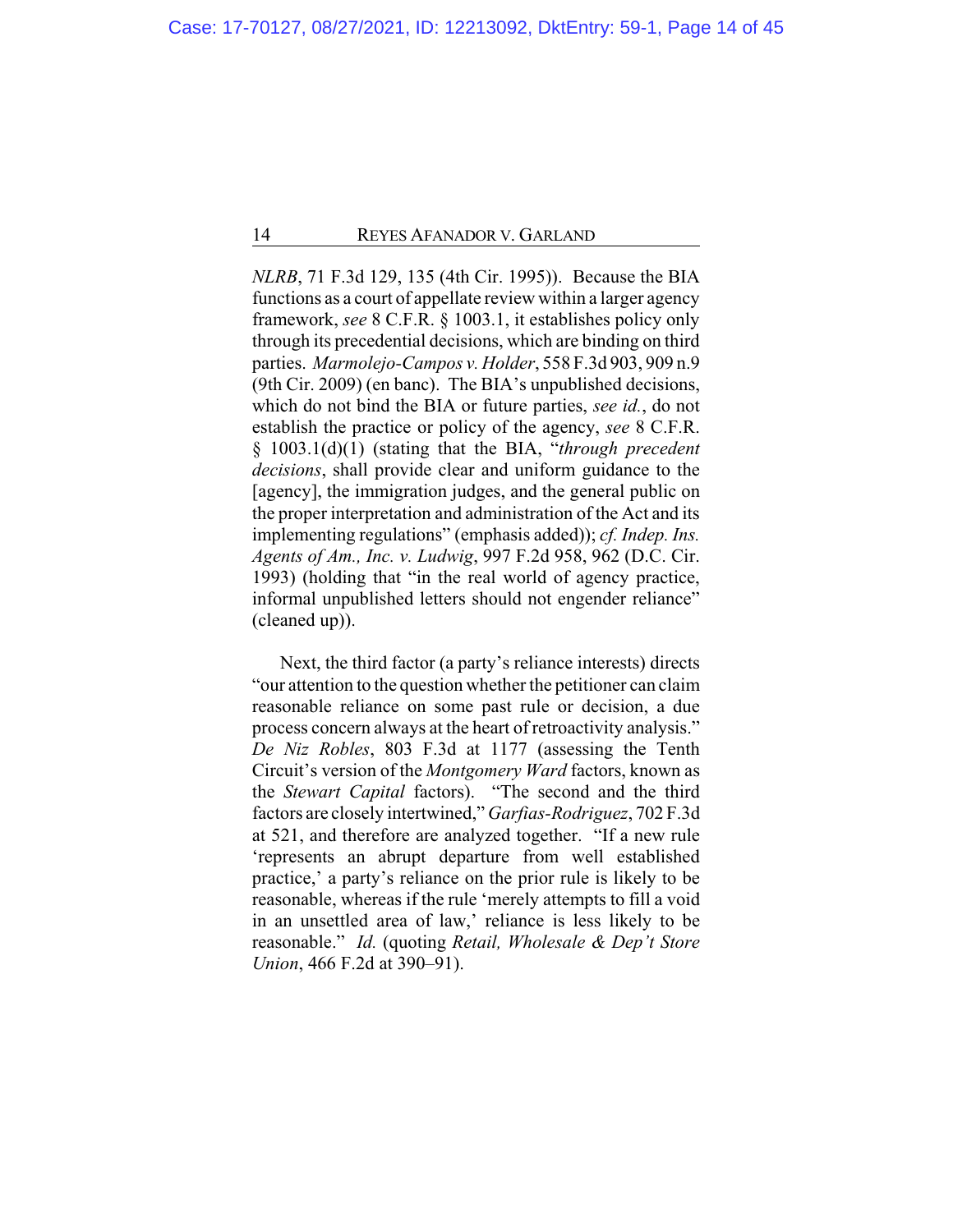The fourth and fifth factors balance the costs to the regulated party against the benefits of allowing the agency to give a retroactive effect to a new rule. *De Niz Robles*, 803 F.3d at 1177.

Whether an agency announces a new interpretation of an ambiguous statute through formal rulemaking or through adjudication, a court must defer to the agency's decision so long as it is reasonable. *Chevron U.S.A. Inc. v. Nat. Res. Def. Council, Inc.*, 467 U.S. 837, 842–43 (1984); *see also INS v. Aguirre-Aguirre*, 526 U.S. 415, 424 (1999) (holding that the court should have applied *Chevron* deference to the BIA's "construction of the statute which it administers" in an adjudicatory proceeding). This is true even if the agency's interpretation overrides a court's prior judicial construction of the statute. *See Brand X*, 545 U.S. at 982. And such a rule may even apply retroactively, if the rule has a permissible retroactive effect in a particular case. *See Garfias-Rodriguez*, 702 F.3d at 520.

# III

We now consider whether Reyes's 2011 conviction under section 314.1 can be considered a crime involving moral turpitude under the BIA's decision in *Cortes Medina*.

# A

The BIA deemed Reyes to be removable as an "alien who at any time after admission is convicted of two or more crimes involving moral turpitude." 8 U.S.C.  $§$  1227(a)(2)(A)(ii). The phrase "crime involving moral turpitude" is inherently ambiguous, and neither we nor the BIA have established any clear-cut criteria "for determining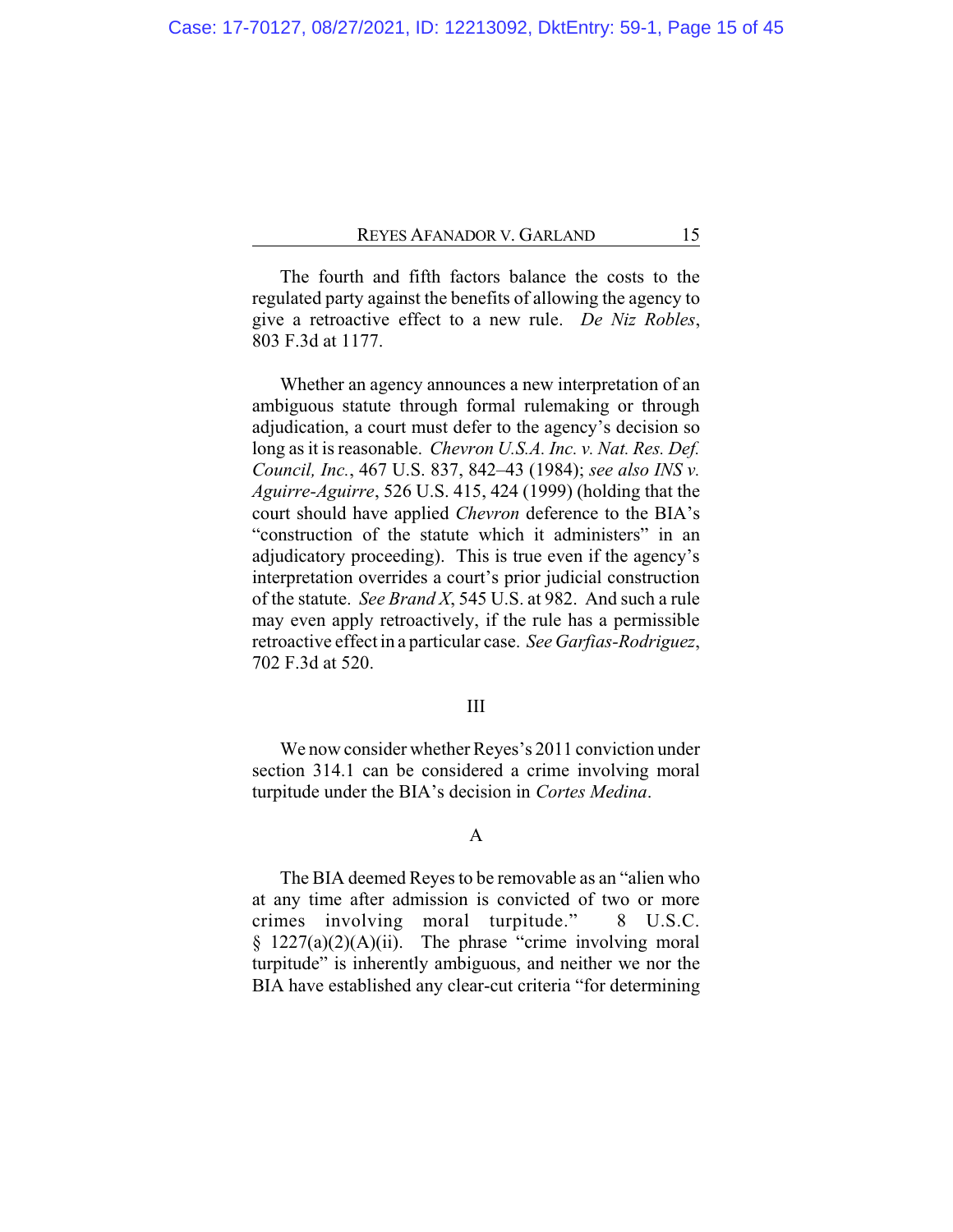which crimes fall within that classification and which crimes do not." *Nunez*, 594 F.3d at 1130. Because the phrase "crimes involving moral turpitude" refers to a category of crimes rather than a specific offense with identifiable elements, *cf*. 8 U.S.C. § 1101(a)(43), "the BIA has sensibly moved from trying to define the phrase itself to instead giving examples of the types of offenses that qualify as crimes involving moral turpitude." *Ortega-Lopez v. Barr*, 978 F.3d 680, 685 (9th Cir. 2020) (cleaned up). We have deferred under *Chevron* to this offense-by-offense approach when articulated by the BIA in a published opinion*. See Marmolejo-Campos*, 558 F.3d at 910–11 (deference for defining categories of crimes involving moral turpitude); *Ceron v. Holder*, 747 F.3d 773, 778 (9th Cir. 2014) (en banc) (deference under *Chevron*).

The question whether a conviction under the statute at issue in this case, section 314.1, is a conviction for a crime involving moral turpitude has proven problematic. Before 2010, the BIA held in nonprecedential decisions that convictions for indecent exposure under section 314.1 were crimes involving moral turpitude. *See Nunez*, 594 F.3d at 1133. In 2010, however, *Nunez* held that a conviction under section 314.1 was not a crime involving moral turpitude because the full range of conduct that section 314.1 prohibits is not morally turpitudinous. *See id.* Specifically, we held that "[b]ecause nude dancers at bars and partially exposed purveyors of 'sexual' insults have been convicted under section 314.1, there is a 'realistic probability, not a theoretical possibility, that [California] would apply [the indecent exposure] statute to conduct that falls outside the generic definition of [moral turpitude].'" *Id.* at 1138 (quoting *Gonzales v. Duenas-Alvarez*, 549 U.S. 183, 193 (2007)).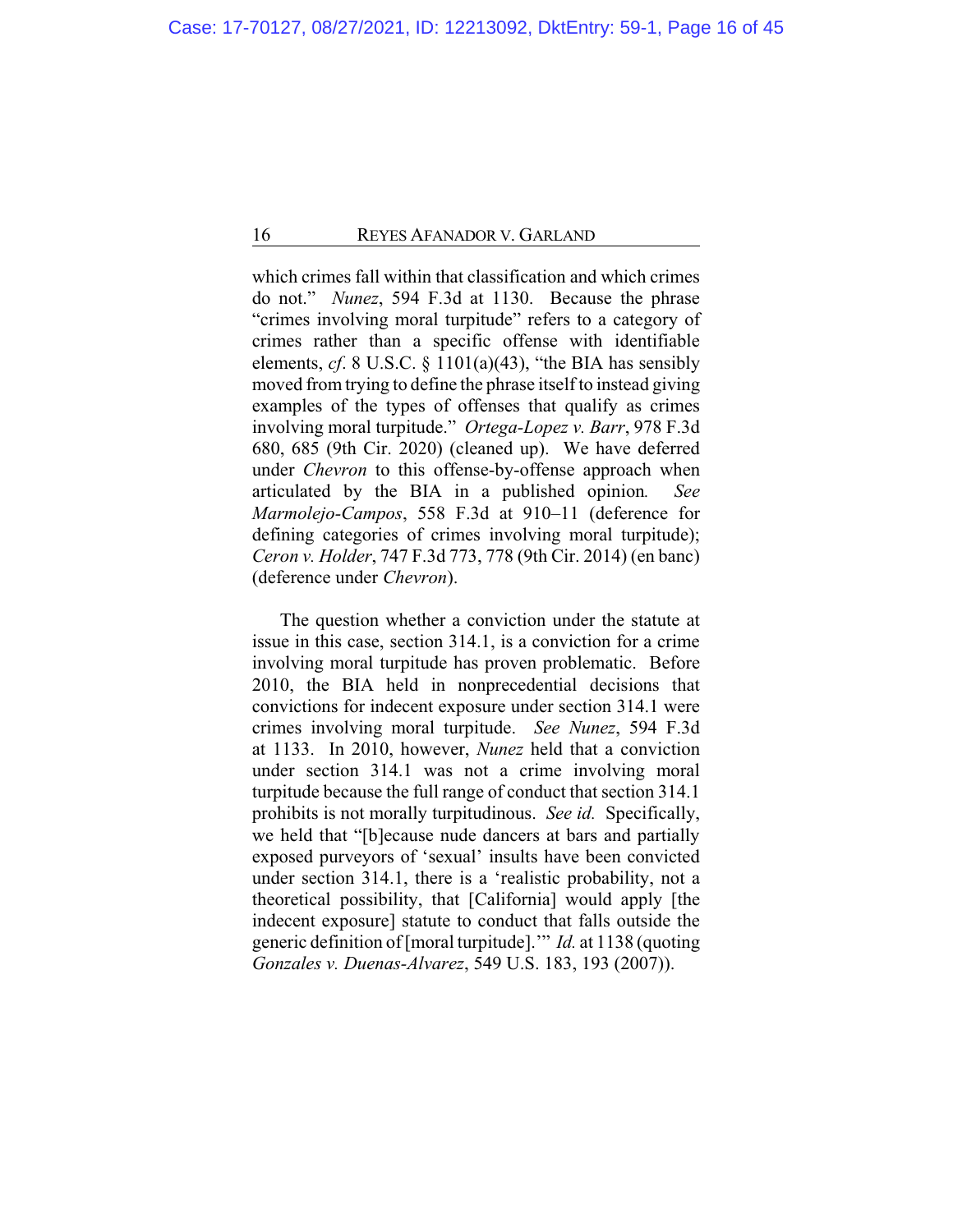But in 2013, the BIA once again held that section 314.1 was a crime involving moral turpitude, this time in a precedential opinion. *See Cortes Medina*, 26 I. & N. Dec. at 81. The BIA held that an indecent exposure offense is a crime involving moral turpitude when it involves an element of lewd intent. *Id.* at 83. Applying this principle, the BIA held that section 314.1 was a crime involving moral turpitude because a finding of lewdness is necessary for a conviction under the statute. *Id.* at 84. Further, and contrary to *Nunez*, the BIA held that there was "no 'realistic probability' of a conviction in California under [section 314.1] for nude dancing or other conduct that does not involve moral turpitude." *Id.* at 86.

In *Betansos v. Barr*, we assumed that *Cortes Medina* enunciated a new agency rule promulgated through adjudication, and we reiterated the principle that "[u]nder *Brand X*, we must defer to the BIA's interpretation of [crime involving moral turpitude] in *Cortes Medina* unless its conclusion is unreasonable." 928 F.3d 1133, 1141 (9th Cir. 2019). After determining that BIA did not misrepresent any authorities, engaged in reasoned and thorough analysis, and relied on published BIA authority, we held that the BIA's interpretation of section 314.1 in *Cortes Medina* was reasonable, and therefore superseded *Nunez*. *Id.* at 1142.

*Betansos* next assumed that *Cortes Medina* had a retroactive effect, and turned to the question whether it was permissible to apply *Cortes Medina* retroactively to a petitioner who incurred a conviction under section 314.1 in 2002. *Id.* at 1143, 1145. To answer this question, *Betansos* applied the *Montgomery Ward* factors pertinent to immigration decisions to the petitioner's case. *See id.* at 1143; *see also Garfias-Rodriguez*, 702 F.3d at 520 (citing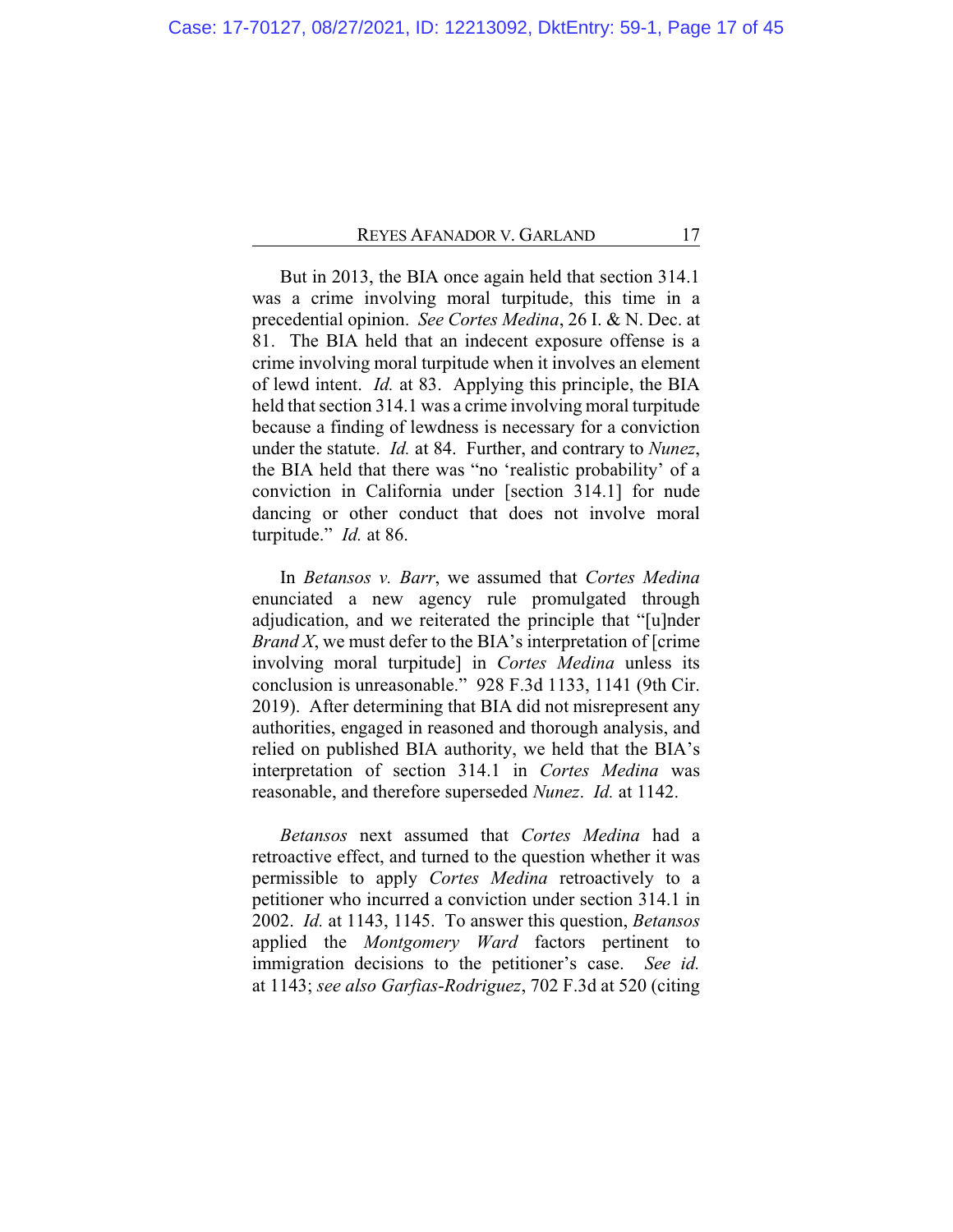*Montgomery Ward*, 691 F.2d at 1334). Given our rule that the second and third *Montgomery Ward* factors are "closely intertwined," *Betansos*, 928 F.3d at 1143 (quoting *Garfias-Rodriguez*, 702 F.3d at 521), we analyzed them together. We held that the second factor favored the petitioner because *Cortes Medina* represented an abrupt departure from *Nunez*, "the first precedential opinion on the issue." *Id.* at 1143–44. Turning to the third factor (a party's reliance interest), we held that the petitioner could not take advantage of the rule that "reliance is presumed if the former, favorable rule was in place at the time the petitioner pleaded guilty or was convicted," because the petitioner pleaded guilty before *Nunez* had been decided. *Id*. at 1144–45. Without a presumption ofreliance, we considered whether the petitioner had nevertheless relied on *Nunez* by expending fees, making strategic decisions, or choosing not to apply for other forms of relief while *Nunez* was operative. *Id.* at 1145. We concluded that the petitioner failed "to identify a specific event or action that he took (or failed to take) in the past in reliance on *Nunez* that now carries new consequences or burdens under *Cortes Medina*," and therefore the third factor weighed against the petitioner. *Id.*

While the fourth factor weighed in the petitioner's favor because deportation creates a substantial burden, the fifth factor tipped toward the government based on the need for uniformity in immigration law. *Id.* After weighing these factors in light of each other, we held that it was permissible to apply *Cortes Medina* retroactively to the petitioner in that case. *Id.* Given that the petitioner's section 314.1 conviction in 2002 constituted a crime involving moral turpitude under *Cortes Medina*, we denied the petition for review. *Id.* at 1145–46.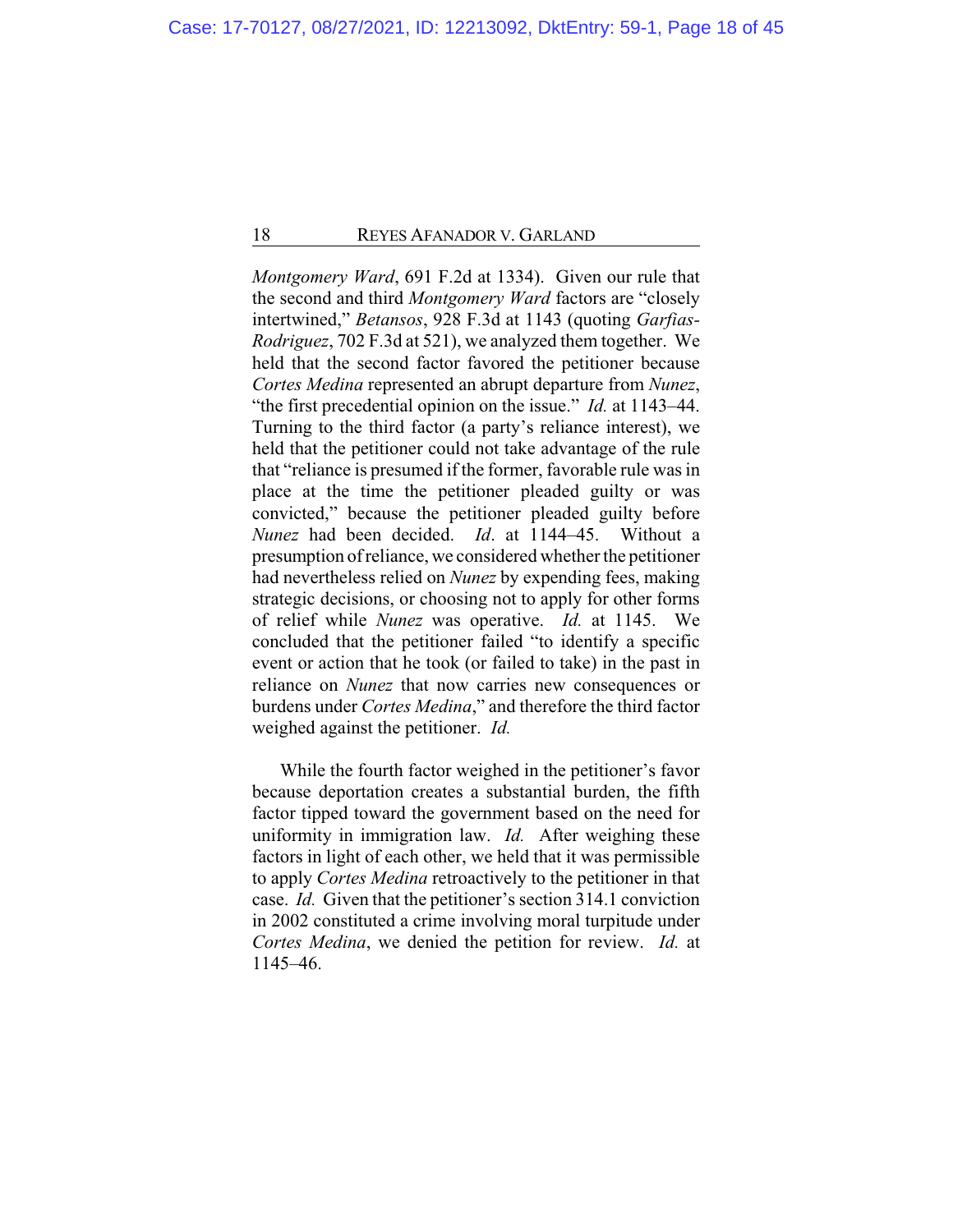# B

We now turn to the question whether *Cortes Medina*'s interpretation of "crime involving moral turpitude" as including convictions under section 314.1 has an impermissible retroactive effect on Reyes's 2011 conviction. **8**

1

We first consider whether applying *Cortes Medina* to Reyes's guilty plea in 2011 would have any retroactive effect at all. Both the government and the dissent argue that it would not. In their view, after *Cortes Medina* was decided in 2013, Reyes was on notice that if he incurred another section 314.1 conviction, he would be deemed to have committed two crimes involving moral turpitude. Dissent at 38–39. Therefore, they reason, Reyes cannot identify any act he took in reliance on *Nunez* that now creates a new burden or disability under *Cortes Medina*. Dissent at 38–39. Accordingly, the government and the dissent claim that *Cortes Medina* is not retroactive as to Reyes.

We disagree, because this argument is contrary to the Supreme Court's definition of retroactivity. *Landgraf* made clear that a law is retroactive "if it changes the legal consequences of acts completed before its effective date," gives "a quality or effect to acts or conduct which they did not have or did not contemplate when they were performed,"

**<sup>8</sup>** Reyes does not argue that his 2014 conviction is not a crime involving moral turpitude. Nor could he, because *Cortes Medina* was decided in 2013, and Reyes could no longer reasonably rely on *Nunez*. *See Garfias-Rodriguez*, 702 F.3d at 522.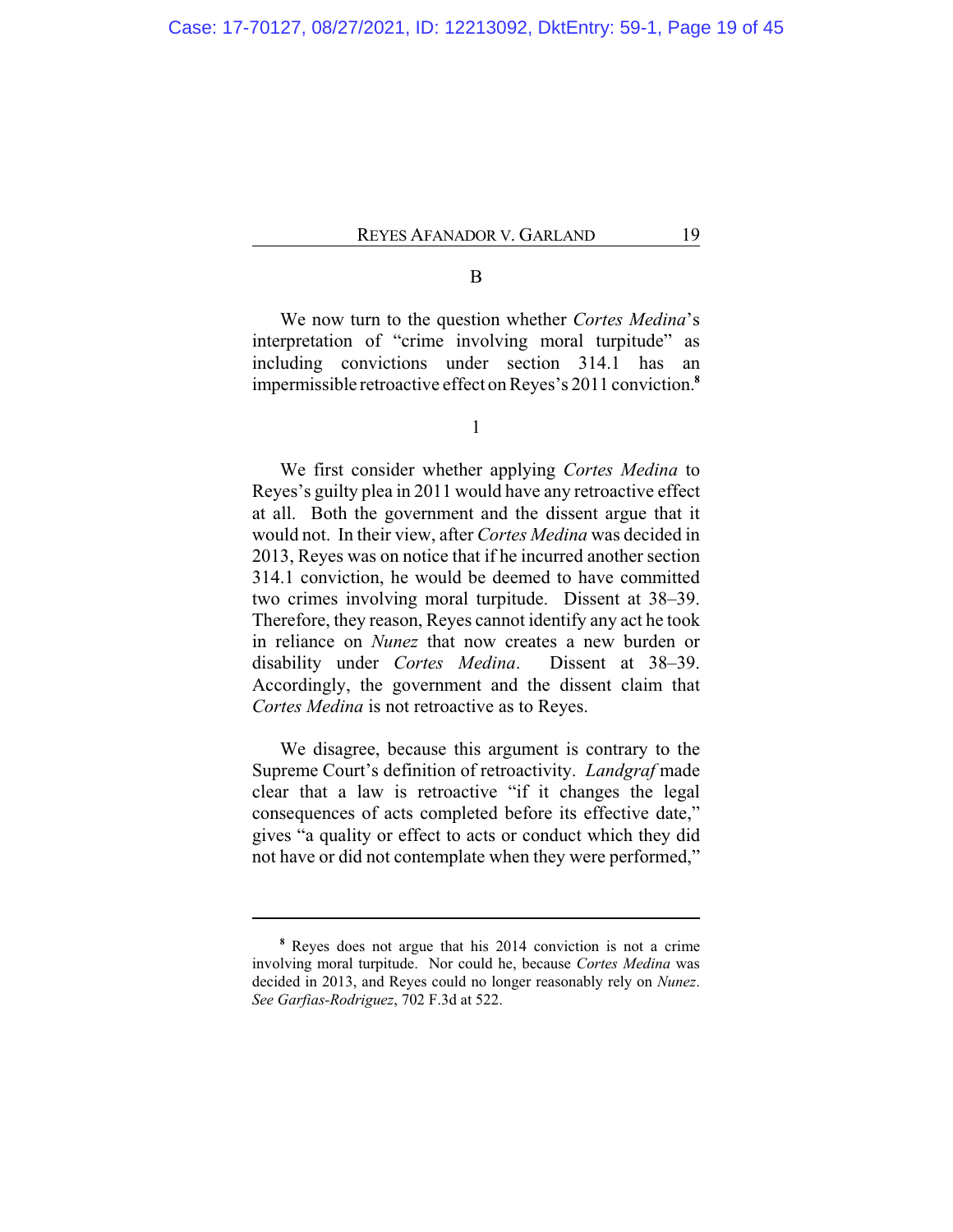or "attaches a new disability" to prior conduct. 511 U.S. at 269–70 & n.23 (cleaned up).

In this case, *Cortes Medina* changed the legal consequences ofReyes's 2011 conviction under section 314.1 in two ways. First, as a result of the interaction of California criminal law and federal immigration law, Reyes became removable under 8 U.S.C. § 1227(a)(2)(A)(i) after *Cortes Medina* classified his section 314.1 offense as a crime involving moral turpitude. Specifically, Reyes had already been convicted of a violation of section 314.1 before 2011. Under California law, a second offense under section 314.1 is a felony punishable by a prison term of at least 16 months, *see* Cal. Penal Code §§ 314.1, 1170(h)(1). Under immigration law, an alien who is convicted of a crime involving moral turpitude for which a sentence of one year or longer may be imposed, is removable. 8 U.S.C.  $§$  1227(a)(2)(A)(i). Such an alien is also ineligible for cancellation of removal. *See* 8 U.S.C. § 1229b(b)(1)(C). Therefore, *Cortes Medina* attached new legal consequences to Reyes's 2011 conviction of a section 314.1 offense.

Second, after *Cortes Medina* was decided, Reyes's 2011 conviction of a section 314.1 offense became a potential ground for removal under  $\S$  1227(a)(2)(A)(ii) (an alien convicted of two crimes involving moral turpitude). Although the new legal consequences of pleading guilty to a crime involving moral turpitude did not affect Reyes until he pleaded to a further violation in 2014, it is often the case that the burden imposed by a retroactive rule becomes apparent only after a party engages in additional conduct. In *Vartelas*, for instance, the new legislation which reclassified certain offenses as crimes involving moral turpitude did not affect the lawful permanent aliens before the court until they made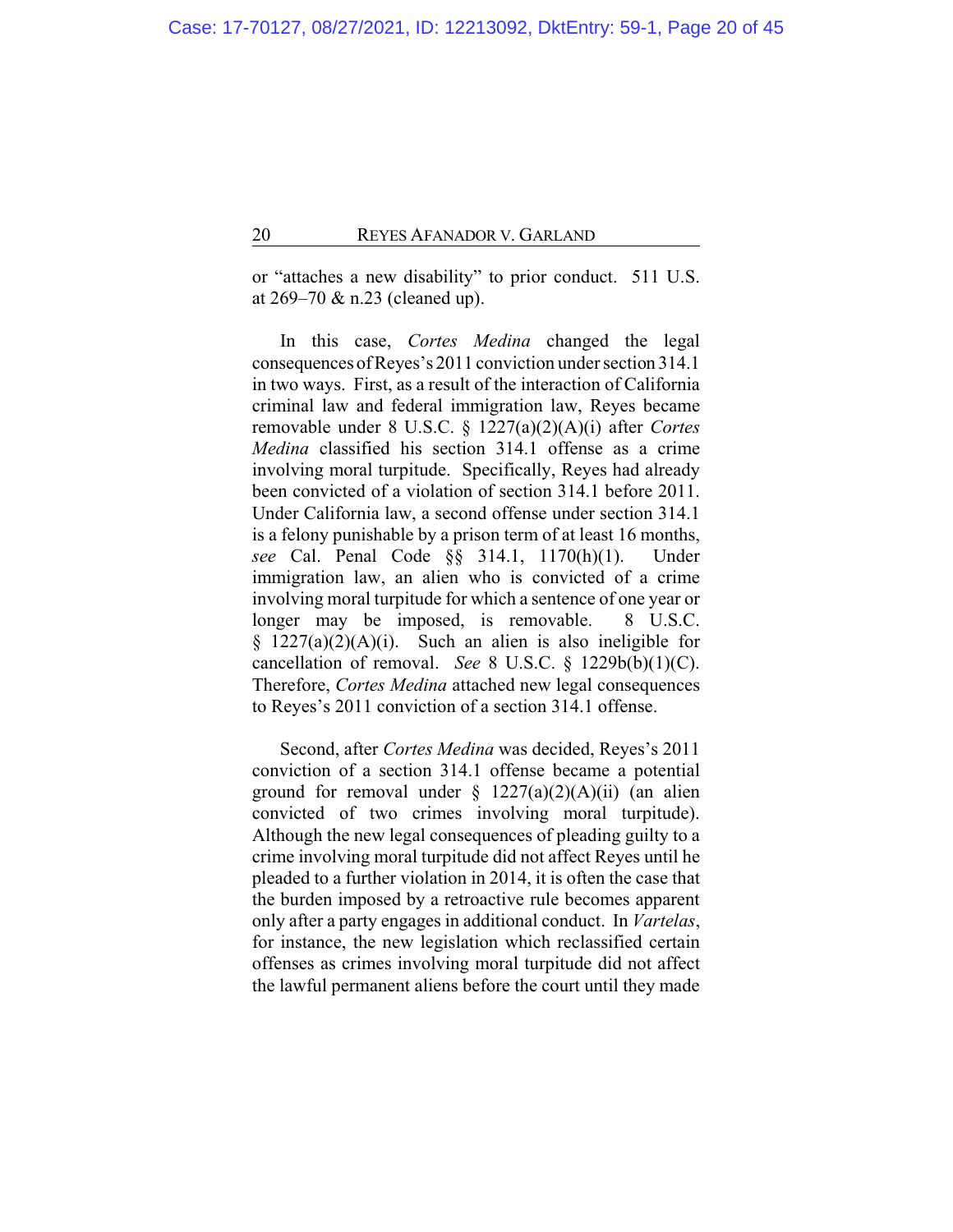a brief departure from the United States. 566 U.S. at 274–75; *see also Camins v. Gonzales*, 500 F.3d 872, 884–85 (9th Cir. 2007) (same). Because *Cortes Medina* "attache[d] a new disability" to Reyes's guilty plea in 2011, it has a retroactive effect regardless whether Reyes realized the consequences immediately. *See Landgraf*, 511 U.S. at 269 n.23.

Although the BIA's adjudicatory rule in *Cortes Medina* has a retroactive effect on Reyes's 2011 conviction, it is not necessarily an *impermissible* retroactive effect that is "fatal to its validity." *See Chenery II*, 332 U.S. at 203. We must still determine whether it is permissible to apply *Cortes Medina* retroactively to Reyes. We do so by applying the *Montgomery Ward* factors to weigh the burdens and benefits of retroactivity in this case. In conducting this analysis, we are guided by *Betansos.***<sup>9</sup>**

<sup>2</sup>

**<sup>9</sup>** The dissent argues that *Cortes Medina* does not have an impermissible retroactive effect because it is like a recidivist statute, which can permissibly increase the consequences of a decision to reoffend in the future. Dissent at 41–42 (quoting *Rummel v. Estelle*, 445 U.S. 263, 278 (1980)). But the cases analyzing recidivist statutes are not relevant here. Because Congress enacts recidivist statutes in order to impose enhanced penalties on defendants based on their criminal history, Congress necessarily authorizes the retroactive effect of such statutes. *See Landgraf*, 511 U.S. at 280 (holding that a statute may apply retroactively when "clear congressional intent favor[s] such a result"). Because the "presumption against retroactive legislation," *id.* at 265, does not apply to recidivist statutes, challenges to recidivist statutes necessarily focus on "contentions that [the statute] violated 'constitutional strictures dealing with double jeopardy, *ex post facto* laws, cruel and unusual punishment, due process, equal protection, and privileges and immunities'" rather than on the question whether the statute had a retroactive effect not authorized by Congress, *Rummel*, 445 U.S. at 268 (quoting *Spencer v. Texas*,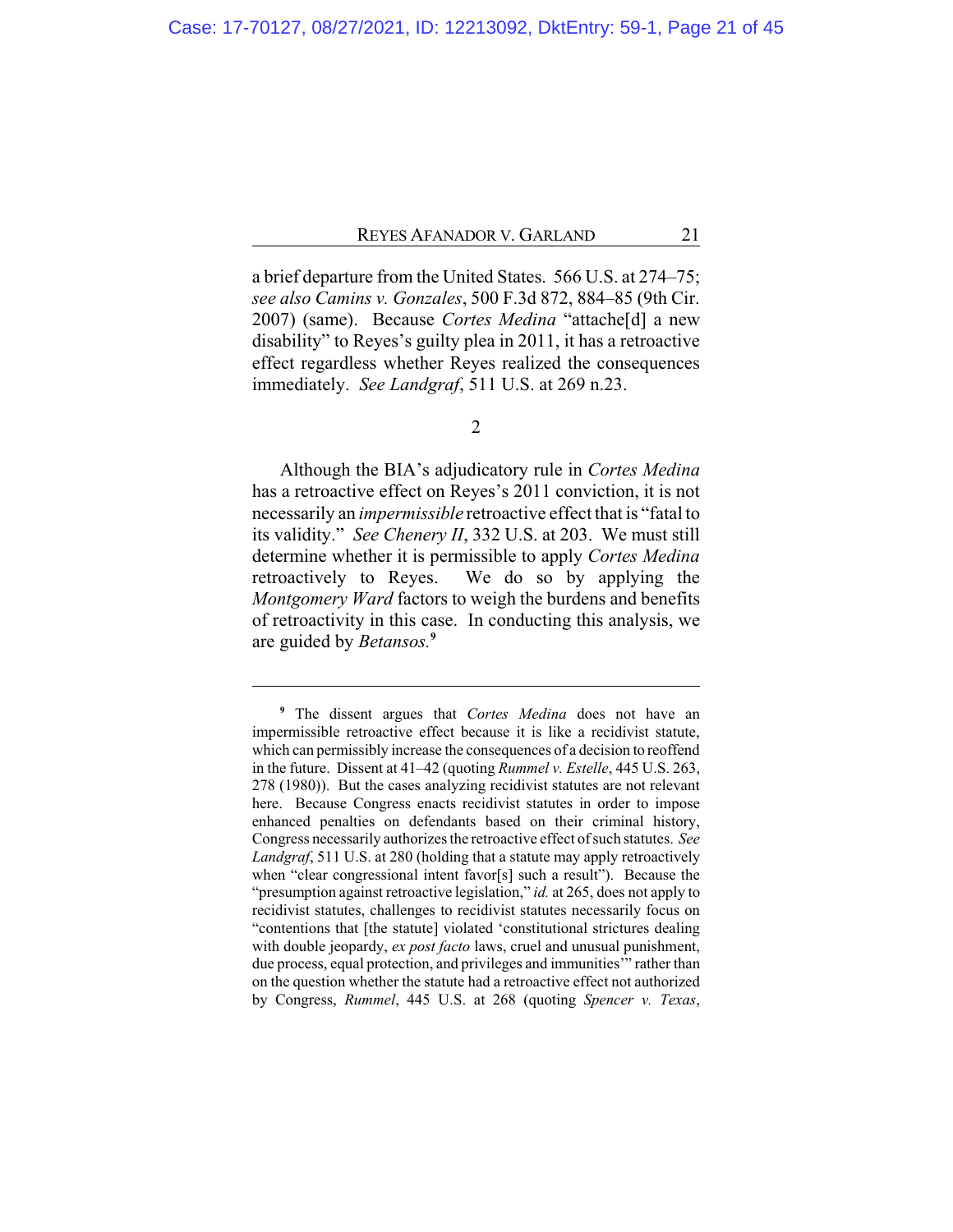As indicated in *Betansos*, the first factor (whether the case is one of first impression) does not apply in the immigration context.

Moving to the second factor, "whether the new rule represents an abrupt departure from well established practice," *Betansos* already decided that *Cortes Medina* abruptly departed from*Nunez*, and so the second factor favors Reyes. *See Betansos*, 928 F.3d at 1143–44.

The third factor, the extent to which Reyes relied on *Nunez*, also favors Reyes. Although the reliance analysis "is highly fact dependent and conducted on a case-by-case basis," *id.* at 1146 n.6, the Supreme Court has indicated that "as a general matter, alien defendants considering whether to enter into a plea agreement are acutely aware of the immigration consequences of their convictions," *St. Cyr*, 533 U.S. at 322; *see also Garcia-Martinez v. Sessions*, 886 F.3d 1291, 1295 (9th Cir. 2018) (relying on this presumption in applying the *Montgomery Ward* factors). Therefore, although Reyes "has not shown that he *in fact* relied on *Nunez*," *see Betansos*, 928 F.3d at 1145 (emphasis added), there is a rebuttable presumption that Reyes knew about and relied on *Nunez* when he pleaded guilty to a section 314.1 offense in 2011. The government has not rebutted this presumption.**<sup>10</sup>**

<sup>385</sup> U.S. 554, 560 (1967)). By contrast, the retroactive effect of a rule made through agency adjudication is impermissible unless it passes muster under *Montgomery Ward*.

**<sup>10</sup>** The dissent (but not the government) argues that the presumption that Reyes relied on *Nunez* is rebutted because unpublished BIA decisions issued before *Nunez* held that convictions under section 314.1 were crimes involving moral turpitude. Dissent at 33, 36 n.4. This is incorrect,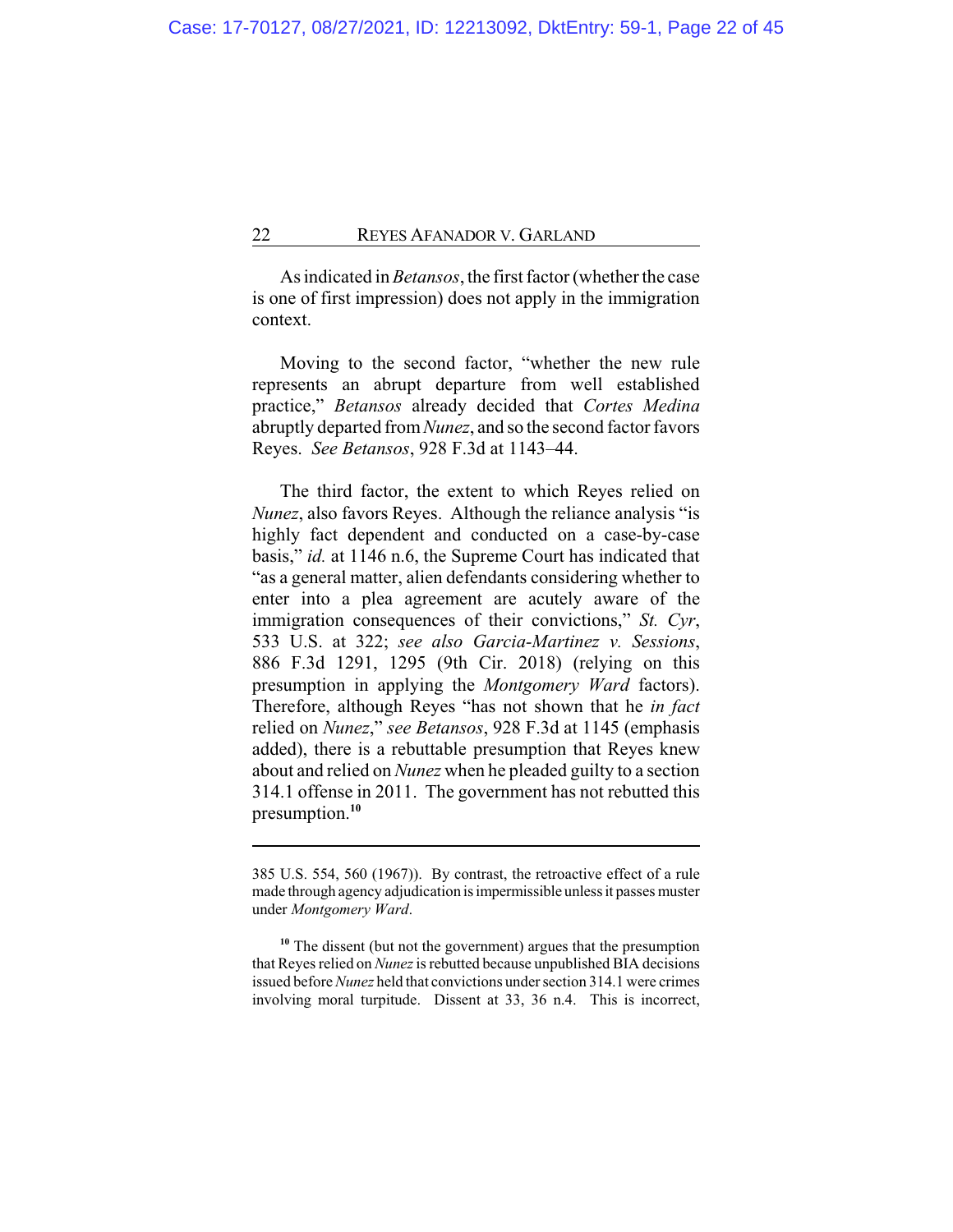In applying the fourth and the fifth factors (the degree of burden on Reyes and the statutory interest in applying a new rule), we are again guided by *Betansos*. *See id.* at 1145–46. *Cortes Medina* significantly burdens Reyes because it would make his 2011 conviction a crime involving moral turpitude, which carries unfavorable immigration consequences. *See id.* at 1145. As in *Betansos*, the fifth factor tips toward the government because "non-retroactivity impairsthe uniformity of a statutory scheme, and the importance of uniformity in immigration law is well established."**<sup>11</sup>** *See id.* (quoting *Garfias-Rodriguez*, 702 F.3d at 523).

Taking these factors together, the second, third, and fourth factors all weigh against applying *Cortes Medina* to Reyes's 2011 conviction, and the fifth factor, which weighs in favor of retroactivity, is not dispositive. Because imposing new legal consequences on Reyes's decision to plead guilty to a section 314.1 offense would conflict with principles of "fair notice, reasonable reliance and settled expectations," *St. Cyr*, 533 U.S. at 323 (quoting *Landgraf*, 511 U.S. at 270),

because we have ruled that aliens are entitled to rely on our published decisions even when earlier BIA opinions "should have enabled noncitizens . . . to predict" that our precedent "would not survive." *Acosta-Olivarria v. Lynch*, 799 F.3d 1271, 1276 (9th Cir. 2015). Our rule on this point is equally applicable when the earlier BIA opinions are unpublished, and therefore do not establish binding policies or practices, *see* 8 C.F.R. § 1003.1(d)(1) (providing that the BIA issues guidance, policies, and practices "through precedent decisions"). Because aliens within the Ninth Circuit can "rely on our opinions in making decisions," *Acosta-Olivarria*, 799 F.3d at 1276, despite the existence of prior BIA opinions, Reyes was entitled to rely on *Nunez* before the BIA issued its precedential decision in *Cortes Medina*.

**<sup>11</sup>** The government has not attempted to demonstrate that uniformity in this context has some special importance or weight.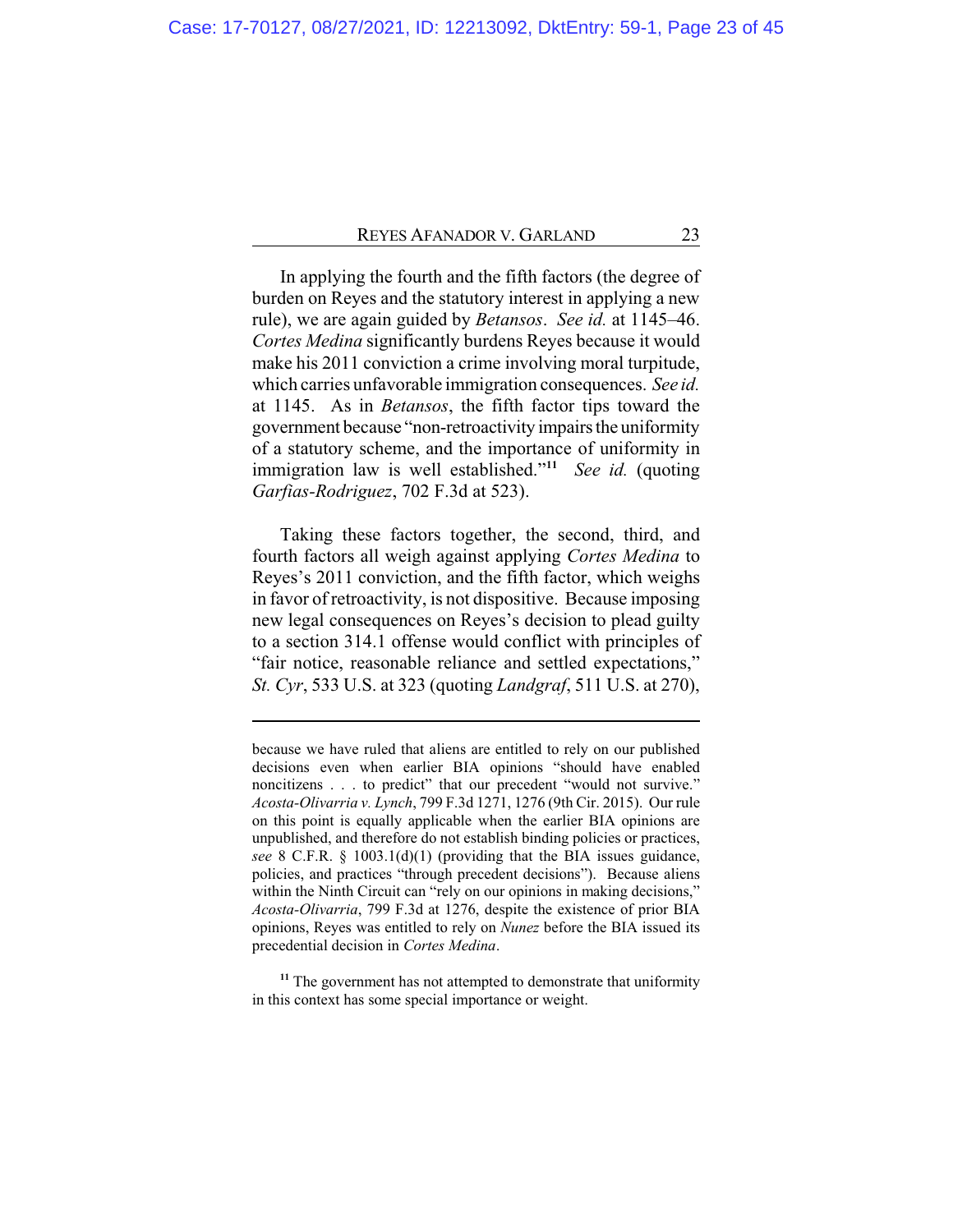and the government has not shown any significant countervailing concerns beyond the general interest in uniformity in the statutory scheme, we conclude that it would be impermissible to apply *Cortes Medina* to Reyes's 2011 conviction.

The dissent's central reason for claiming that *Cortes Medina* is not impermissibly retroactive amounts to little more than a disagreement with *Betansos*. First, the dissent argues, we should ignore *Betansos*'s conclusion on the second *Montgomery Ward* factor (that *Cortes Medina* abruptly departed from *Nunez*) because the third factor (reliance) was controlling in *Betansos*, and therefore the second factor was irrelevant to the facts of the case and "obviously dictum." Dissent at 31–32. This argument evinces a misunderstanding of the *Montgomery Ward* factors. In determining whether a new rule has an impermissible retroactive effect, we must engage in a balancing test that weighs *all* factors together, with the second and third factors "closely intertwined," and no one factor being dispositive. *See Garfias-Rodriguez*, 702 F.3d at 523. Because no single *Montgomery Ward* factor is controlling, *Betansos*'s analysis of the second factor was "an issue germane to the eventual resolution of the case" that was resolved "after reasoned consideration" and is therefore not dicta. *See Miranda B. v. Kitzhaber*, 328 F.3d 1181, 1186 (9th Cir. 2003) (per curiam) (quoting *United States v. Johnson*, 256 F.3d 895, 914 (9th Cir. 2001) (en banc)).**<sup>12</sup>** Accordingly, "we are bound by our

**<sup>12</sup>** Moreover, the dissent errs in asserting that *Betansos* did not have to address the second factor (whether *Cortes Medina* was an abrupt departure from *Nunez*) for the petitioner in that case. Dissent at 39 n.6; *see also id.* at 31–32. Although the petitioner in *Betansos* was convicted before *Nunez* was decided, which eliminates the presumption of reliance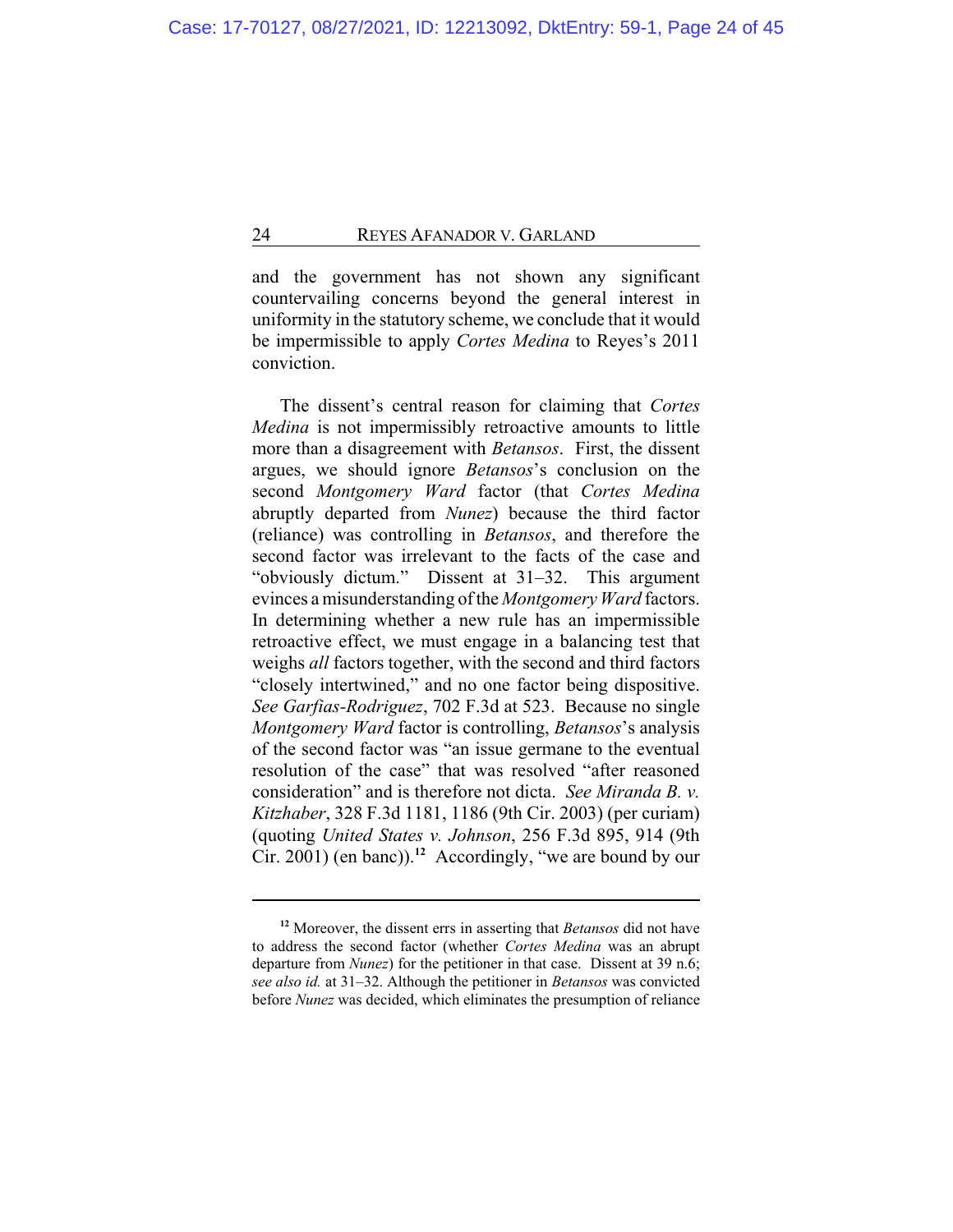precedent." *Hammad v. Holder*, 603 F.3d 536, 544 n.9 (9th Cir. 2010) (citing *Miller v. Gammie*, 335 F.3d 889, 900 (9th Cir. 2003) (en banc)).

Second, the dissent contends that the third factor (reliance) does not favor Reyes because the state of the law in 2011 when Reyes pleaded guilty is irrelevant; rather, the dissent argues, all that matters is the state of the law in 2014 when Reyes was subject to the conviction that triggered Reyes's eligibility for removal. Dissent at 42–43. This view is erroneous, because the focus of the retroactivity analysis is on whether *Cortes Medina* changed the legal consequences of Reyes's 2011 conviction, not on how it affected Reyes's later actions.

We conclude that the BIA improperly applied *Cortes Medina* to Reyes's 2011 conviction under section 314.1, and therefore that conviction may not be deemed a crime involving moral turpitude*.* Because Reyes has only one conviction for a crime involving moral turpitude, and the government sought to remove himfor having two convictions for crimes involving moral turpitude,  $\S 1227(a)(2)(A)(ii)$ , we grant the petition for review on this ground. On remand, the agency may consider additional evidence from the parties,

that exists when "the former, favorable rule was in place at the time the petitioner pleaded guilty or was convicted," *Betansos*, 928 F.3d at 1144, the petitioner argued that he relied on *Nunez* by citing its determination that section 314.1 is not a crime involving moral turpitude during his legal proceedings, *id.* at 1145. *Betansos* rejected the petitioner's argument as not being "the type of specific reliance interest we have generally held sufficient," but indicated that petitioner could have demonstrated reliance by "identify[ing] a specific event or action that he took (or failed to take) in the past in reliance on *Nunez* that now carries new consequences or burdens under *Cortes Medina.*" *Id.*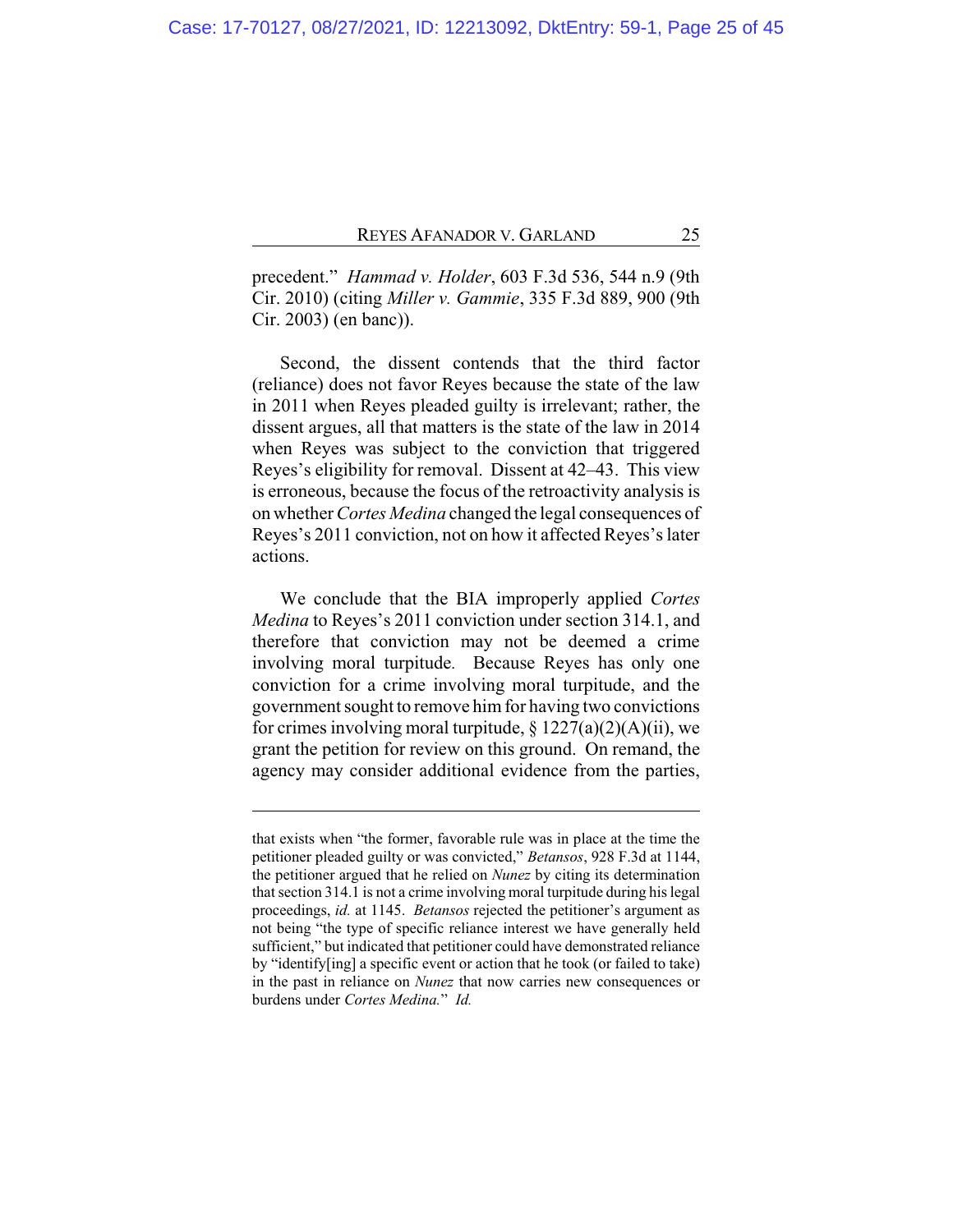including evidence rebutting the presumption that Reyes relied on *Nunez* when he pleaded guilty under section 314.1 in 2011.**<sup>13</sup>**

# **PETITION GRANTED.**

# VANDYKE, Circuit Judge, dissenting:

Yet again we are presented with a case study in how the Ninth Circuit's abysmal and indefensible immigration precedents are the gifts that keep on taking—even where, as here, my colleagues in the majority are simply trying to faithfully apply our faithless precedent. My colleagues feel cabined by a chain of errors from our past, initiated when Judge Reinhardt disdainfully dismissed California jury verdicts and the BIA, pronouncing that, in his view, "lewdly … [e]xpos[ing] … private parts … in any public place" is neither "base, vile, and depraved," nor does it "shock the conscience." *Nunez v. Holder*, 594 F.3d 1124, 1130, 1138 (9th Cir. 2010) (citation omitted). After the BIA rushed to correct our grossly wrong precedent, *see Matter of Cortes Medina*, 26 I. & N. Dec. 79, 83 (BIA 2013), we begrudgingly acknowledged that the BIA was right after all, and that "lewd intent" in "willful exposure" to unwilling victims indeed constitutes a crime involving moral turpitude (CIMT). *See Betansos v. Barr*, 928 F.3d 1133, 1142 (9th Cir. 2019). But like a politician who can't even manage a good mea culpa, our *Betansos* decision somehow concluded that the BIA's

**<sup>13</sup>** Because we hold the BIA erred in ruling that Reyes was removable under 8 U.S.C. § 1227(a)(2)(A)(ii), we do not address Reyes's additional claims that the BIA erred in denying him relief from removal.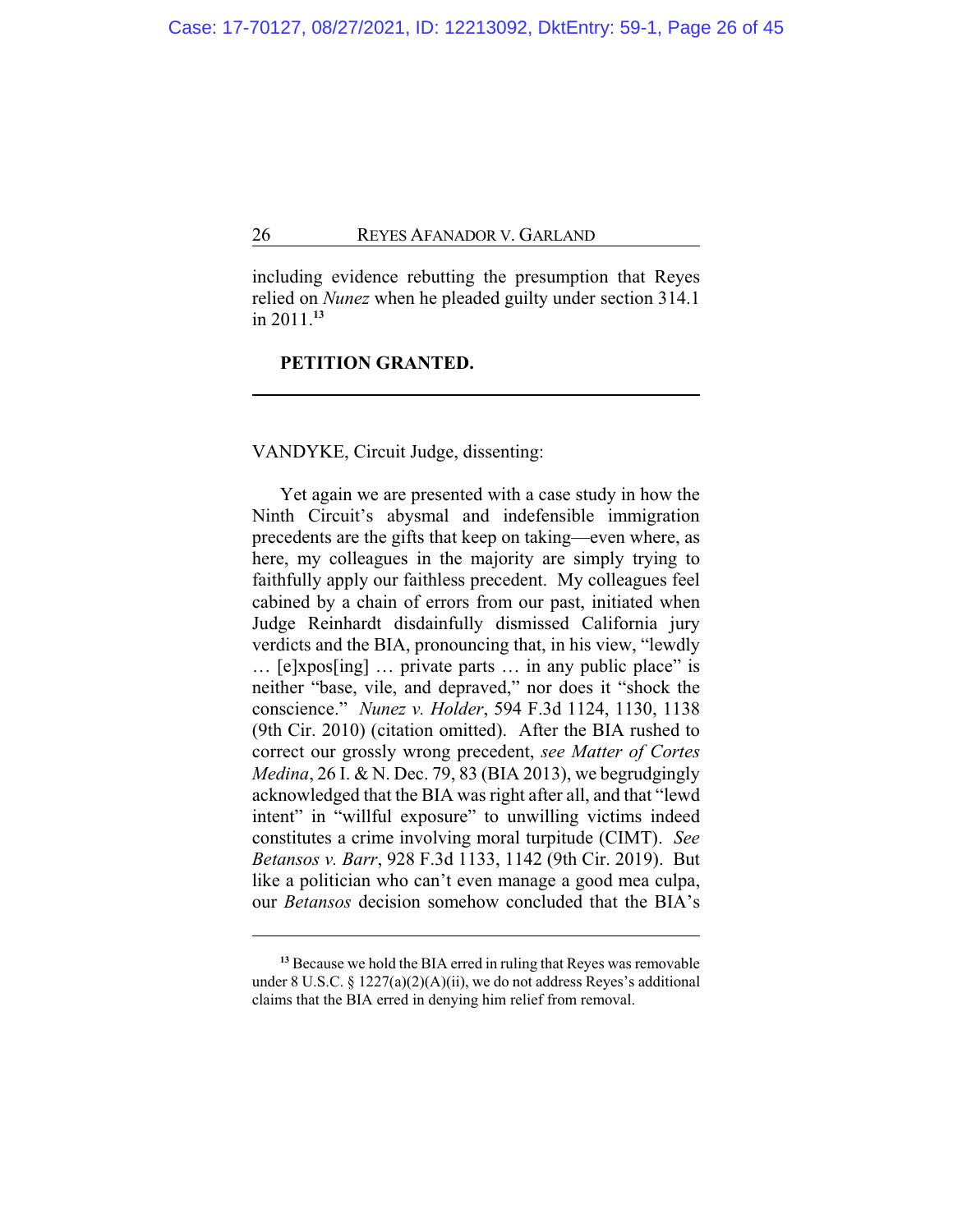*Cortes Medina* decision was a "complete surprise," even though the BIA had reached exactly that conclusion in case after case for well over a decade by that point—including in the *Nunez* decision reversed by Judge Reinhardt. *Id.* at 1144. One wonders how our court can be so bad at immigration law.

Presented with this mess, the majority apparently believes it must hold its nose and propagate the errors of *Nunez* and *Betansos* due to the timing of one of the petitioner's crimes in this case. Jorge Reyes Afanador committed several sexual assaults and received multiple convictions for indecent exposure. Congress created an obligation to deport those who commit multiple CIMTs, 8 U.S.C. § 1227(a)(2)(A)(ii), and *Cortes Medina* and *Betansos* authoritatively hold that convictions such as Reyes's are CIMTs. Reyes seems clearly deportable, but must we now nevertheless wring our hands because our court incorrectly second-guessed the BIA in *Nunez*, and the first of Reyes's two crimes occurred in the interstitial period between *Nunez*'s publication in 2010 and the BIA's correction of that error in *Cortes Medina* in 2013? I don't think so. Due to the *multiple* crimes Reyes committed—the key conviction occurring after *Cortes Medina* was decided—I don't believe we are forced to extend in this case our past distortion of the "fluid boundaries" of "vile" conduct constituting a CIMT. *Nunez*, 594 F.3d at 1132. We should have denied Reyes's petition.

# **1. The Errors of** *Nunez*

The collateral consequences of our reprehensible *Nunez* decision reverberate through the majority opinion. The petitioner in *Nunez* had convictions for petty theft (a CIMT) and indecent exposure under California Penal Code § 314.1.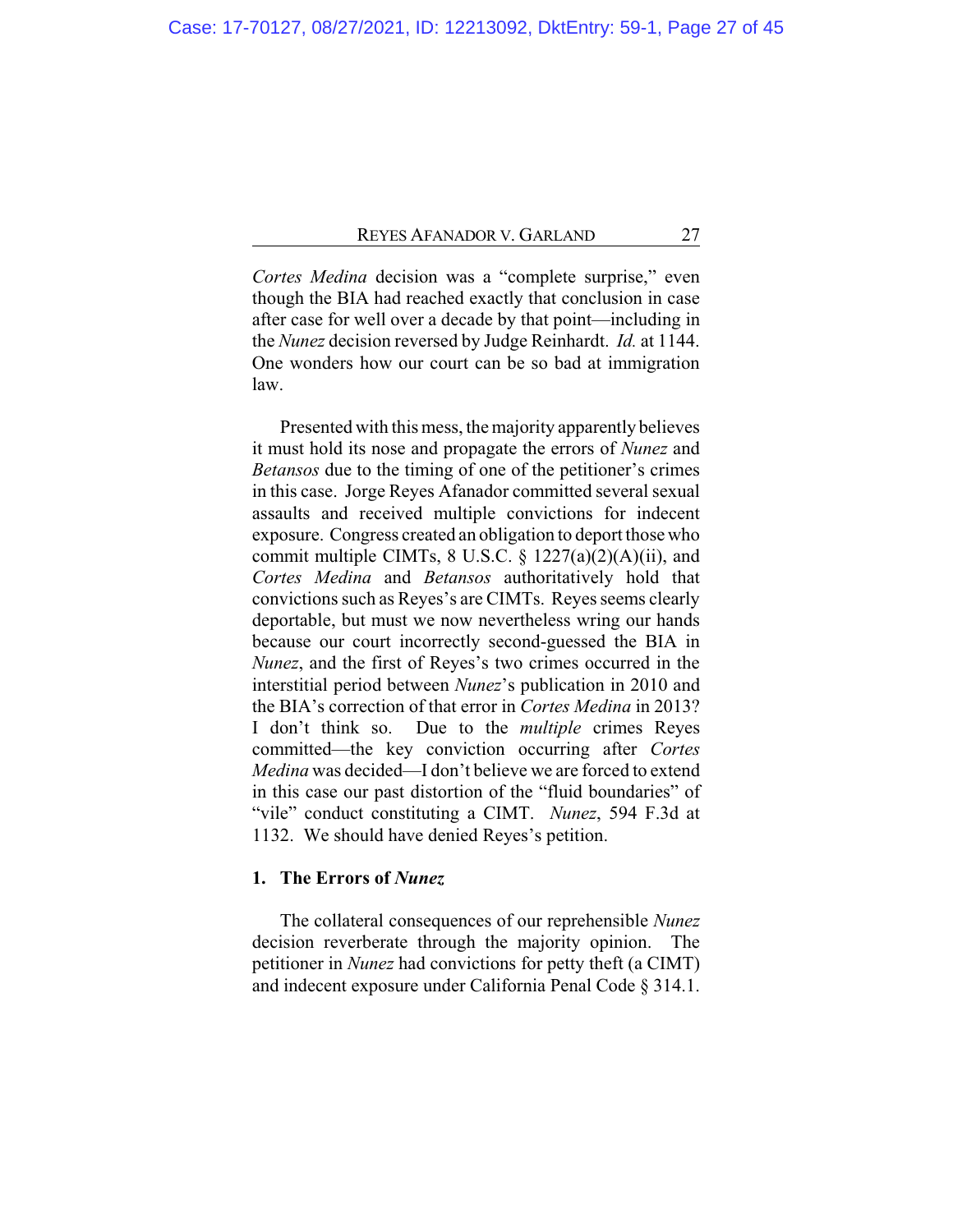*Nunez*, 594 F.3d at 1128–29. He argued before our court that the BIA erred in concluding that his indecent exposure conviction was also categorically a CIMT. *Id.* at 1129. After acknowledging that "[m]orality is not a concept that courts can define by judicial decrees," *id.* at 1127, the *Nunez* majority proceeded to do exactly that. It concluded the conduct criminalized by section 314.1 was not categorically a CIMT because it simply "encompass[ed] mere acts of provocation, bad taste, and failed humor." *Id.* at 1138. The *Nunez* majority determined that the unpublished BIA opinion under review improperly categorized section 314.1 convictions as crimes involving moral turpitude because, in the majority's view, section 314.1 clearly encompassed noncriminal conduct and could realistically apply to such conduct. *Id.*

In reaching this conclusion, the *Nunez* majority minimized the "turpitudinous" nature of a section 314.1 crime, allowing that while "California's indecent exposure statute criminalizes a range of conduct that offends the sensibilities of many, and perhaps most, people," *id.* at 1133, the panel theorized that perhaps the victims of intentional lewd exposure of a defendant's private parts were only "in theory … offended by the conduct, even if, in actuality, they [were] not." *Id.* at 1134. Citing nude dancing, a man who "in a fit of 'road rage' exposed his penis and yelled" a vulgar remark at a female driver, and a boy who intentionally engaged the attention of his "two female classmates" and exposed himself, *id.* at 1137, the majority declared such behavior "relatively harmless." *Id.* at 1138. Discounting section 314.1's requirement of lewd intent—found satisfied by a jury in the road rage case and the state court of appeals in the classroom exposure case—the *Nunez* majority determined these examples were simply instances of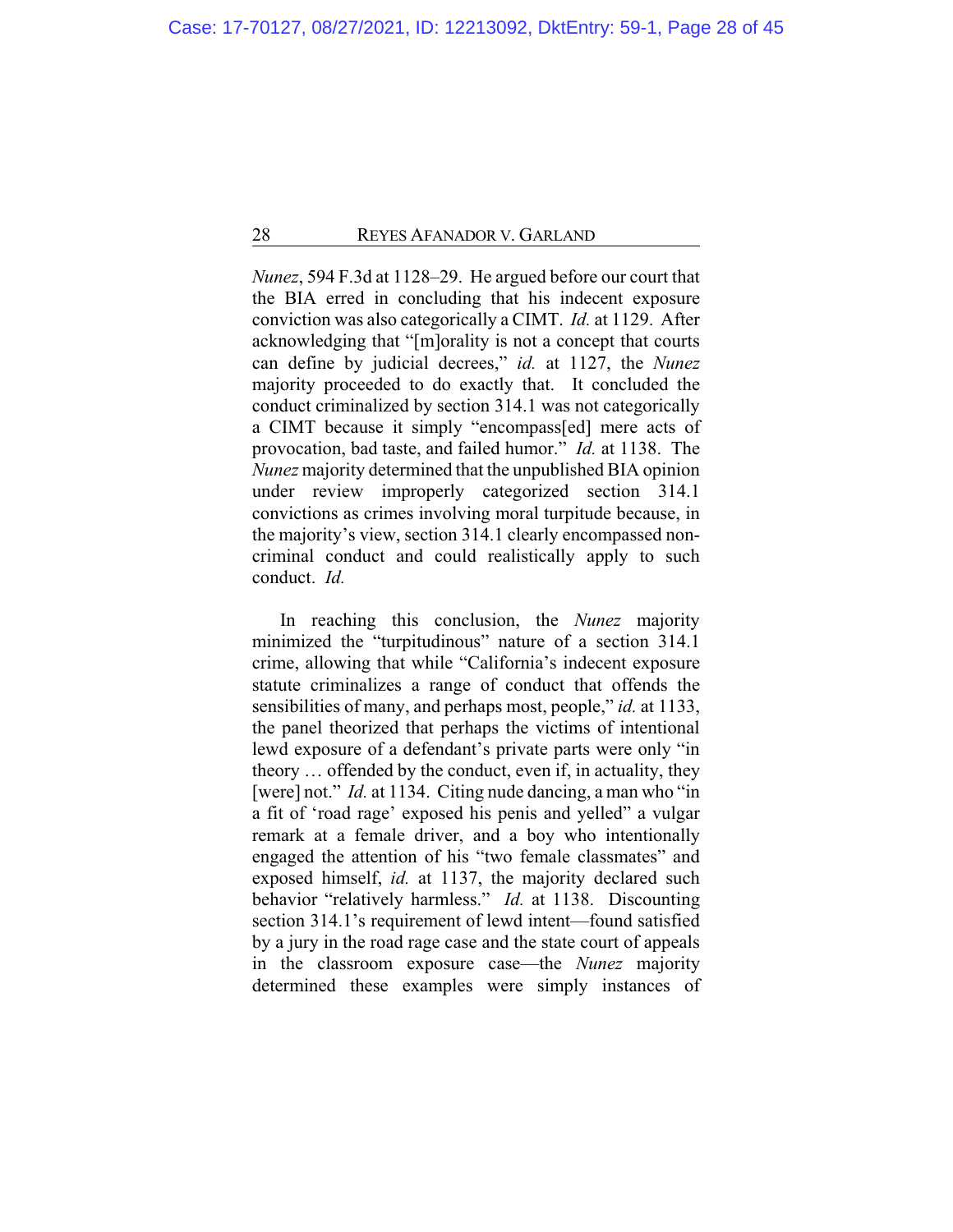"transitory nudity" and included only "brief reference[s] to sex." *Id.* Ultimately, the majority concluded such acts of exposure with sexual intent to unwilling victims were "not 'base, vile, and depraved,' nor do they shock the conscience," and were thus not CIMTs. *Id.***<sup>1</sup>**

The court in *Nunez* reversed the BIA by a bare two-judge majority. The dissent argued that the judiciary's perception of what should be defined as a "tasteless prank" rather than sexual assault does not, in and of itself, change the law or the facts. *Id.* at 1139 (Bybee, J., dissenting). The dissent observed first that the nude dancing case cited by the majority as evidence for "a realistic probability … that [California] would apply its statute to conduct" falling outside of the definition of a CIMT was both "expressly disapproved" by the California Supreme Court and had "not been cited" since 1982. *Id.* (citation omitted). As to the road rage and classroom exposure cases relied on by the majority, the dissent derided the majority's "collateral attack on these convictions" as "wholly inappropriate … and, at best, revisionist history." *Id.* In the road rage case, the California Court of Appeal determined that the defendant's exposure "for the purpose of *sexually* insulting … the other person" demonstrated sufficient lewd intent to violate section 314.1. *Id.* at 1147 (citation omitted). In the classroom case, the California Court of Appeal expressly found "facts suggesting

**<sup>1</sup>** *Nunez* reflects a teachable moment for the judiciary: judges should be more circumspect in establishing themselves as the arbiters of sexual morality in society. *See Nunez*, 594 F.3d at 1133, 1138 (opinion of Reinhardt, J.) (opining that "society is past the point where … a brief reference to sex necessarily transforms an otherwise de minimus provocation into a morally turpitudinous offense," particularly for "mere acts of provocation, bad taste, and failed humor" that do not, in the judge's view, "shock the conscience").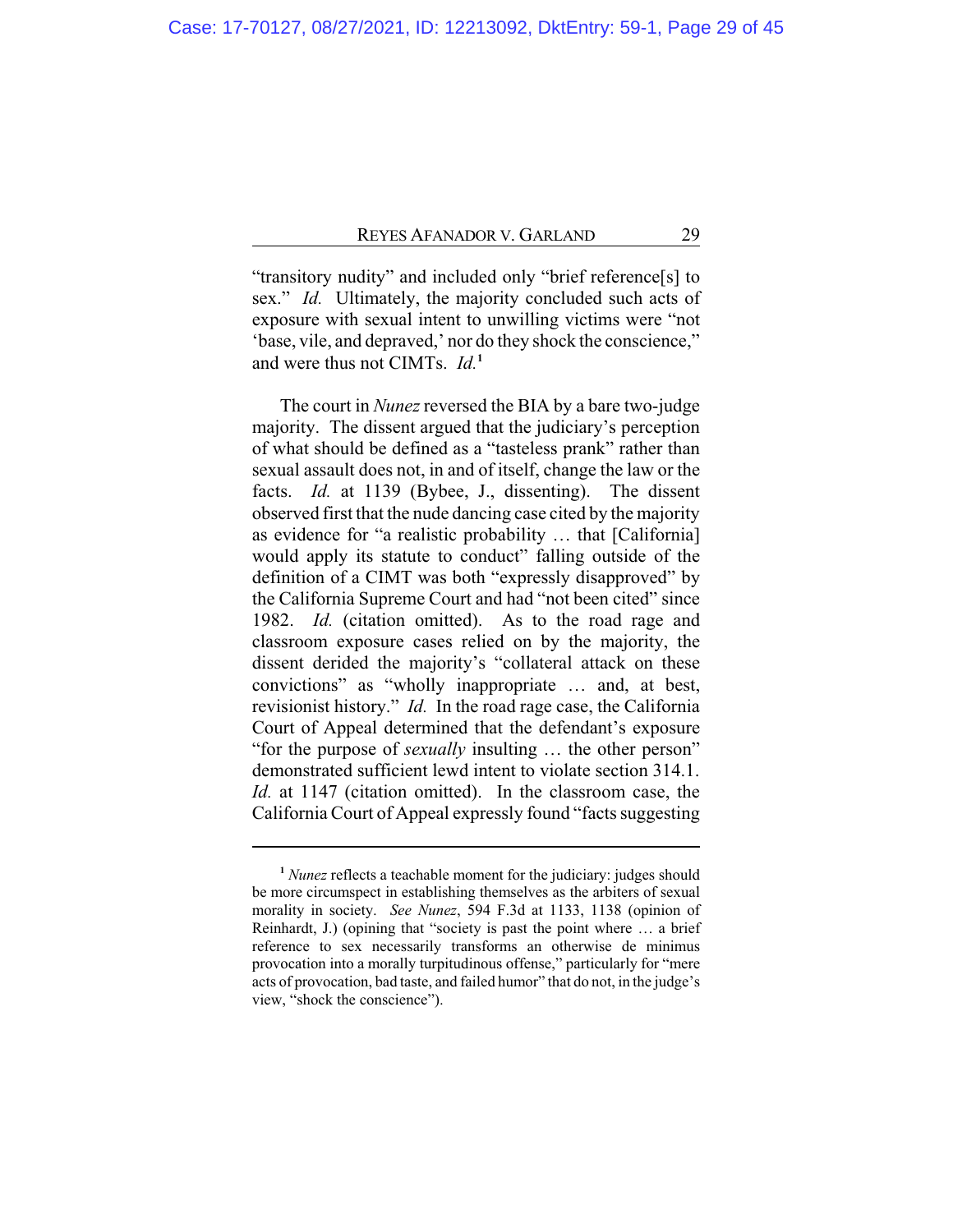lewd intent" because the student who exposed himself took "deliberate action directed at two young girls." *Id.* at 1148 (citation omitted). The dissent in *Nunez* concluded that, as "a collateral attack, [the majority opinion] is sorely misplaced," explaining "[i]f … the majority means to remove lewd conduct from the category of crimes involving moral turpitude, its discussion is a wholesale assault on sex crimes as crimes involving moral turpitude." *Id.*

# **2. The Restoration by** *Cortes Medina*

The BIA quickly "remed[ied the] deficiency" exploited by the *Nunez* majority and published a decision defining crimes under section 314.1 as CIMTs, unsurprisingly adopting the analysis fromthe *Nunez* dissent. *Cortes Medina*, 26 I. & N. Dec. at 81 n.3. The BIA applied the categorical approach to determine whether section 314.1 demonstrated a "realistic probability" of criminalizing actions not involving moral turpitude. *Id.* at 82 (citation omitted). Because section 314.1 required lewd intent, the BIA surveyed the caselaw and concluded that the element of intent brought "the offense of indecent exposure within the definition of a crime involving moral turpitude." *Id.* at 83.

Analyzing California court decisions involving section 314.1, the BIA noted that the defendants all "had the requisite obscene or indecent intent at the time of the offense" and determined that the *Nunez* majority created a "definition of moral turpitude [that was] too narrow." *Id.* at 83–84. Adopting the *Nunez* dissent's examination of the road rage and classroom exposure cases, the BIA concluded that neither the *Nunez* majority nor the respondent in the case before it "presented any evidence that California applied the statute" to conduct that was "not morally turpitudinous." *Id.* at 86.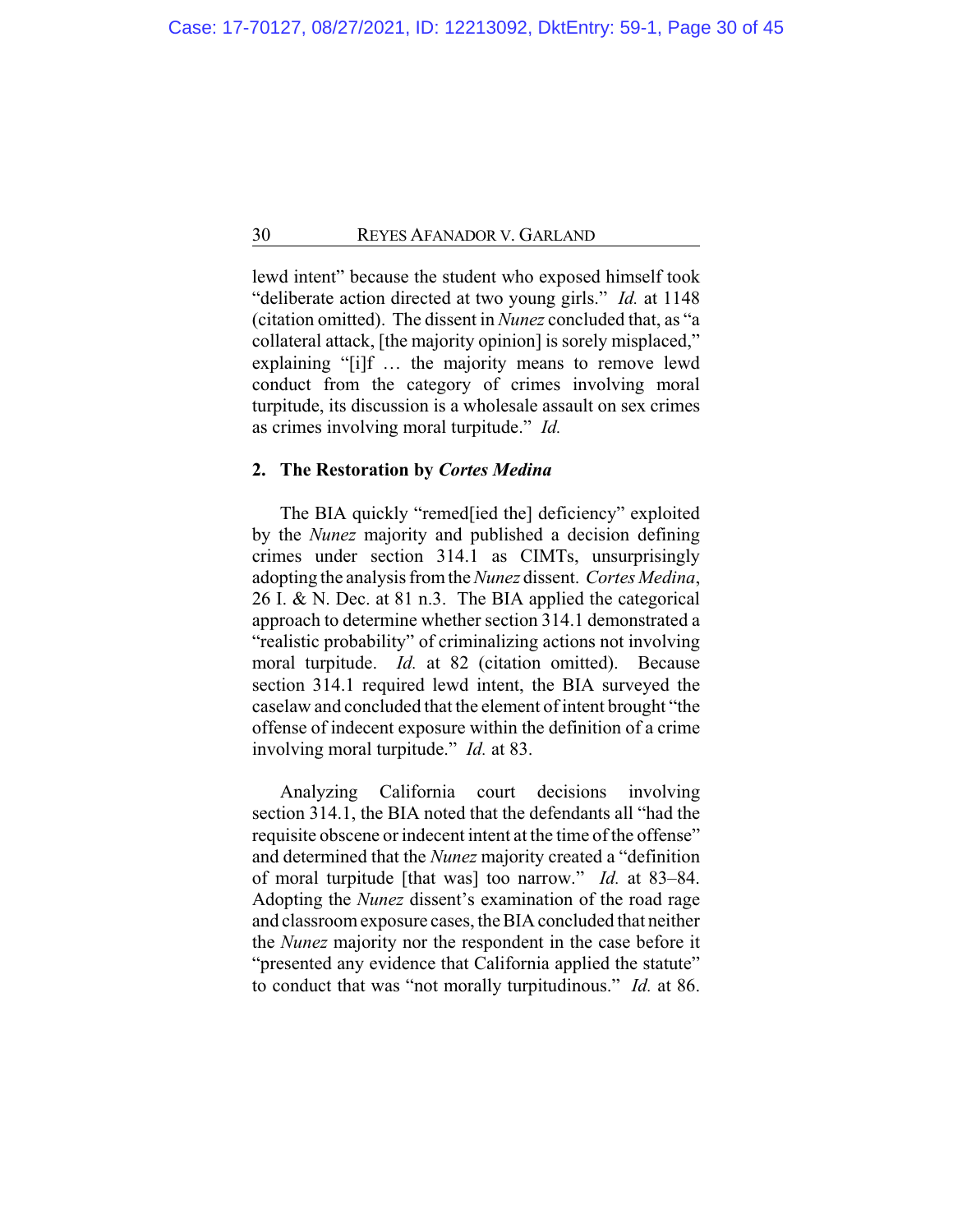As such, the BIA decided that a conviction under section 314.1 was "categorically a crime involving moral turpitude for purposes of the immigration laws." *Id.*

Post-*Cortes Medina*, our court in *Betansos* reluctantly admitted that the BIA had overruled *Nunez*. Although "hesitat[ing] to defer to the BIA's general understanding of the term 'moral turpitude,'" *Betansos*, 928 F.3d at 1139 (citation omitted), this court ultimately deferred to *Cortes Medina* because the panel could "[]not say that the BIA's decision [was] unreasonable" and thus had to defer under *Chevron v. Natural Resources Defense Council, Inc.*, 467 U.S. 837 (1984). *Betansos*, 928 F.3d at 1142.

But because Betansos committed his section 314.1 crime in 2002, the panel also analyzed whether it could apply *Cortes Medina* retroactively pursuant to *Montgomery Ward & Co., Inc. v. FTC*, 691 F.2d 1322 (9th Cir. 1982). *Betansos*, 928 F.3d at 1143–46. The *Betansos* panel analyzed the third *Montgomery Ward* factor—the petitioner's reliance on a prior rule—and concluded that Betansos could not demonstrate a reliance interest on our court's wrong *Nunez* decision because Betansos's last section 314.1 conviction was in 2002, long before *Nunez* was decided*. Betansos*, 928 F.3d at 1145. This holding on the third factor was dispositive because "Betansos [could] not show[] that he in fact relied on *Nunez* (under *Montgomery Ward* factor three)." *Id.*

Notwithstanding that the third factor controlled Betansos's appeal, the panel also asserted, despite its irrelevance to the facts of the case, that the panel believed "it would have been reasonable to rely on *Nunez* between February 2010 and January 2013 (under *Montgomery Ward*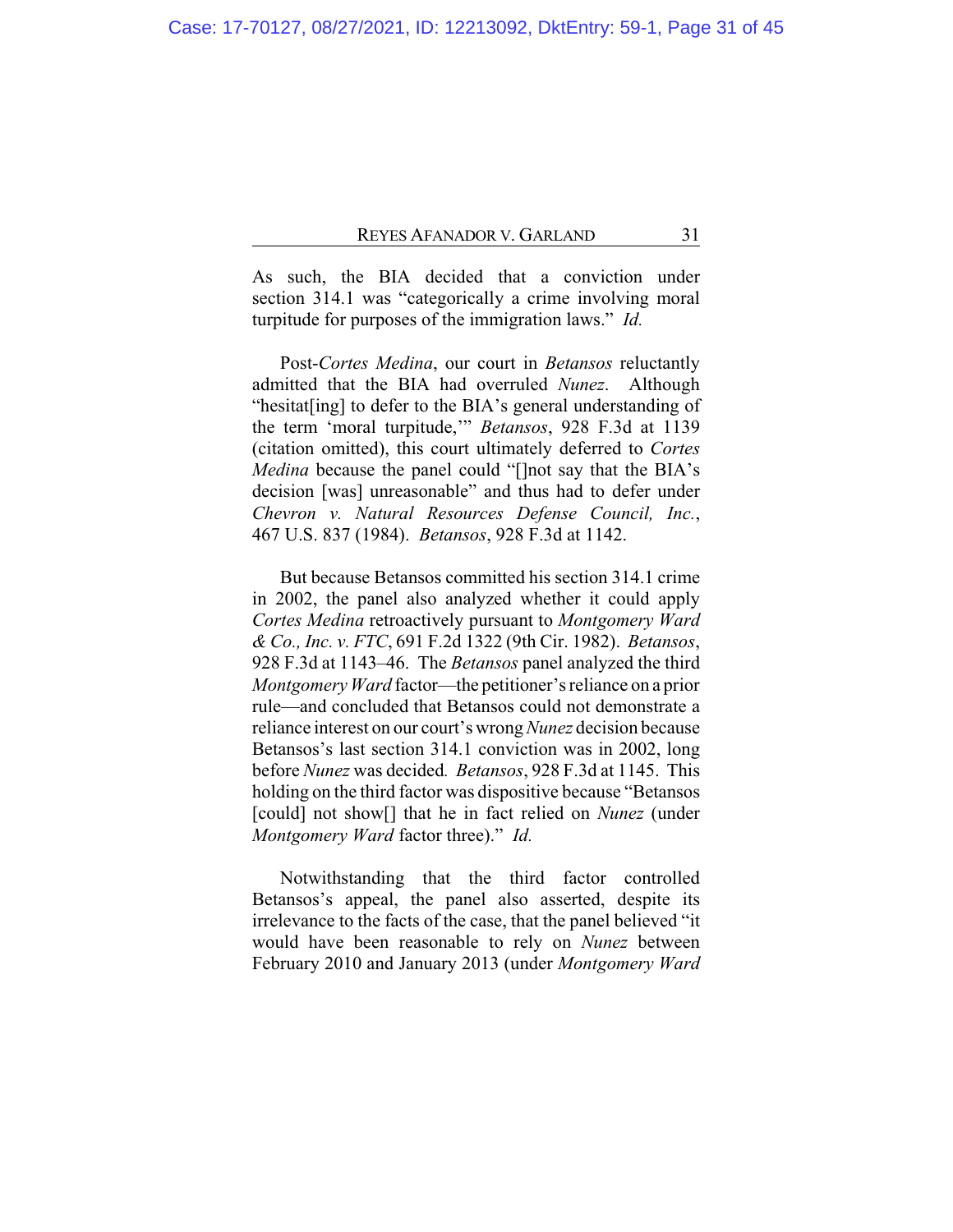factor two)." *Id.* This statement was obviously dictum. **<sup>2</sup>** And as is often the case with dicta, because it was untethered from

**<sup>2</sup>** Even though Betansos pled guilty in 2002 and therefore could not have relied on our circuit's 2010 *Nunez* decision *when he pled*, the majority here contends that *Betansos*'s statement that "it would have been reasonable to rely on *Nunez* between February 2010 and January 2013" was not dictum because Betansos "could have demonstrated reliance" in other ways by "identifying a specific event or action he took … in reliance on *Nunez*" (quoting *Betansos*). But Betansos did not actually assert *any* reliance on *Nunez*—whether in why he pled guilty in 2002 or in any of the other ways referenced by the majority—so *Montgomery Ward*'s third factor controlled everything in that decision, including any hypothetical way that Betansos theoretically "could have" relied on *Nunez* (but didn't). The majority's attempt to rely on counter-factual possibilities that Betansos "d[id] not assert," 928 F.3d at 1145, is as nonsensical as saying that the *Betansos*'s second-factor discussion was not dicta because, even though Betansos pled guilty in 2002, he "could have" pled guilty in 2011 (in some parallel universe).

The majority also objects that "*Betansos*'s analysis of the second factor was 'an issue germane'" to the case's resolution and thus could not be dicta, "[b]ecause no single *Montgomery Ward* factor is controlling." Perhaps no single factor is controlling, but obviously one or more factors can be irrelevant in a particular case. *See, e.g.*, *Great W. Bank v. Off. of Thrift Supervision*, 916 F.2d 1421, 1432 (9th Cir. 1990) ("considering the relevant [*Montgomery Ward*] factors," the court determined that "two elements weigh decisively in favor of the Bank Board," highlighting that there was no "well-established practice" and "the strong interest in applying a rule that corresponds to the plain language of the statute," and did not discuss the other three factors). Indeed, the majority here acknowledges this by observing that the first factor "does not apply in the immigration context" at all. In *Betansos*, the second factor—i.e., whether *Cortes Medina* was a "complete surprise" in light of *Nunez*—was just as irrelevant as the first, given that "Betansos *could not have relied* on *Nunez* when he pleaded guilty in 2002 because *Nunez* had not yet been decided." 928 F.3d at 1145 (emphasis added). The entire discussion of the second factor made no difference to the outcome in *Betansos* and was wholly unnecessary. *Id.* at 1143–45.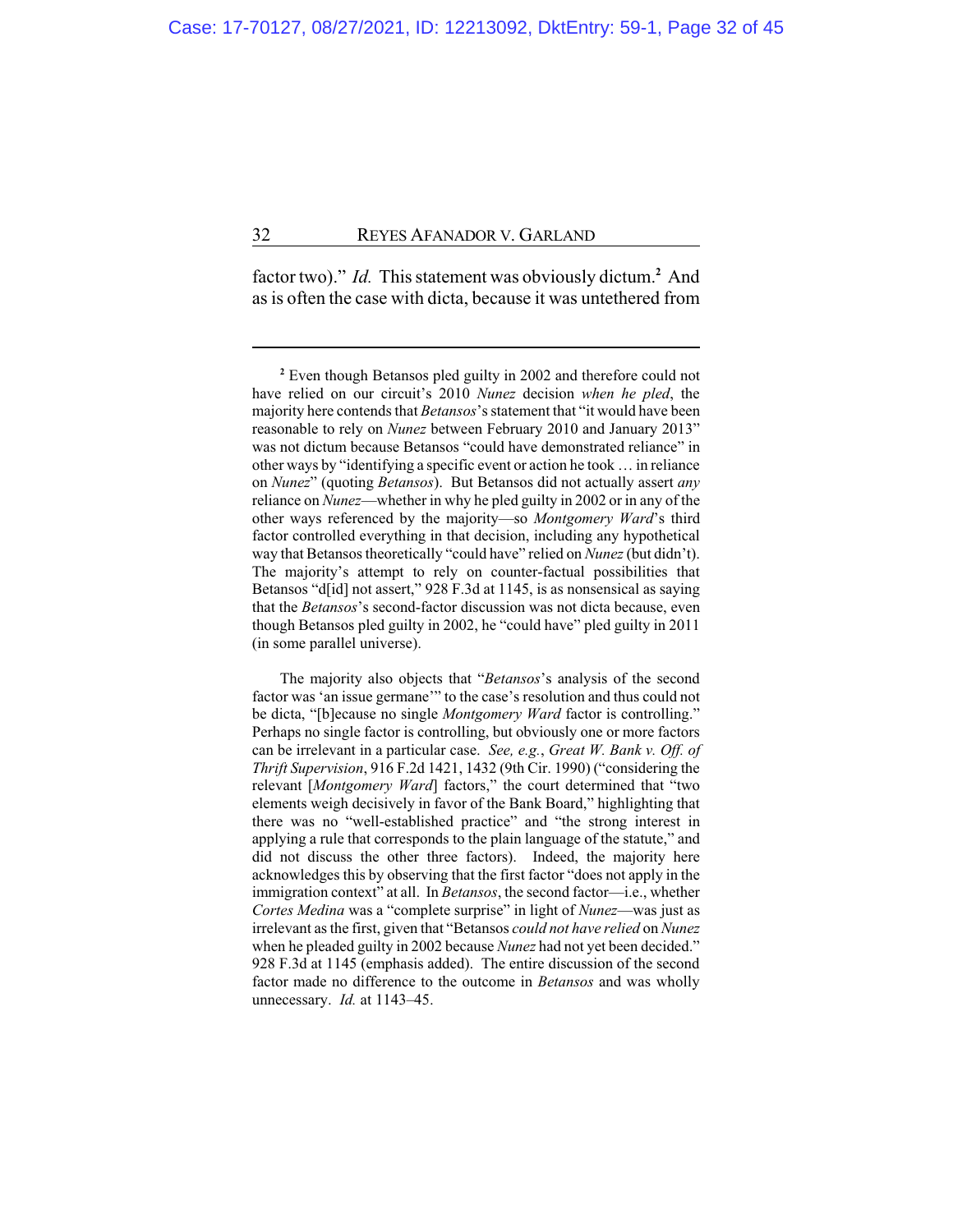any real facts actually presented in that case, in hindsight it was also obviously wrong. The panel characterized *Cortes Medina* as a "complete surprise" because it "represent[ed] an 'abrupt departure' from *Nunez*." *Id.* at 1143–44 (quoting *Garfias-Rodriguez v. Holder*, 702 F.3d 504, 521 (9th Cir. 2012) (en banc)). But this ignored years of unpublished BIA decisions prior to *Nunez*—including the BIA's decision in *Nunez* itself—that consistently concluded that convictions under section 314.1 are CIMTs. By the time our court in *Nunez* concluded that a section 314.1 violation was *not* a CIMT, the BIA had treated crimes under section 314.1 as CIMTs for years, and previously had gone back and forth with our court over that definition in unpublished decisions. *See, e.g.*, *Pannu v. Holder*, 639 F.3d 1225, 1227 (9th Cir. 2011) (noting that the BIA in 2004 held that Pannu's convictions under section 314.1 were CIMTs, but in 2006 this court reversed the BIA in a memorandum disposition because "indecent exposure convictions were not categorically CIMTs," causing the BIA to change its grounds for denying Pannu relief); *In re David Coronado Orozco*, No. AXXXXX3077-SAN, 2008 WL 4722691, at \*1 (BIA Oct. 3, 2008) (unpublished) ("[W]e agree with the Immigration Judge that the respondent's conviction under California Penal Code § 314.1 is a crime involving moral turpitude."); *In re Amir Gholamali Khaksarian*, No. AXXXX4241-SAN, 2007 WL 1676924, at \*1 n.1 (BIA May 18, 2007) (per curiam) (unpublished) (acknowledging that, given the state of the law before the BIA, "[t]he respondent concede[d] that his conviction for indecent exposure [under section 314.1 was] a CIMT"). The *Betansos* panel considered none of this, but instead cursorily asserted that "[t]his is not a case where there was an ongoing conversation or back-andforth between this Court and the BIA about the proper interpretation." *Betansos*, 928 F.3d at 1144.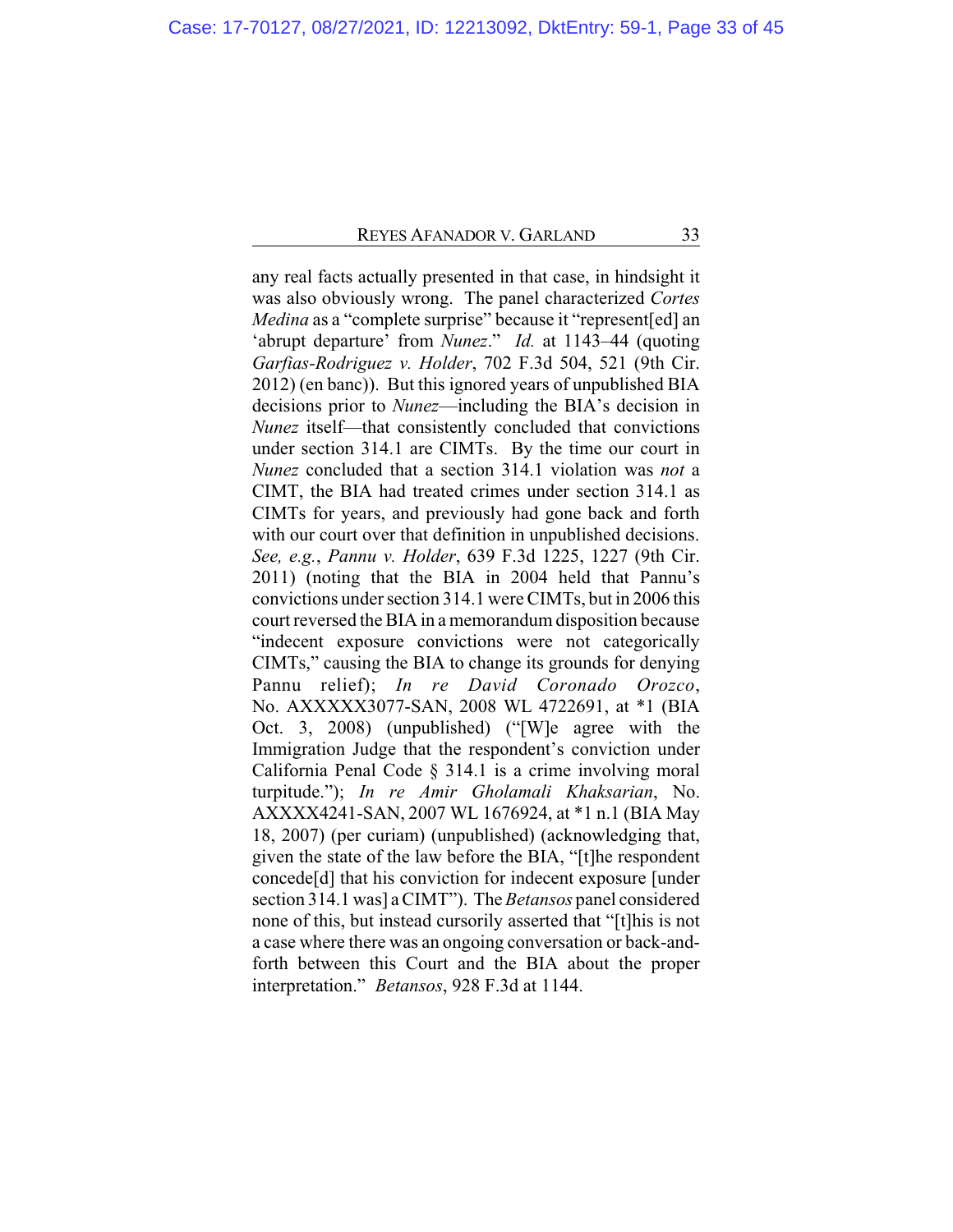And while the BIA's decision in*Cortes Medina* obviously was "an 'abrupt departure' from *Nunez*," *id.* at 1143, that is not the test under *Montgomery Ward*'s second factor. That factor asks whether the BIA's decision was "abrupt departure from well established *practice*." *Montgomery Ward*, 691 F.2d at 1333 (emphasis added). The BIA's "well established practice" dating back to at least 2004 was exactly the same as its ruling in *Cortes Medina*: that a violation of section 314.1 is a CIMT. Given the ongoing "back-and-forth between this Court and the BIA" since at least 2004, the most that could be fairly said was that *Cortes Medina* authoritatively "fill[ed] a void in an unsettled area of law," *Betansos*, 928 F.3d at 1144 (citation omitted)—"unsettled" only because, until our 2019 *Betansos* decision, we refused for a decade-and-a-half to defer to the BIA's consistent position.

The majority in this case makes two unsuccessful attempts to defend the substance of *Betansos*'s indefensible conclusion that *Cortez Medina* represented a "complete surprise." *Id.* First, the majority tries to subtly refashion *Montgomery Ward*'s second-factor inquiry from whether the agency's "new rule represents an abrupt departure from well established *practice*," *Montgomery Ward*, 691 F.2d at 1333 (emphasis added), into asking instead whether the agency had any "adjudicatory rule" formally promogulated through the agency's precedential decision-making. If the agency didn't have any such formal "adjudicatory rule" arising from a precedential decision, then, per the majority, none of the agency's past *practice* matters. But of course, if all that *Montgomery Ward*'s second factor cared about was whether the agency's new rule was a departure from an old "rule" (adjudicatory or otherwise), it could have easily said that—and would have. Instead, the *Mongomery Ward* test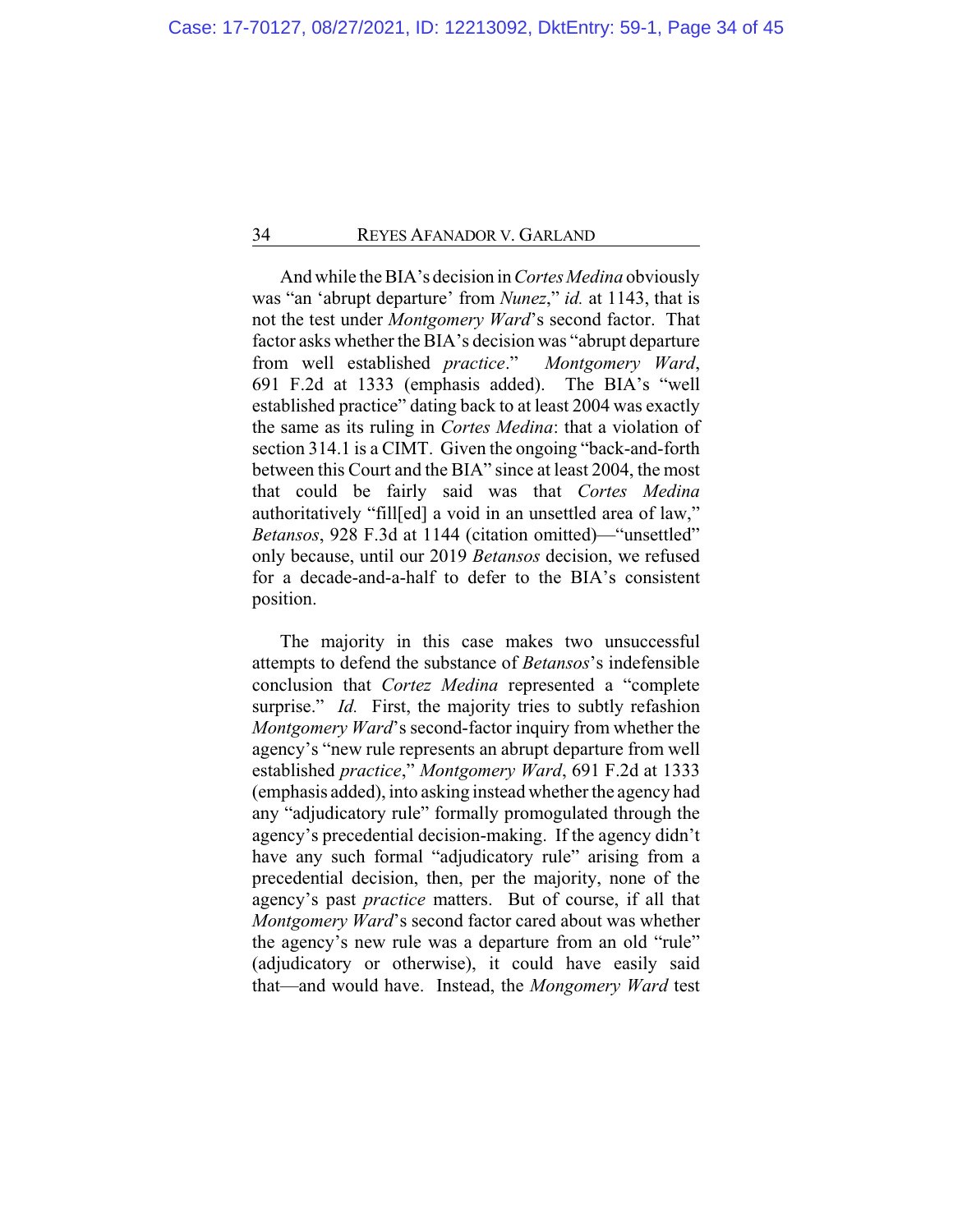focuses on changes from past agency "practice" or "policy," not just an agency's past formal "rules."**<sup>3</sup>**

This is clearly demonstrated by the test's namesake case itself. *Montgomery Ward* was a case addressing FTC rules regarding the placement of warranty information around Montgomery Ward's department stores, and the FTC argued that the binders containing warranty information should have been available on every floor. 691 F.2d at 1326–27. In analyzing whether the FTC's current interpretation of its rule demonstrated "an abrupt departure from well established practice," the court in *Montgomery Ward* observed that the plaintiff's prior "involvement in the rule-making process would indicate that [the new agency interpretation of the rule in its order] would not be a complete surprise," *id.* at 1333–34, given that certain aspects of the new interpretation were "presaged in the commentary published in the Federal Register upon the promulgation of the presale rule," *id.* at 1330. *Montgomery Ward*'s discussion of the activity prior to the promulgation of the agency's formal rule demonstrates the second factor's inquiry does *not* stop at

<sup>&</sup>lt;sup>3</sup> In a footnote, the majority makes the same novel argument in a different way: that unpublished BIA decisions "do not establish binding policies or practices" because our court's unpublished *judicial* decisions are not precedential. Putting aside whether the comparison between an agency's and a court's decisions is an apt one for this context, the majority is again trying to refashion the *Montgomery Ward* test from considering the agency's past "practice" to considering only its "*binding*… practices." The second factor of *Montgomery Ward* has never been so constrained, focusing only on an agency's past "practices" that were technically "binding" on other parties—i.e., formal "rules." Rather, it broadly asks whether the new rule is inconsistent with the agency's "well established *practice*."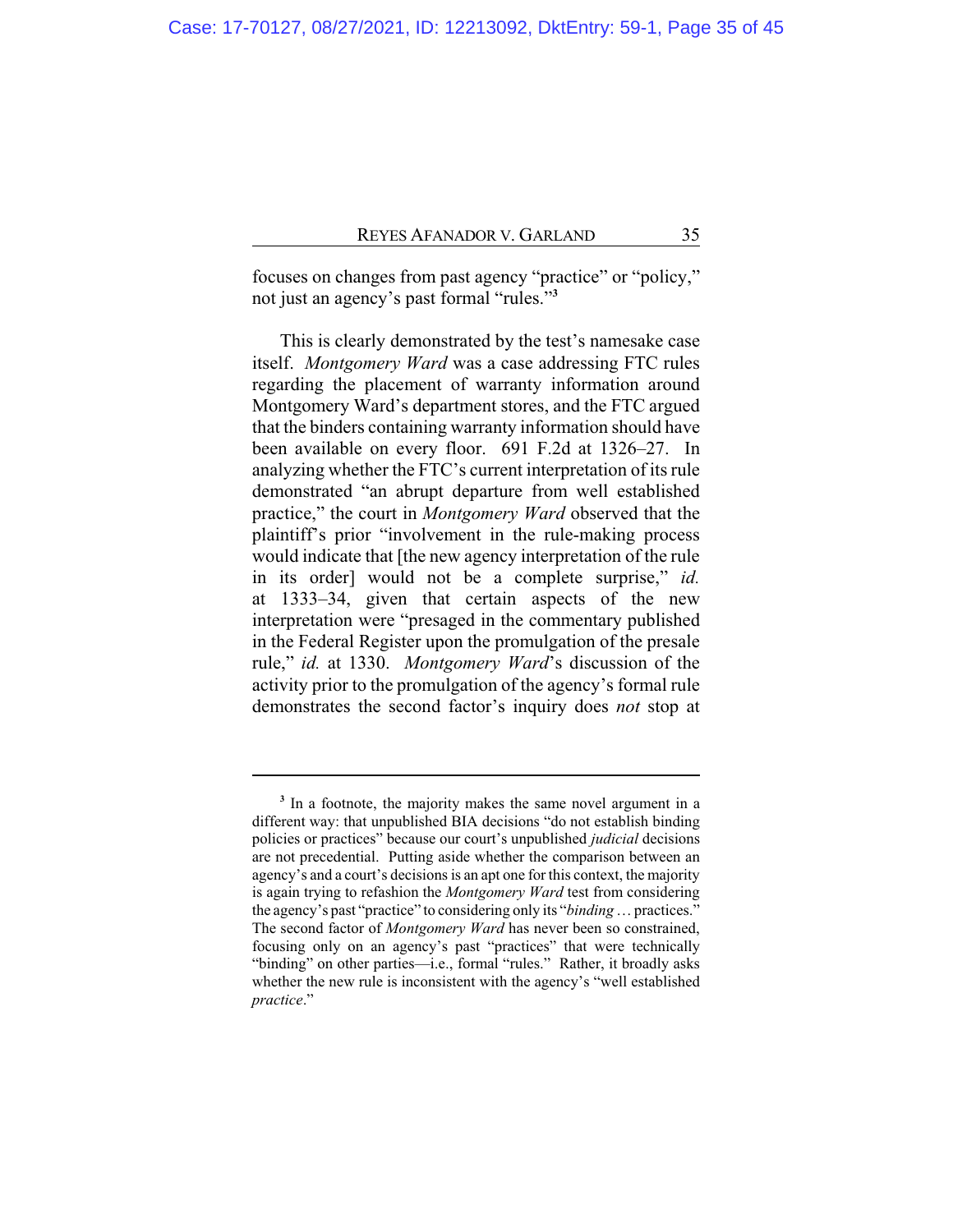simply surveying past formal "rules." "Well established practice" is a broader inquiry.

This is further demonstrated by the two examples contrasted in *Montgomery Ward*'s articulation of the second factor. On one hand, "an abrupt departure from well established practice" by the agency cuts against retroactive application of a new rule. *Id.* at 1333. On the other hand, where an agency is "merely attempt[ing] to fill a void in an unsettled area of law," that cuts in favor of retroactive application. *Id.* Here, *both* of *Montgomery Ward*'s paradigmatic examples favor the government. The BIA *never* "depart[ed] from its well established practice," and because, prior to *Cortez Medina*, it had not issued a formal rule, it was also "fill[ing] a void in an unsettled area of law."**<sup>4</sup>**

Which leads directly into the majority's second failed attempt to bolster *Betansos*'s unnecessary dicta. The majority strangely concludes that, while years of the BIA's consistent unpublished decisions did "not establish the practice or policy of the agency," somehow our court's *Nunez* decision did. *See also Betansos*, 928 F.3d at 1144 ("*Cortez Medina* did not 'fill

**<sup>4</sup>** To the extent the majority implies that the BIA's nonprecedential opinions do not put aliens on notice, there is no basis for that conclusion. The point is not simply that unpublished decisions, in isolation, would put an alien on notice; the point is that an alien could observe *through Nunez* that there was a clear "back and forth" between this court and the BIA, which would prompt an analysis of the BIA's position—which would be clear via the years of unpublished decisions. Any alien who read *Nunez* itself would know both that (1) it was inconsistent with the BIA's position, and (2) the BIA has the last word on such questions. *Nunez*, 594 F.3d at 1129. It is clear other petitioners were well aware of the BIA's consistent practice, *see, e.g.*, *In re Amir Gholamali Khaksarian*, 2007 WL 1676924, at \*1 n.1, and, as discussed, it is the agency's "practice" that matters.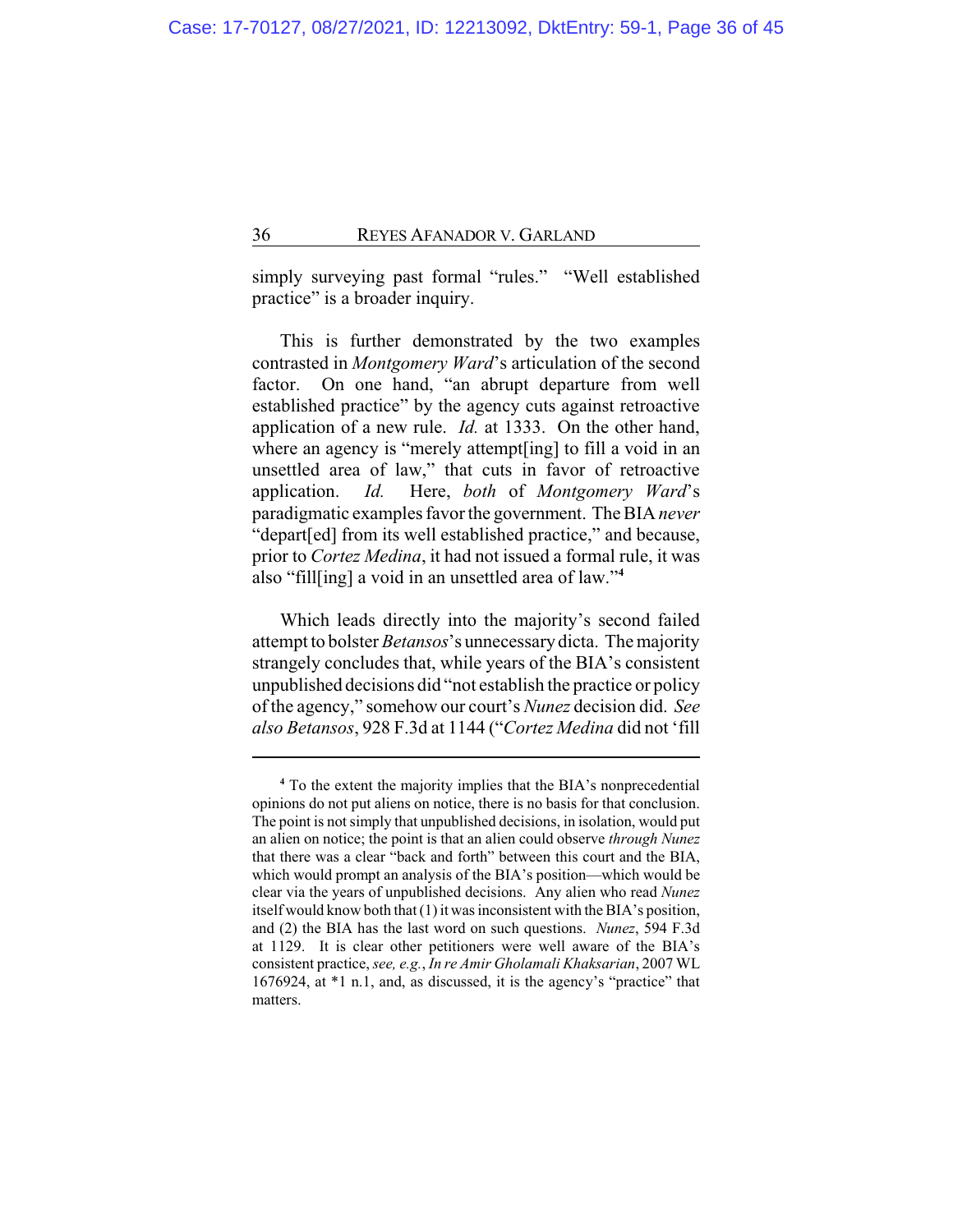a void.' *Nunez* had already filled the void …."). This is directly at odds with our en banc court's recognition that the agency gets to tell us what ambiguous statutory terms like "moral turpitude" mean, not the other way around. *See Garfias-Rodriguez*, 702 F.3d at 523 ("any reliance … placed on our decisions h[o]ld[s] some risk because our decisions [a]re subject to revision by the BIA under *Chevron* and [*National Cable & Telecommunications Association v.Brand X Internet Services (Brand X)*, 545 U.S. 967 (2005)]"). *Betansos*'s statement that *our court's Nunez* decision constituted the well established practice *of the BIA* is obviously not very well thought through, and the majority's decision to credit it flips the normal deference we give agencies under *Chevron* and *Brand X*.

Both because the BIA's *Cortes Medina* decision (1) was *not* an "abrupt departure from well established practice," and because it (2) settled an "ongoing … back-and-forth between this Court and the BIA about the proper interpretation" of ambiguous language in INA, *Montgomery Ward*'s second factor obviously cuts strongly in favor of the government. *Betansos*, 928 F.3d at 1143–44. The *Betansos* panel reached the opposite conclusion only because it addressed the issue as dicta, "casually and without analysis" and as "merely a prelude to" *Montgomery Ward*'s third factor—the "legal issue that command[ed] the panel's full attention" because it controlled the outcome in *Betansos*. *United States v. Johnson*, 256 F.3d 895, 915 (9th Cir. 2001) (en banc) (Kozinski, J., concurring).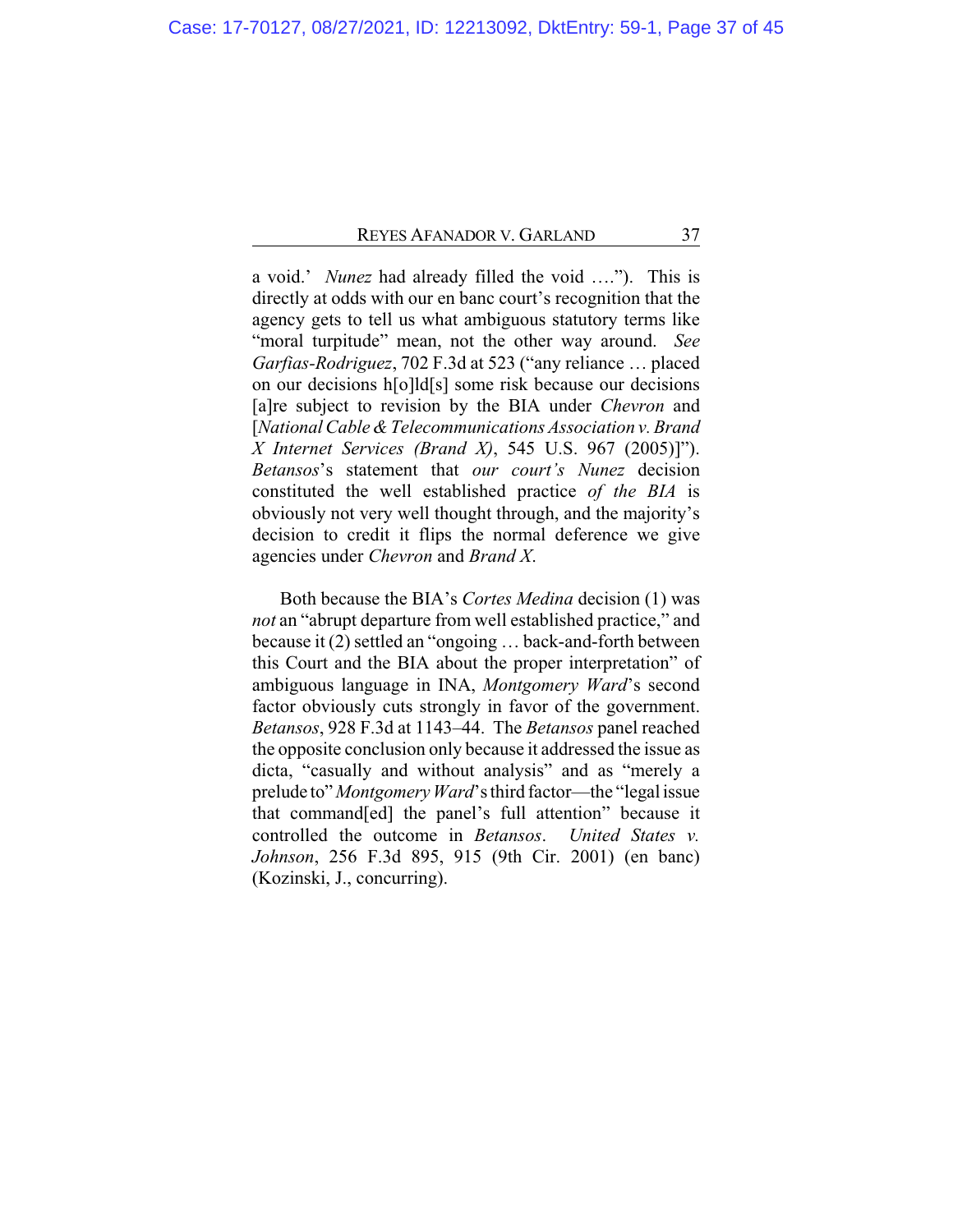# **3. Our Court's Embarrassing** *Nunez* **Blunder Does Not Benefit Reyes**

Even putting all that aside, and assuming we were still operating in the vestiges of the shadow cast by our court's errors in *Nunez* and erroneous dicta in *Betansos*, we still would not need to remand *this* case. While the majority concludes the lingering presence of *Nunez* forces its hand, I arrive at a different conclusion on how *Montgomery Ward* factors two and three apply to Reyes's multiple convictions.**<sup>5</sup>**

Under the third factor, while the majority argues that *Cortes Medina* had a retroactive effect on Reyes's 2011 section 314.1 indecent exposure conviction, Reyes's removability was only triggered by the commission of his *second* CIMT in 2014—after the BIA had decided *Cortes Medina*. Reyes was on notice by that point that he could not rely on *Nunez* and that his conviction of a second CIMT under California Penal Code section 314.1 would make him removable. Thus, *Montgomery Ward*'s third factor weighs against Reyes in this case.

As our court has repeatedly recognized, the "second and the third factors are closely intertwined," so it's not surprising that the second factor also goes against Reyes. *Betansos*, 928 F.3d at 1143 (citation omitted). Like the third factor, since *Cortes Medina* had already issued before his second section 314.1 indecent exposure conviction, Reyes can hardly

**<sup>5</sup>** The majority inexplicably mischaracterizes my dissent as "little more than a disagreement with *Betansos*." While I do argue that *Betansos*'s dicta was wrong and that we need not follow it, this section of my dissent explains why, even applying that dicta, the majority reaches the wrong conclusion.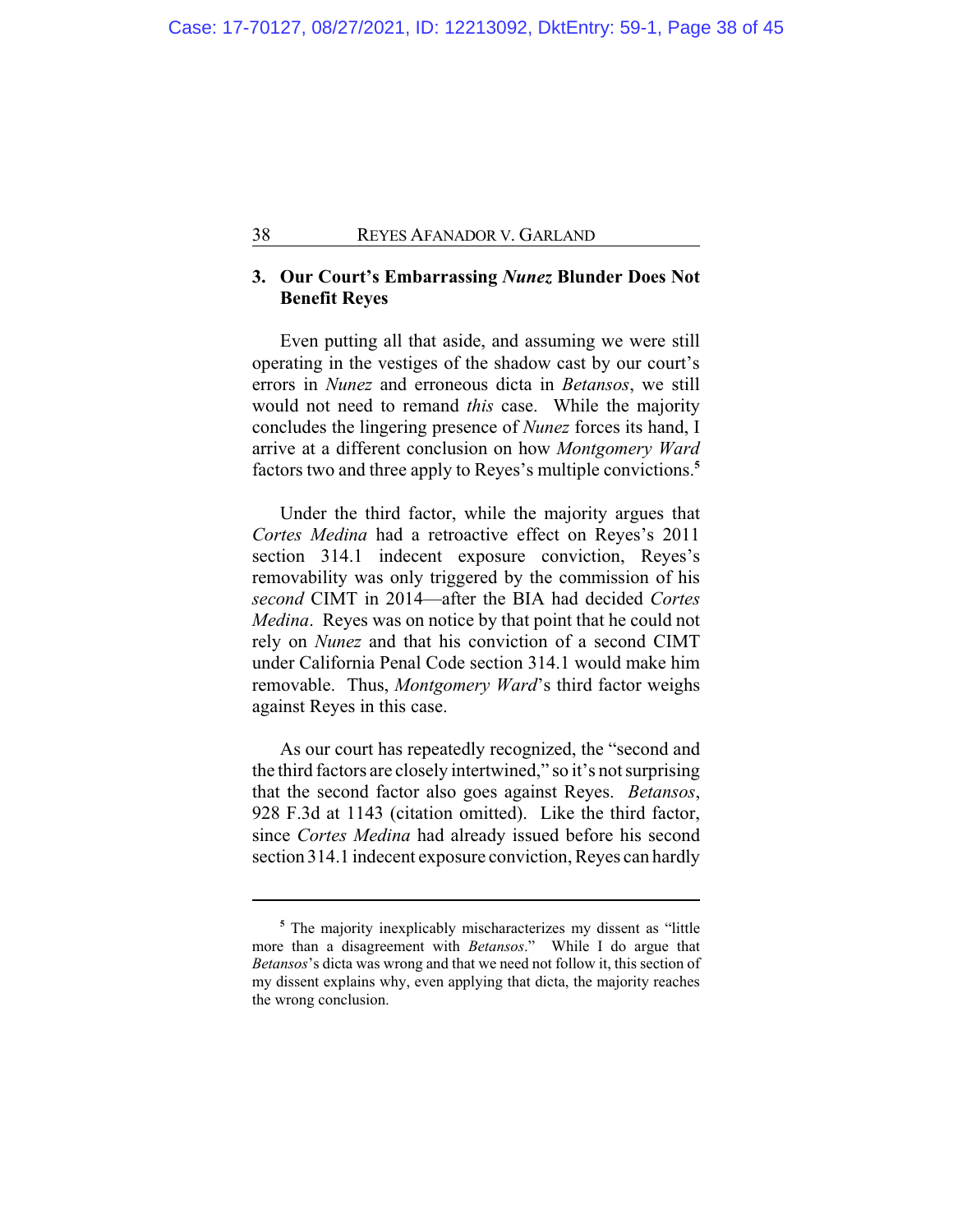argue that the immigration consequences of his second CIMT conviction were a "complete surprise" or "abrupt departure from well established practice" by the BIA. *Id.* (citation omitted). Once *Cortes Medina* issued, Reyes could not justifiably rely on *Nunez* in such a conflict because our court is not the final arbiter of CIMT definitions—the Attorney General is, as our court was forced to acknowledge in *Betansos*. *See also Garfias-Rodriguez*, 702 F.3d at 523 ("any reliance … placed on our decisions h[o]ld[s] some risk because our decisions [a]re subject to revision by the BIA under *Chevron* and *Brand X*"). And even if, until *Betansos*, Reyes had reason to hope our court would ultimately refuse to defer to the BIA, the most he could argue was that his convictions occurred when the immigration consequences of those convictions were "an unsettled area of law." *Betansos*, 928 F.3d at 1143 (citation omitted). Again, that would mean *Montgomery Ward*'s second factor goes against him. *Cf.* 928 F.3d at 1143–44.**<sup>6</sup>**

**<sup>6</sup>** The majority seems to assume that because *Montgomery Ward*'s second and third factors are *often* intertwined, the panel in *Betansos had to* decide the second factor, even when the third factor was decisive. But that position ignores the reason the two factors are often intertwined: because it is only when an agency's action arises out of well established practice that a petitioner can establish reliance on that practice. Where there was no reliance, as in *Betansos*, it makes no difference whether the practice was well established. That the factors are *often* related doesn't mean the court *always* must address both. Indeed, as in *Betansos*, precisely because they are related sometimes one factor will control, rendering the other superfluous.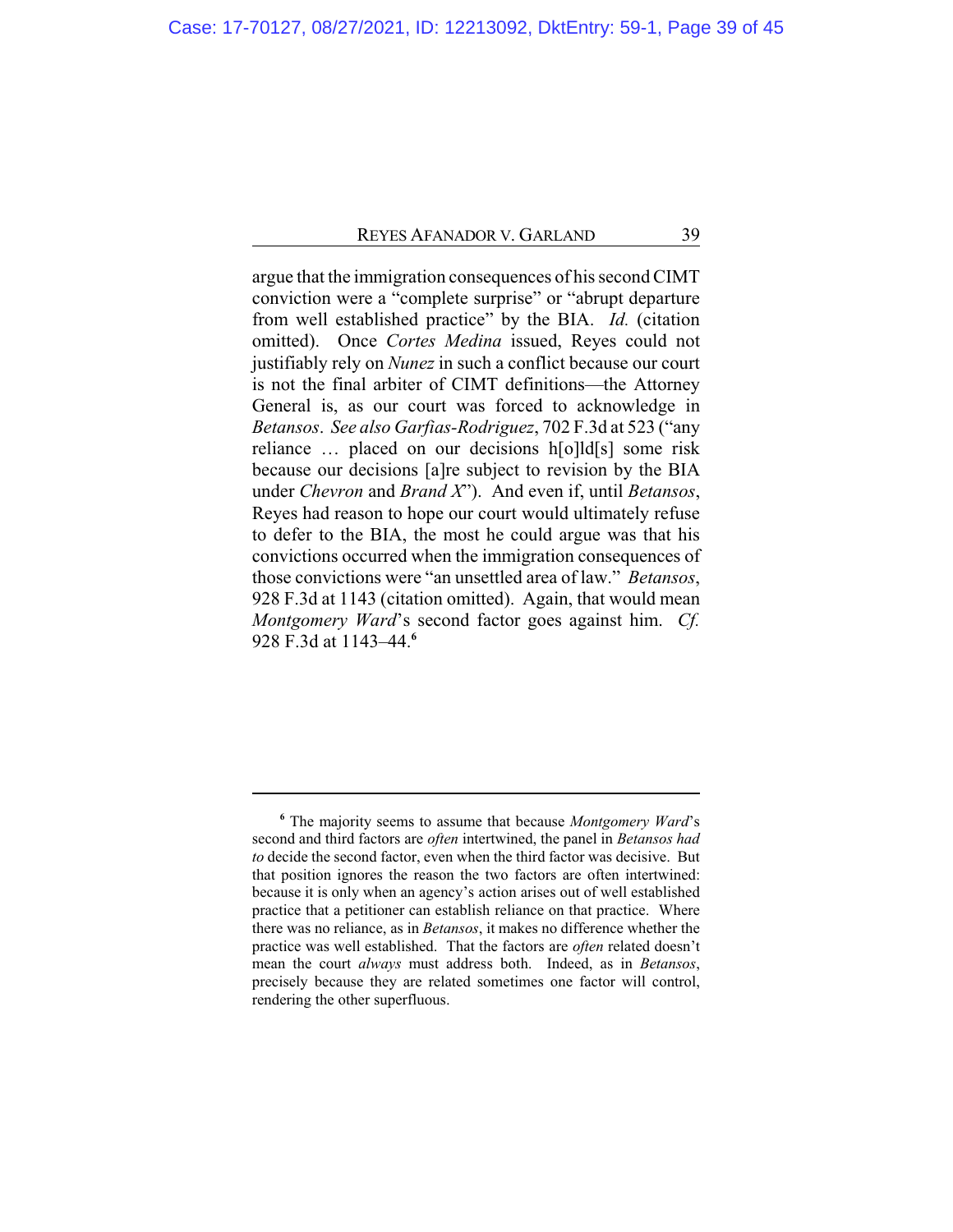# **A.** *Montgomery Ward* **Factor 3**

The majority focuses solely on Reyes's 2011 crime and determines that, based on caselaw where a change in the applicable law changed the impact of a single crime on the petitioner's life, *Cortes Medina* "attache[d] a new disability" to Reyes's 2011 conviction for indecent exposure under California Penal Code section 314.1 by defining it as a CIMT. This analysis overlooks a key point: had Reyes only been convicted that single time in 2011, *Cortes Medina* would have no impact whatsoever on his immigration status—Reyes needed *two convictions* for indecent exposure to trigger his deportation based on CIMT convictions. *See* 8 U.S.C.  $\S 1227(a)(2)(A)(ii)$ . It was the last domino to fall—the 2014 indecent exposure conviction—that triggered Reyes's eligibility for deportation.**<sup>7</sup>**

**<sup>7</sup>** Following an unfortunately well-traveled path for our court, the majority supports this part of its decision by advocating for the petitioner, making arguments on his behalf that he never made himself. *See United States v. Sineneng-Smith*, 140 S. Ct. 1575, 1579 (2020) (chastising our court for ignoring the party presentation principle). Citing 8 U.S.C.  $\S$  1227(a)(2)(A)(i), the majority defends its blinkered focus on Reyes's 2011 conviction by arguing that that conviction alone *might have* created other hypothetical immigration consequences. But Reyes presumably didn't make that argument because it's irrelevant. The government has not sought to remove Reyes under  $\S 1227(a)(2)(A)(i)$ . What matters for purposes of reliance *in this case* is whether Reyes could have relied on *Nunez* as giving him a free pass under the only provision at issue *in this case*: § 1227(a)(2)(A)(ii). As explained, when he committed his second CIMT in 2014 after *Nunez* was gone, he could not. The majority's speculative invocation of  $\S 1227(a)(2)(A)(i)$  is strange. Conjecture that the government's hypothetical use of a past conviction could create retroactivity problems in an entirely different imaginary case involving an entirely different statutory provision says nothing about the retroactivity or reliance issue *in this case*, and I am unaware of any caselaw to the contrary.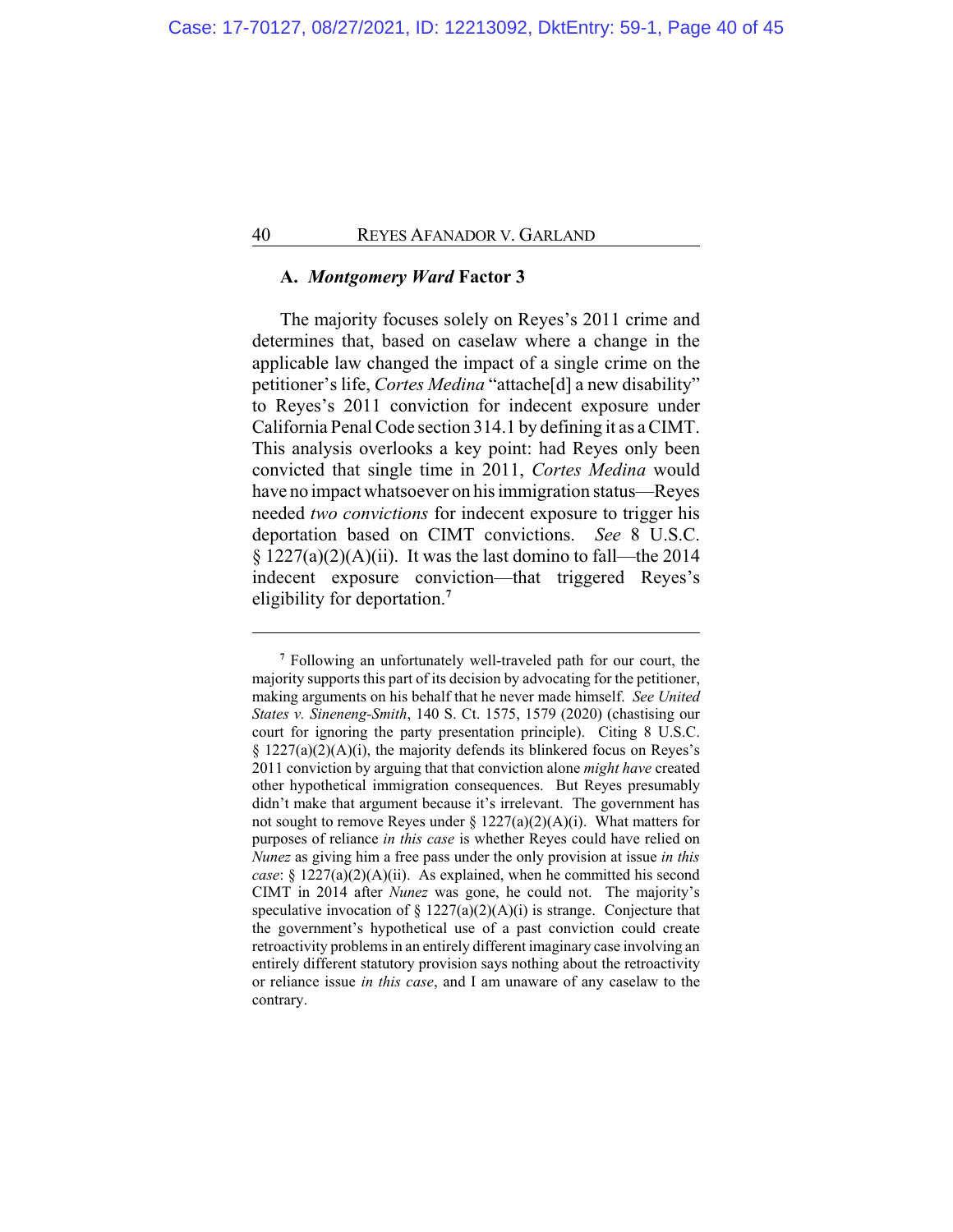The cases the majority cites highlight this distinction, as Justice Ginsburg specifically distinguished the retroactive application of the law at issue in *Vartelas* from "prosecutions depend[ing] on criminal activity … occurring *after* the provision's effective date." *Vartelas v. Holder*, 566 U.S. 257, 270 (2012). Reyes's case was not a situation in which he continued acting lawfully and the law changed in a way that would impact his life based on a "crime he was 'helpless to undo.'" *Id.* (citation omitted). Immediately after *Cortes Medina* was decided, Reyes was and would have remained unaffected—as long as he did not commit *another* indecent exposure.

Instead, Reyes recidivated and was *again* convicted of indecent exposure in 2014. As such, the effect of *Cortes Medina* is more like an "[e]nhanced punishment imposed for the later offense[, which] is not to be viewed as an additional penalty for the earlier crimes, but instead, as a stiffened penalty for the latest crime, which is considered to be an aggravated offense because [it is] a repetitive one." *Id.* at 271–72 (cleaned up) (quoting *Witte v. United States*, 515 U.S. 389, 400 (1995)); *cf. Landgraf v. USI Film Prods.*, 511 U.S. 244, 280 (1994) (observing that statutes have an impermissible retroactive effect when they "impose new duties with respect to transactions *already completed*" (emphasis added)). Increasing punishment for repetitive criminal convictions after an individual commits his first crime, and imposing that enhancement only after the individual is convicted for a subsequent crime, does not constitute an impermissible retroactive application. *See Rummel v. Estelle*, 445 U.S. 263, 278 (1980) (affirming the trial court's application of Texas's recidivist statute, passed after Rummel's first two felonies, to Rummel's third felony conviction to incarcerate him for life, because he had been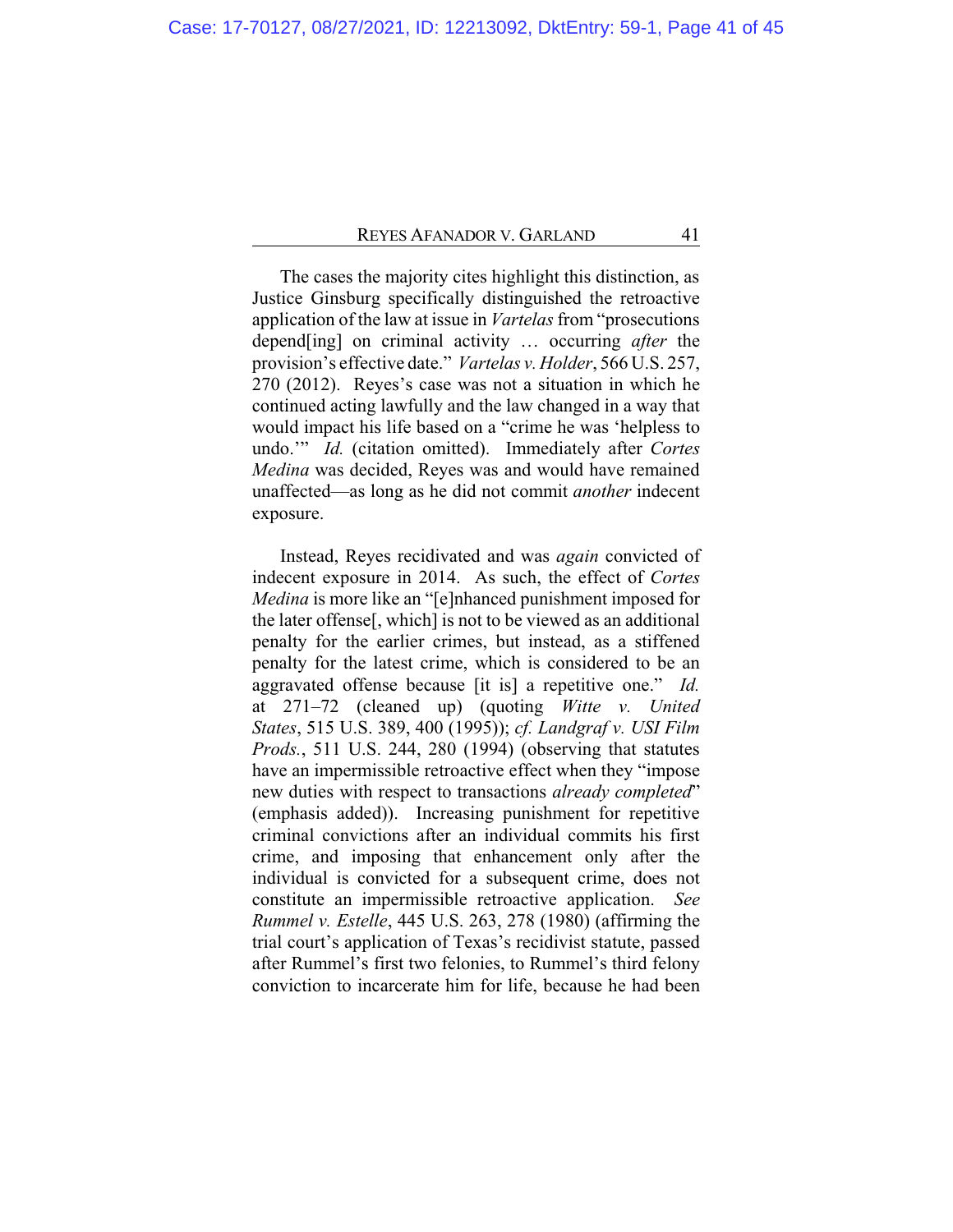"informed of the consequences of lawlessness and given an opportunity to reform, all to no avail. [The recidivist statute] thus is nothing more than a societal decision that when such a person commits yet another felony, he should be subjected to the admittedly serious penalty of incarceration for life .…"); *People v. Murillo*, 46 Cal. Rptr. 2d 403, 407–08 (Ct. App. 1995) (although the defendant argued that "because he suffered his prior conviction before the Three Strikes Law became effective, his prior [crime] cannot qualify as a 'strike,'" the court "disagree[d]" because such a "view is patently inconsistent with the purpose of the statute and the companion initiative and, in our view, constitutes an absurd result"). All *Cortes Medina* did to Reyes was increase the potential consequences *if* he decided to reoffend *in the future*. **8**

Whether Reyes would have thought *in 2011* that a conviction under section 314.1 was a CIMT is simply not relevant in this case—his first section 314.1 conviction in 2011 did not trigger his deportation under 8 U.S.C.  $§$  1227(a)(2)(A)(ii), which requires "two or more crimes."

**<sup>8</sup>** The majority strives mightily to avoid any consideration of how courts have treated recidivism laws, asserting that "cases analyzing recidivist statutes are not relevant here" because there are differences between such statutes and immigration statutes, including that retroactivity is more permissible in the recidivism context. No doubt there are differences. But none of those differences have any relevance with respect to why the analysis from those cases fits perfectly here. I don't reference those cases to argue that retroactive application of *Cortez Medina* should be allowed here. I reference them to show that applying *Cortez Medina* here *is not retroactive at all*. The rationale that applying an enhanced penalty is *not retroactive* where the offender's last crime in a series was committed after the enhanced penalty was enacted is directly on point with this case, and the majority's attempt to distinguish those cases for entirely irrelevant reasons is telling.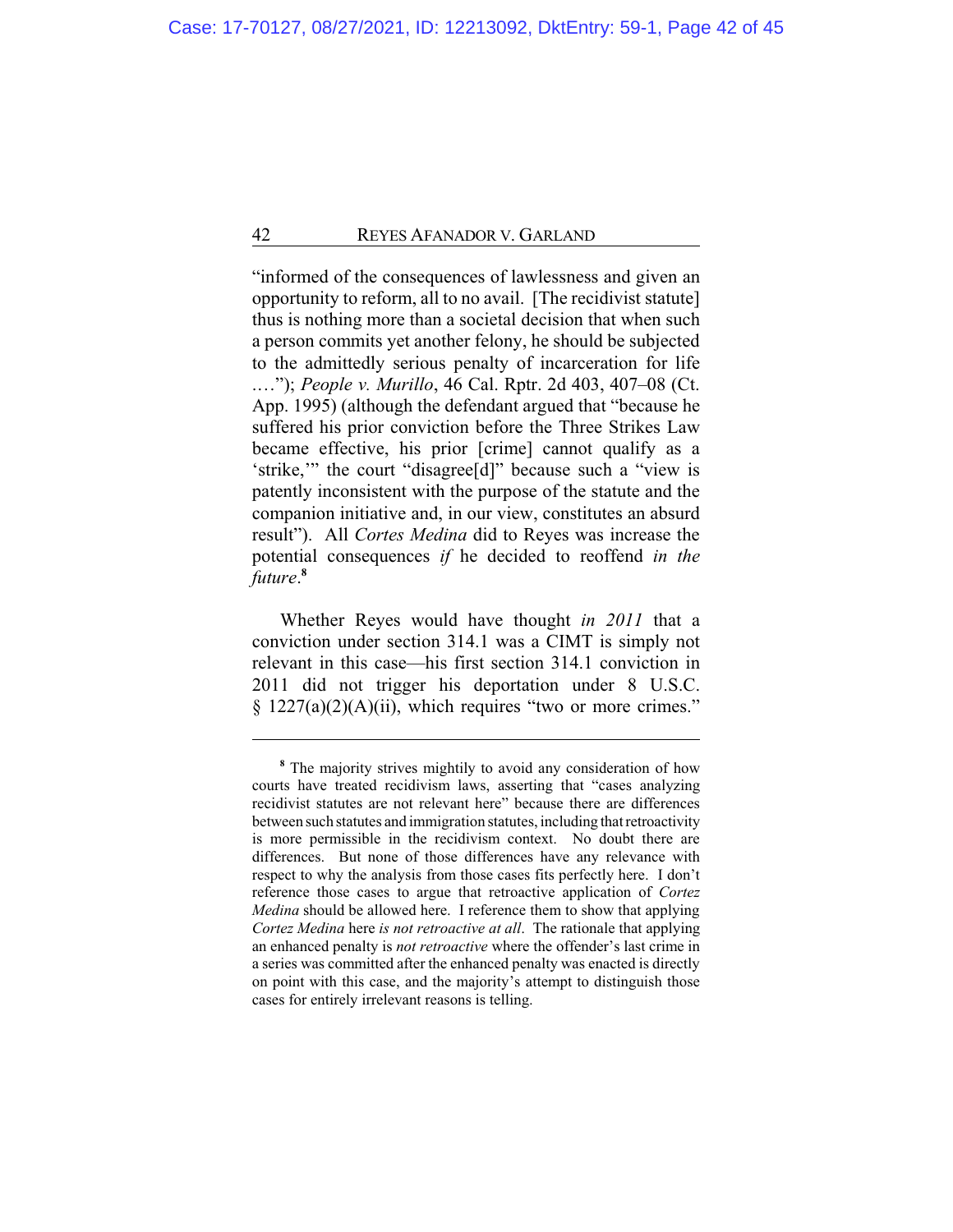The relevant question is whether Reyes, in the moments before he violated section 314.1 *for a second time in 2014* by publicly masturbating in front of a store, could have constructively relied on *Nunez* to protect his imminent crime under section 314.1 from being defined as a *second*—and therefore removable—CIMT. Given the intervening *Cortes Medina* decision before his second offense, the answer is no. *Cortes Medina* made clear that Reyes's earlier 2011 section 314.1 offense was, in fact, a CIMT, and that if he committed and was convicted of a second section 314.1 offense, he would be removable under  $\S 1227(a)(2)(A)(ii)$ .

As the *Betansos* panel explained, we may presume reliance if the "former, favorable rule was in place at the time the petitioner pleaded guilty or was convicted." *Betansos*, 928 F.3d at 1144. But because the BIA's authoritative *Cortes Medina* decision had already superseded the *Nunez* decision when Reyes pled in 2014, Reyes cannot demonstrate reliance on *Nunez* under factor three. He "knew" (either constructively or in reality) that he already had one CIMT under *Cortes Medina*, and that by pleading to a second, he would become deportable. Reyes therefore could not have "relied" on *Nunez* when it mattered: when he pled to his second CIMT in 2014.**<sup>9</sup>**

**<sup>9</sup>** The majority argues that the government in this case did not rebut the presumption that Reyes relied on *Nunez*. There was no presumption to rebut, because Reyes's 2014 conviction—*after* the "former, favorable rule was in place" even under *Betansos*'s faulty dicta—was what triggered his removability under §  $1227(a)(2)(A)(ii)$ . Moreover, as the government observed, Reyes provided "no evidence that he actually relied on *Nunez* in 2011."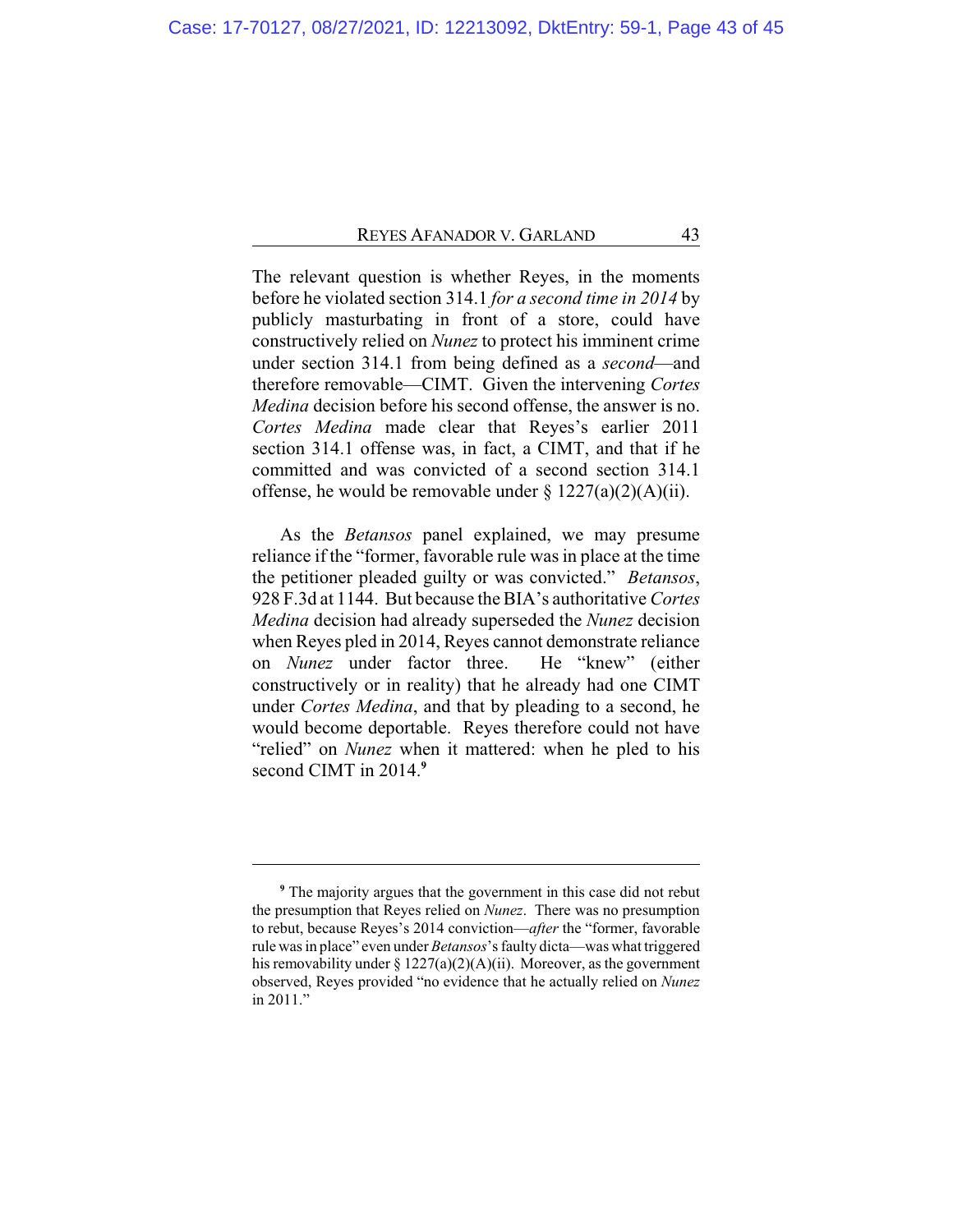# **B.** *Montgomery Ward* **Factor Two**

The majority here accepts the *Betansos* panel's factor two dicta, but as discussed, our panel is not bound by that obviously wrong and unreasoned dicta and should not reflexively apply it here to conclude that the second factor weighs in favor of Reyes. But even if we *were* required to follow *Betansos*'s dicta, the key facts of this case are different from *Betansos*'s hypothetical because Reyes committed his critical second offense and pled guilty in 2014, *after* "it would have been reasonable to rely on *Nunez* between February 2010 and January 2013." *Betansos*, 928 F.3d at 1145. And even if the second factor *did* weigh in favor of Reyes, here, as in *Betansos*, the fact that the third (and fifth) factors weigh against Reyes would result in denying his petition. *See Betansos*, 928 F.3d at 1145–46 ("[A]lthough the second factor arguably favors Betansos, we have held that factors two and three are 'intertwined.' Because factor three weighs against Betansos in this case, we hold that overall the factors support retroactive application against Betansos.").

\* \* \*

Today's decision demonstrates what we all know from hard experience: fixing mistakes is usually much harder than making them in the first place. Unfortunately, the majority's opinion perpetuates rather than acknowledges and addresses some of our more blatant recent immigration gaffes, and in so doing misses an opportunity to right our circuit's badly listing immigration ship—at least a little. Reyes continued to commit crimes of moral turpitude even after he was on notice that if he committed another one, he would suffer